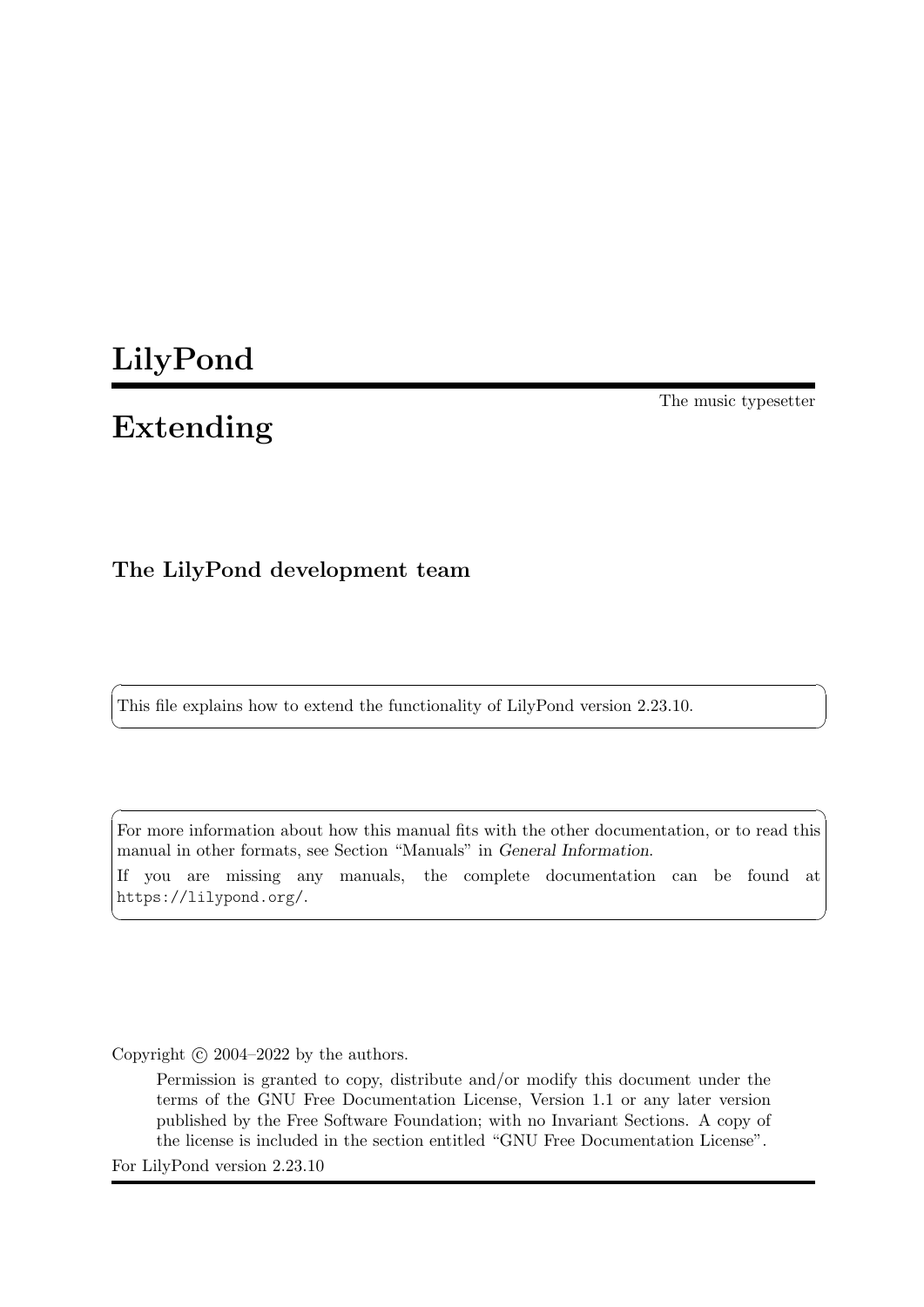# Table of Contents

| $\mathbf 1$    |       |    |
|----------------|-------|----|
|                | 1.1   |    |
|                | 1.1.1 |    |
|                | 1.1.2 |    |
|                | 1.1.3 |    |
|                | 1.1.4 |    |
|                |       |    |
|                |       |    |
|                |       |    |
|                |       |    |
|                | 1.1.5 |    |
|                | 1.1.6 |    |
|                |       |    |
|                |       |    |
|                |       |    |
|                | 1.1.7 |    |
|                |       |    |
|                |       |    |
|                | 1.2   |    |
|                | 1.2.1 |    |
|                | 1.2.2 |    |
|                | 1.2.3 |    |
|                | 1.2.4 |    |
|                | 1.2.5 |    |
|                | 1.2.6 |    |
|                |       |    |
|                |       |    |
|                |       |    |
|                |       |    |
|                |       |    |
|                |       |    |
|                | 1.3   |    |
|                | 1.3.1 |    |
|                |       |    |
|                | 1.3.3 |    |
|                | 1.3.4 |    |
| $\overline{2}$ |       | 18 |
|                | 2.1   |    |
|                | 2.2   |    |
|                | 2.2.1 |    |
|                | 2.2.2 |    |
|                | 2.2.3 |    |
|                | 2.3   |    |
|                | 2.3.1 |    |
|                | 2.3.2 |    |
|                | 2.3.3 |    |
|                | 2.3.4 |    |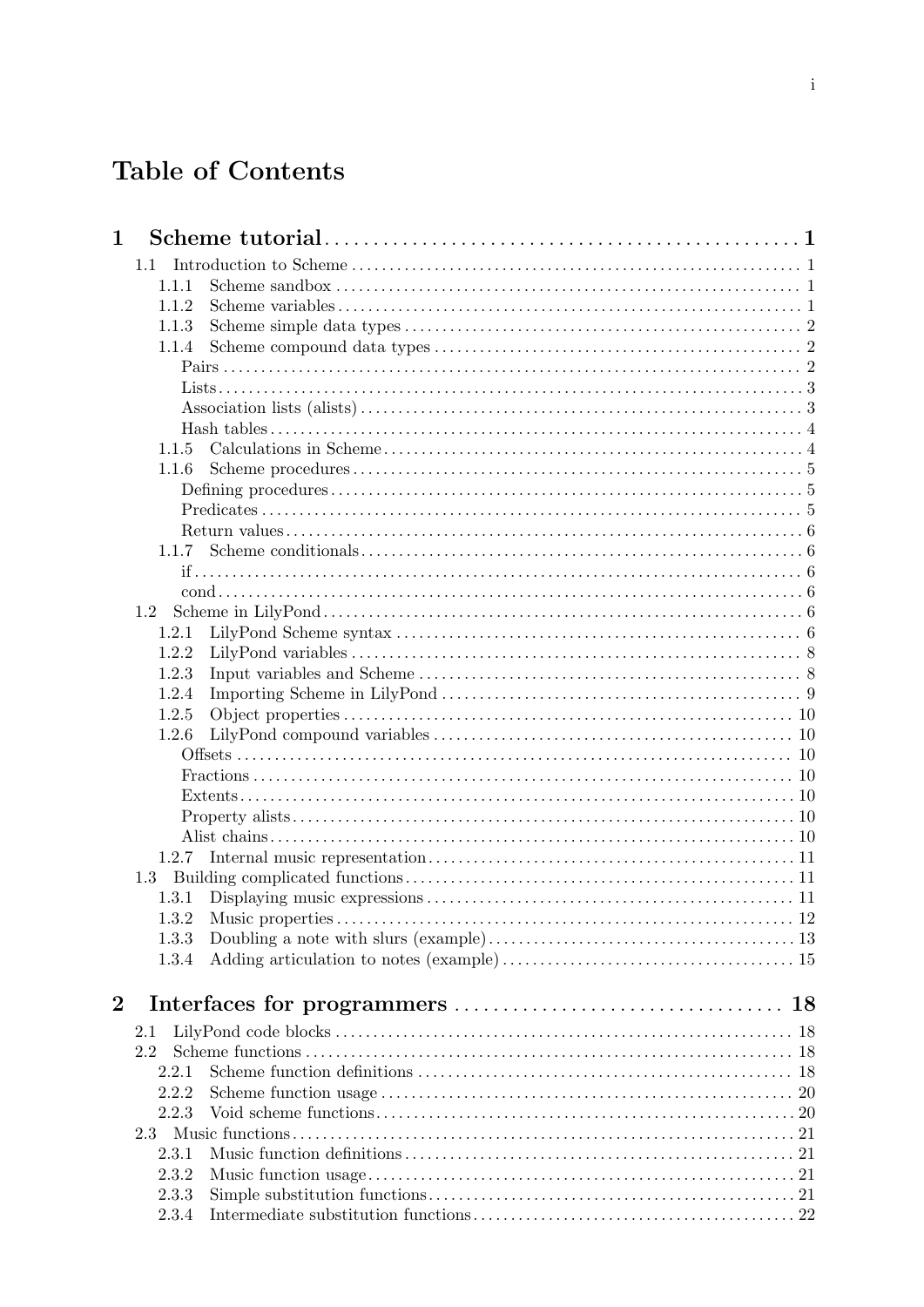| 2.3.5           |  |
|-----------------|--|
| 2.3.6           |  |
| 2.3.7           |  |
| 2.4             |  |
| 2.5             |  |
| 2.5.1           |  |
| 2.5.2           |  |
| 2.5.3           |  |
|                 |  |
|                 |  |
|                 |  |
|                 |  |
|                 |  |
|                 |  |
|                 |  |
| 2.6.1           |  |
| 2.6.2           |  |
|                 |  |
| 2.8             |  |
| 2.9             |  |
|                 |  |
| $3\overline{ }$ |  |
|                 |  |
|                 |  |
|                 |  |
|                 |  |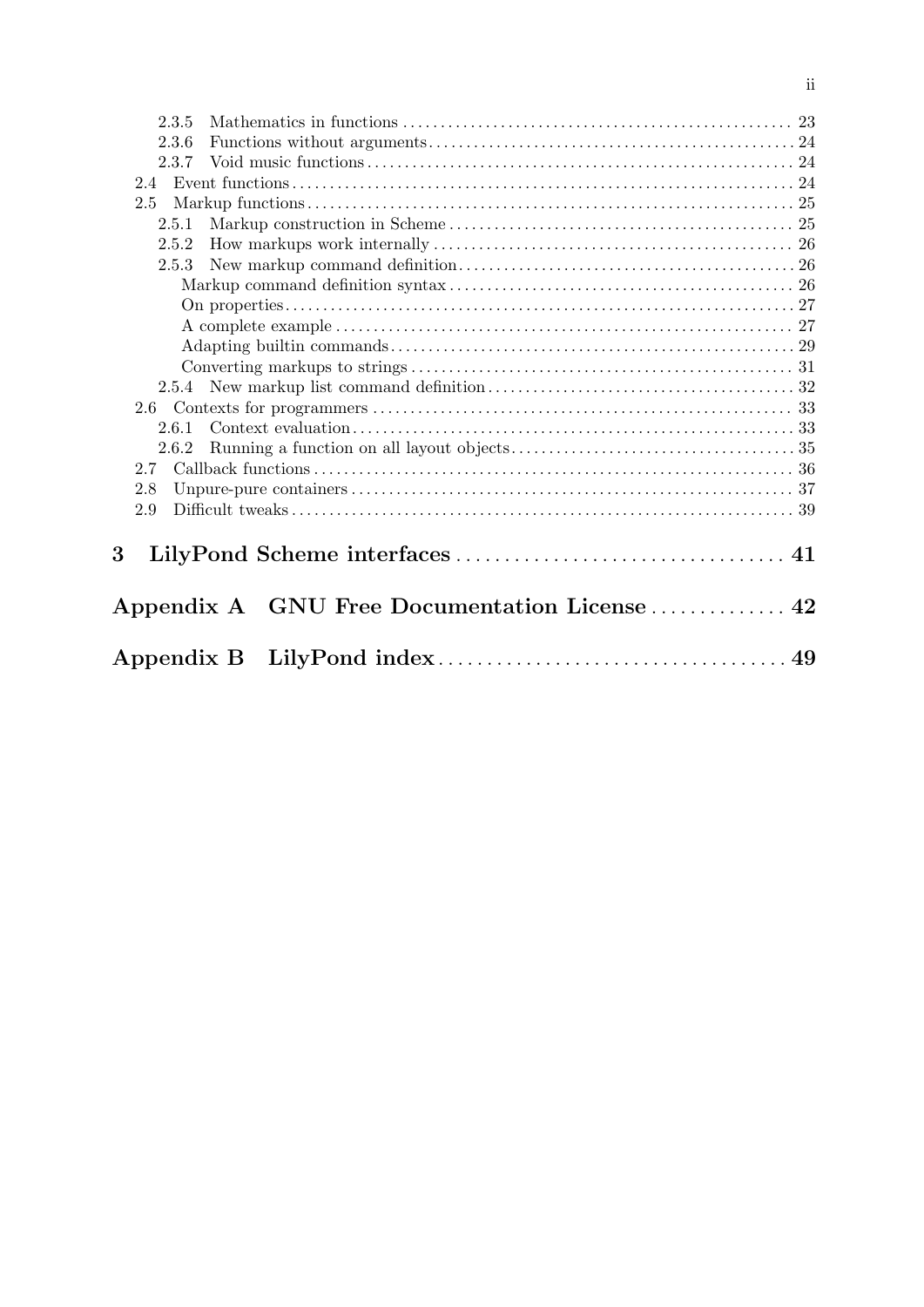## <span id="page-3-0"></span>1 Scheme tutorial

LilyPond uses the Scheme programming language, both as part of the input syntax, and as internal mechanism to glue modules of the program together. This section is a very brief overview of entering data in Scheme. If you want to know more about Scheme, see [https://www.schemers](https://www.schemers.org) [.org](https://www.schemers.org).

LilyPond uses the GNU Guile implementation of Scheme, which is based on the Scheme "R5RS" standard. If you are learning Scheme to use with LilyPond, working with a different implementation (or referring to a different standard) is not recommended. Information on guile can be found at <https://www.gnu.org/software/guile/>. The "R5RS" Scheme standard is located at <https://www.schemers.org/Documents/Standards/R5RS/>.

## 1.1 Introduction to Scheme

We begin with an introduction to Scheme. For this brief introduction, we will use the GUILE interpreter to explore how the language works. Once we are familiar with Scheme, we will show how the language can be integrated in LilyPond files.

## 1.1.1 Scheme sandbox

The LilyPond installation includes the Guile implementation of Scheme. A hands-on Scheme sandbox with all of LilyPond loaded is available with this command line:

lilypond scheme-sandbox

Once the sandbox is running, you will receive a guile prompt:

guile>

You can enter Scheme expressions at this prompt to experiment with Scheme. If you want to be able to use the GNU readline library for nicer editing of the Scheme command line, check the file ly/scheme-sandbox.ly for more information. If you already have enabled the readline library for your interactive Guile sessions outside of LilyPond, this should work in the sandbox as well.

## 1.1.2 Scheme variables

Scheme variables can have any valid scheme value, including a Scheme procedure.

Scheme variables are created with define:

```
guile> (define a 2)
guile>
```
Scheme variables can be evaluated at the guile prompt simply by typing the variable name:

```
guile> a
\mathcal{L}guile>
```
Scheme variables can be printed on the display by using the display function:

```
guile> (display a)
2guile>
```
Note that both the value 2 and the guile prompt guile showed up on the same line. This can be avoided by calling the newline procedure or displaying a newline character.

```
guile> (display a)(newline)
\mathcal{D}guile> (display a)(display "\n")
\mathcal{D}guile>
```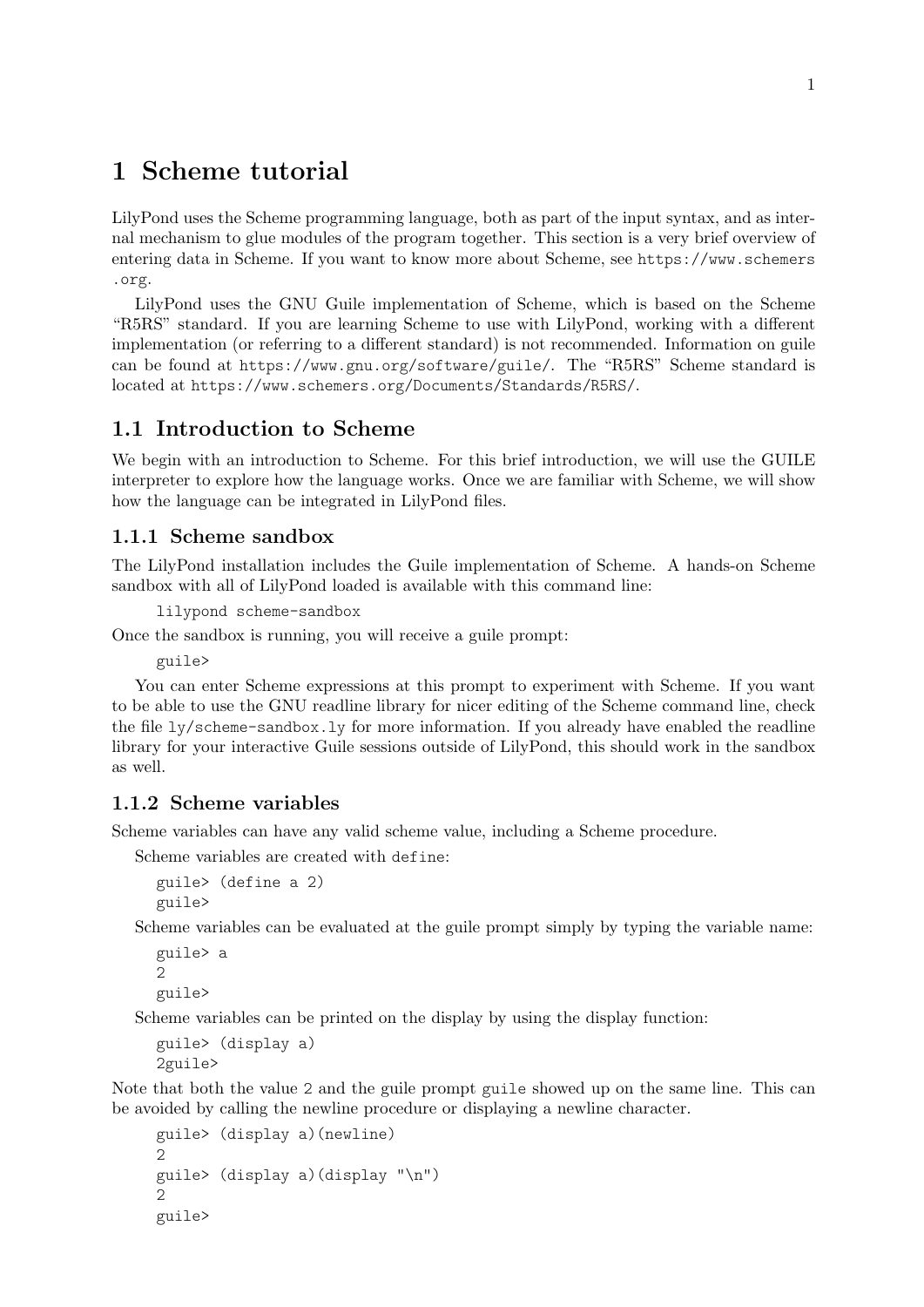<span id="page-4-0"></span>Once a variable has been created, its value can be changed with set!:

guile> (set! a 12345) guile> a 12345 guile>

## 1.1.3 Scheme simple data types

The most basic concept in a language is data typing: numbers, character strings, lists, etc. Here is a list of simple Scheme data types that are often used with LilyPond.

Booleans Boolean values are True or False. The Scheme for True is #t and False is #f.

Numbers Numbers are entered in the standard fashion, 1 is the (integer) number one, while -1.5 is a floating point number (a non-integer number).

Strings Strings are enclosed in double quotes:

"this is a string"

Strings may span several lines:

"this is a string"

and the newline characters at the end of each line will be included in the string.

Newline characters can also be added by including \n in the string.

```
"this\nis a\nmultiline string"
```
Quotation marks and backslashes are added to strings by preceding them with a backslash. The string \a said "b" is entered as

"\\a said \"b\""

There are additional Scheme data types that are not discussed here. For a complete listing see the Guile reference guide, [https://www.gnu.org/software/guile/docs/docs-1.8/](https://www.gnu.org/software/guile/docs/docs-1.8/guile-ref/Simple-Data-Types.html) [guile-ref/Simple-Data-Types.html](https://www.gnu.org/software/guile/docs/docs-1.8/guile-ref/Simple-Data-Types.html).

## 1.1.4 Scheme compound data types

There are also compound data types in Scheme. The types commonly used in LilyPond programming include pairs, lists, alists, and hash tables.

## Pairs

The foundational compound data type of Scheme is the pair. As might be expected from its name, a pair is two values glued together. The operator used to form a pair is called cons.

```
guile> (cons 4 5)
(4 . 5)
guile>
```
Note that the pair is displayed as two items surrounded by parentheses and separated by whitespace, a period  $(.)$ , and more whitespace. The period is *not* a decimal point, but rather an indicator of the pair.

Pairs can also be entered as literal values by preceding them with a single quote character.

```
guile> '(4 + 5)(4, 5)guile>
```
The two elements of a pair may be any valid Scheme value:

guile> (cons #t #f)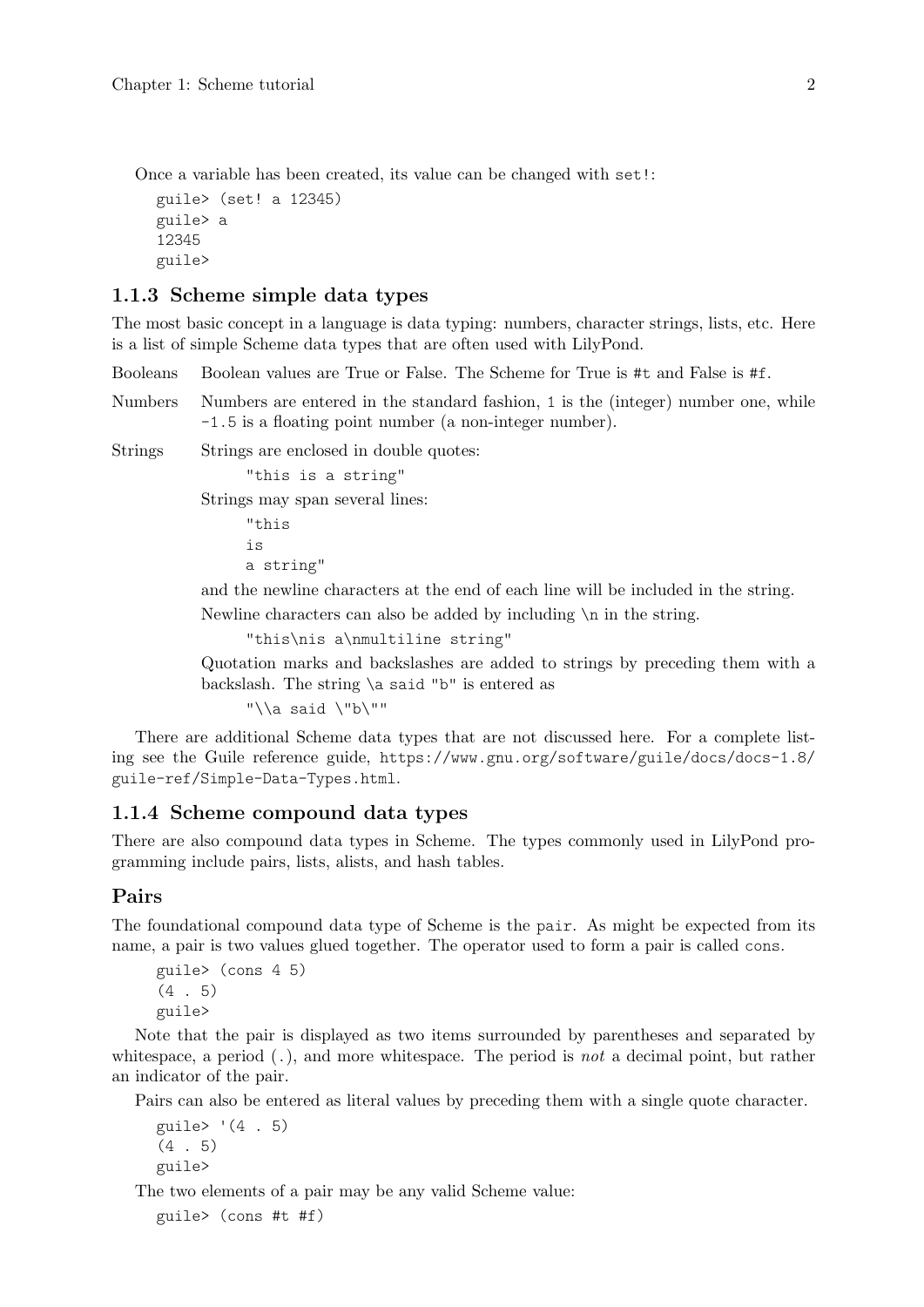```
(\#t + ff)guile> '("blah-blah" . 3.1415926535)
("blah-blah" . 3.1415926535)
guile>
```
The first and second elements of the pair can be accessed by the Scheme procedures car and cdr, respectively.

```
guile> (define mypair (cons 123 "hello there")
... )
guile> (car mypair)
123
guile> (cdr mypair)
"hello there"
guile>
```
Note: cdr is pronounced "could-er", according Sussman and Abelson, see [https://](https://mitpress.mit.edu/sites/default/files/sicp/full-text/book/book-Z-H-14.html#footnote_Temp_133) [mitpress.mit.edu/sites/default/files/sicp/full-text/book/book-Z-H-14.html#](https://mitpress.mit.edu/sites/default/files/sicp/full-text/book/book-Z-H-14.html#footnote_Temp_133) [footnote\\_Temp\\_133](https://mitpress.mit.edu/sites/default/files/sicp/full-text/book/book-Z-H-14.html#footnote_Temp_133)

#### Lists

A very common Scheme data structure is the list. Formally, a 'proper' list is defined to be either the empty list with its input form '() and length 0, or a pair whose cdr in turn is a shorter list.

There are many ways of creating lists. Perhaps the most common is with the list procedure:

```
guile> (list 1 2 3 "abc" 17.5)
(1 2 3 "abc" 17.5)
```
Representing a list as individual elements separated by whitespace and enclosed in parentheses is actually a compacted rendition of the actual dotted pairs constituting the list, where the dot and an immediately following starting paren are removed along with the matching closing paren. Without this compaction, the output would have been

 $(1$  .  $(2$  .  $(3$  .  $("abc"$  .  $(17.5 \t, ()))))$ 

As with the output, a list can also be entered (after adding a quote to avoid interpretation as a function call) as a literal list by enclosing its elements in parentheses:

```
guile> '(17 23 "foo" "bar" "bazzle")
(17 23 "foo" "bar" "bazzle")
```
Lists are a central part of Scheme. In, fact, Scheme is considered a dialect of lisp, where 'lisp' is an abbreviation for 'List Processing'. Scheme expressions are all lists.

## Association lists (alists)

A special type of list is an association list or alist. An alist is used to store data for easy retrieval.

Alists are lists whose elements are pairs. The car of each element is called the key, and the cdr of each element is called the *value*. The Scheme procedure assoc is used to retrieve an entry from the alist, and cdr is used to retrieve the value:

```
guile> \text{(define } mv\text{-alist } '((1 \cdot , "A") (2 \cdot "B") (3 \cdot "C"))guile> my-alist
((1 - "A") (2 - "B") (3 - "C")guile> (assoc 2 my-alist)
(2 \cdot "B")guile> (cdr (assoc 2 my-alist))
"B"
guile>
```
Alists are widely used in LilyPond to store properties and other data.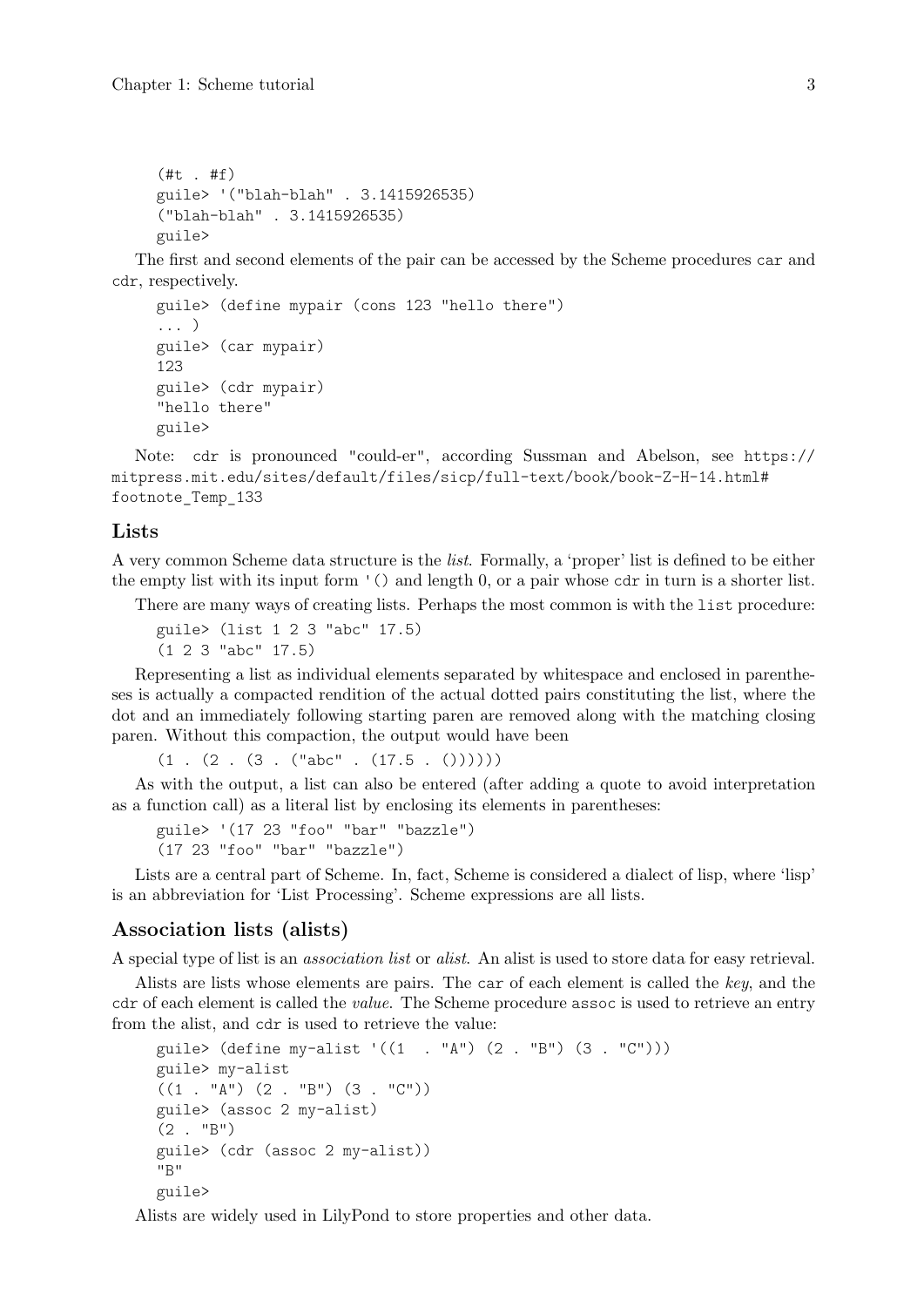#### <span id="page-6-0"></span>Hash tables

A data structure that is used occasionally in LilyPond. A hash table is similar to an array, but the indexes to the array can be any type of Scheme value, not just integers.

Hash tables are more efficient than alists if there is a lot of data to store and the data changes very infrequently.

The syntax to create hash tables is a bit complex, but you can see examples of it in the LilyPond source.

```
guile> (define h (make-hash-table 10))
guile> h
#<hash-table 0/31>
guile> (hashq-set! h 'key1 "val1")
"val1"
guile> (hashq-set! h 'key2 "val2")
"val2"
guile> (hashq-set! h 3 "val3")
"val3"
```
Values are retrieved from hash tables with hashq-ref.

```
guile> (hashq-ref h 3)
"val3"
guile> (hashq-ref h 'key2)
"val2"
guile>
```
Keys and values are retrieved as a pair with hashq-get-handle. This is a preferred way, because it will return #f if a key is not found.

```
guile> (hashq-get-handle h 'key1)
(key1 . "val1")
guile> (hashq-get-handle h 'frob)
#f
guile>
```
## 1.1.5 Calculations in Scheme

Scheme can be used to do calculations. It uses *prefix* syntax. Adding 1 and 2 is written as  $(+)$ 1 2) rather than the traditional  $1 + 2$ .

```
guile> (+ 1 2)
3
```
Calculations may be nested; the result of a function may be used for another calculation.

```
guile> (+ 1 (* 3 4))
13
```
These calculations are examples of evaluations; an expression like (\* 3 4) is replaced by its value 12.

Scheme calculations are sensitive to the differences between integers and non-integers. Integer calculations are exact, while non-integers are calculated to the appropriate limits of precision:

```
guile> (/ 7 3)
7/3
guile> (/ 7.0 3.0)
2.33333333333333
```
When the scheme interpreter encounters an expression that is a list, the first element of the list is treated as a procedure to be evaluated with the arguments of the remainder of the list. Therefore, all operators in Scheme are prefix operators.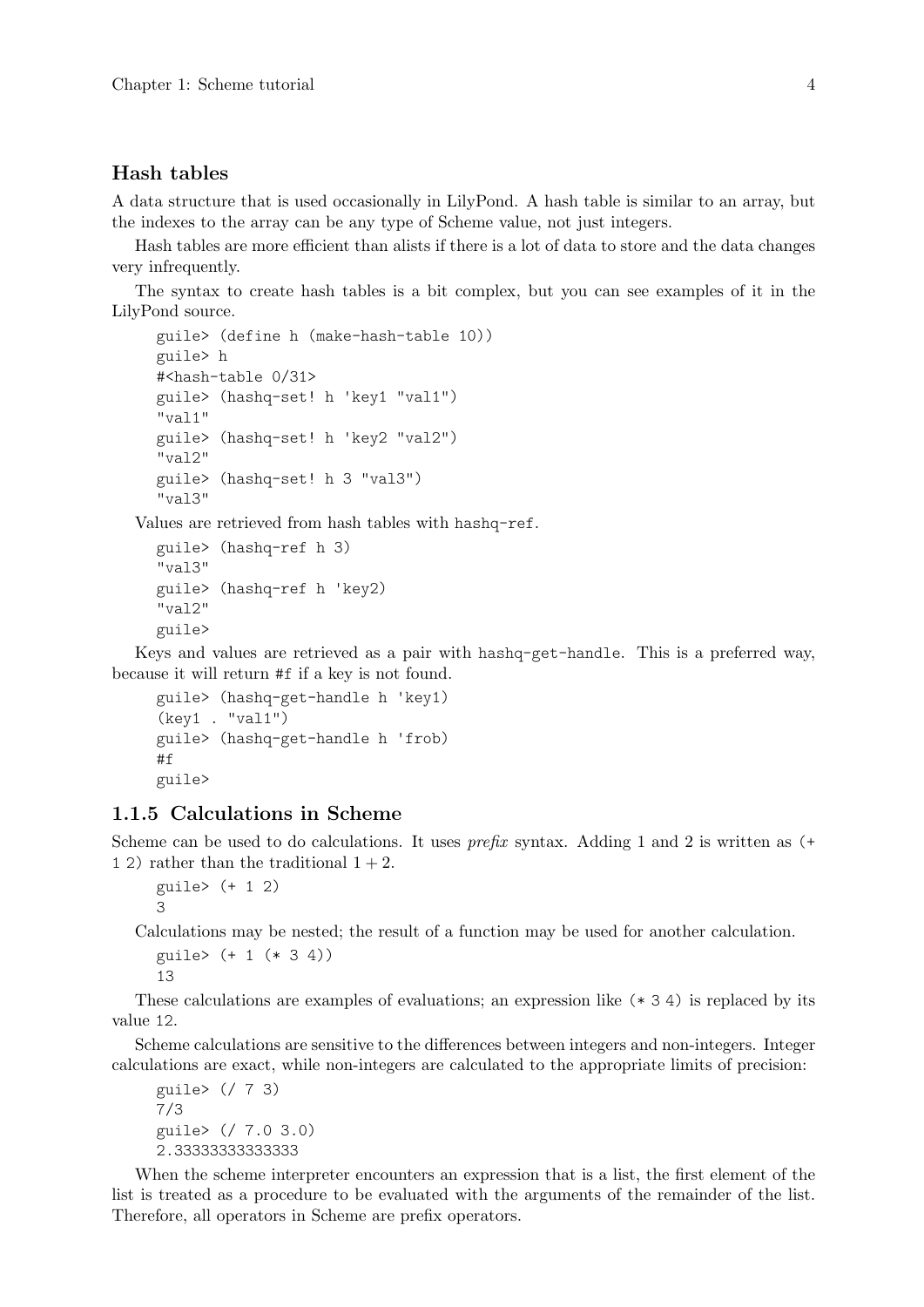<span id="page-7-0"></span>If the first element of a Scheme expression that is a list passed to the interpreter is not an operator or procedure, an error will occur:

```
guile> (1 2 3)
Backtrace:
In current input:
  52: 0* [1 2 3]
<unnamed port>:52:1: In expression (1 2 3):
<unnamed port>:52:1: Wrong type to apply: 1
ABORT: (misc-error)
guile>
```
Here you can see that the interpreter was trying to treat 1 as an operator or procedure, and it couldn't. Hence the error is "Wrong type to apply: 1".

Therefore, to create a list we need to use the list operator, or to quote the list so that the interpreter will not try to evaluate it.

```
guile> (list 1 2 3)
(1 2 3)
guile> '(1 2 3)
(1 2 3)
guile>
```
This is an error that can appear as you are working with Scheme in LilyPond.

## 1.1.6 Scheme procedures

Scheme procedures are executable scheme expressions that return a value resulting from their execution. They can also manipulate variables defined outside of the procedure.

## Defining procedures

Procedures are defined in Scheme with define

```
(define (function-name arg1 arg2 ... argn)
scheme-expression-that-gives-a-return-value)
```
For example, we could define a procedure to calculate the average:

```
guile> (define (average x y) (/ (+ x y) 2))
guile> average
#<procedure average (x, y)>
```
Once a procedure is defined, it is called by putting the procedure name and the arguments in a list. For example, we can calculate the average of 3 and 12:

```
guile> (average 3 12)
15/2
```
## Predicates

Scheme procedures that return boolean values are often called predicates. By convention (but not necessity), predicate names typically end in a question mark:

```
guile> (define (less-than-ten? x) (< x 10))
guile> (less-than-ten? 9)
#tguile> (less-than-ten? 15)
#f
```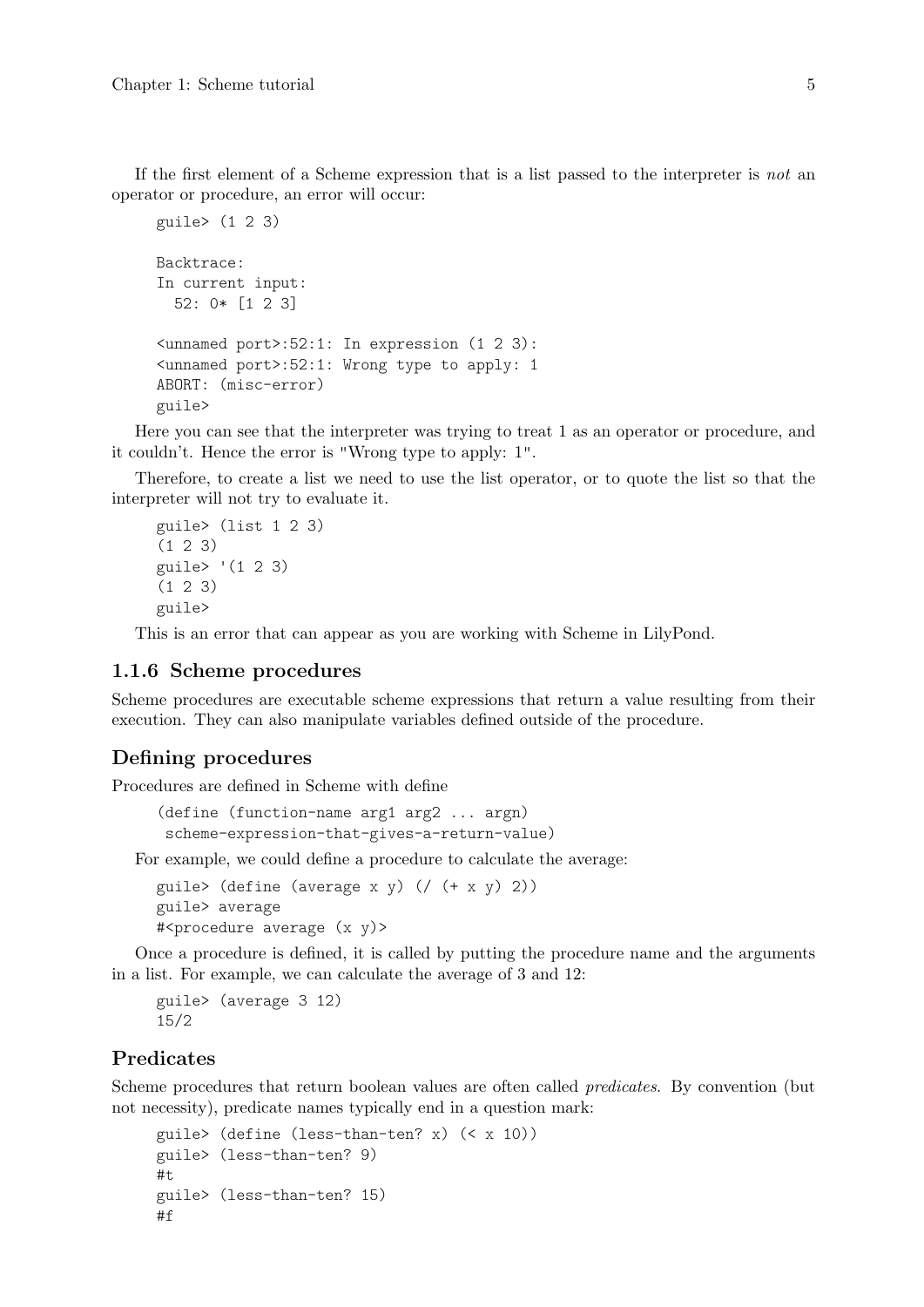#### <span id="page-8-0"></span>Return values

Scheme procedures always return a return value, which is the value of the last expression executed in the procedure. The return value can be any valid Scheme value, including a complex data structure or a procedure.

Sometimes the user would like to have multiple Scheme expressions in a procedure. There are two ways that multiple expressions can be combined. The first is the begin procedure, which allows multiple expressions to be evaluated, and returns the value of the last expression.

```
guile> (begin (+ 1 2) (- 5 8) (* 2 2))
\Delta
```
The second way to combine multiple expressions is in a let block. In a let block, a series of bindings are created, and then a sequence of expressions that can include those bindings is evaluated. The return value of the let block is the return value of the last statement in the let block:

```
guile> (let ((x 2) (y 3) (z 4)) (display (+ x y)) (display (- z 4))
... (+ (* x y) ((z x)))508
```
## 1.1.7 Scheme conditionals

## if

Scheme has an if procedure:

```
(if test-expression true-expression false-expression)
```
test-expression is an expression that returns a boolean value. If test-expression returns #t, the if procedure returns the value of true-expression, otherwise it returns the value of falseexpression.

```
guile> (define a 3)
guile> (define b 5)
guile> (if (> a b) "a is greater than b" "a is not greater than b")
"a is not greater than b"
```
### cond

Another conditional procedure in scheme is cond:

```
(cond (test-expression-1 result-expression-sequence-1)
      (test-expression-2 result-expression-sequence-2)
      ...
      (test-expression-n result-expression-sequence-n))
```
For example:

```
guile> (define a 6)
guile> (define b 8)
guile> (cond ((< a b) "a is less than b")
\ldots ((= a b) "a equals b")
... ((\gt a b) "a is greater than b'))
"a is less than b"
```
## 1.2 Scheme in LilyPond

## <span id="page-8-1"></span>1.2.1 LilyPond Scheme syntax

The Guile interpreter is part of LilyPond, which means that Scheme can be included in LilyPond input files. There are several methods for including Scheme in LilyPond.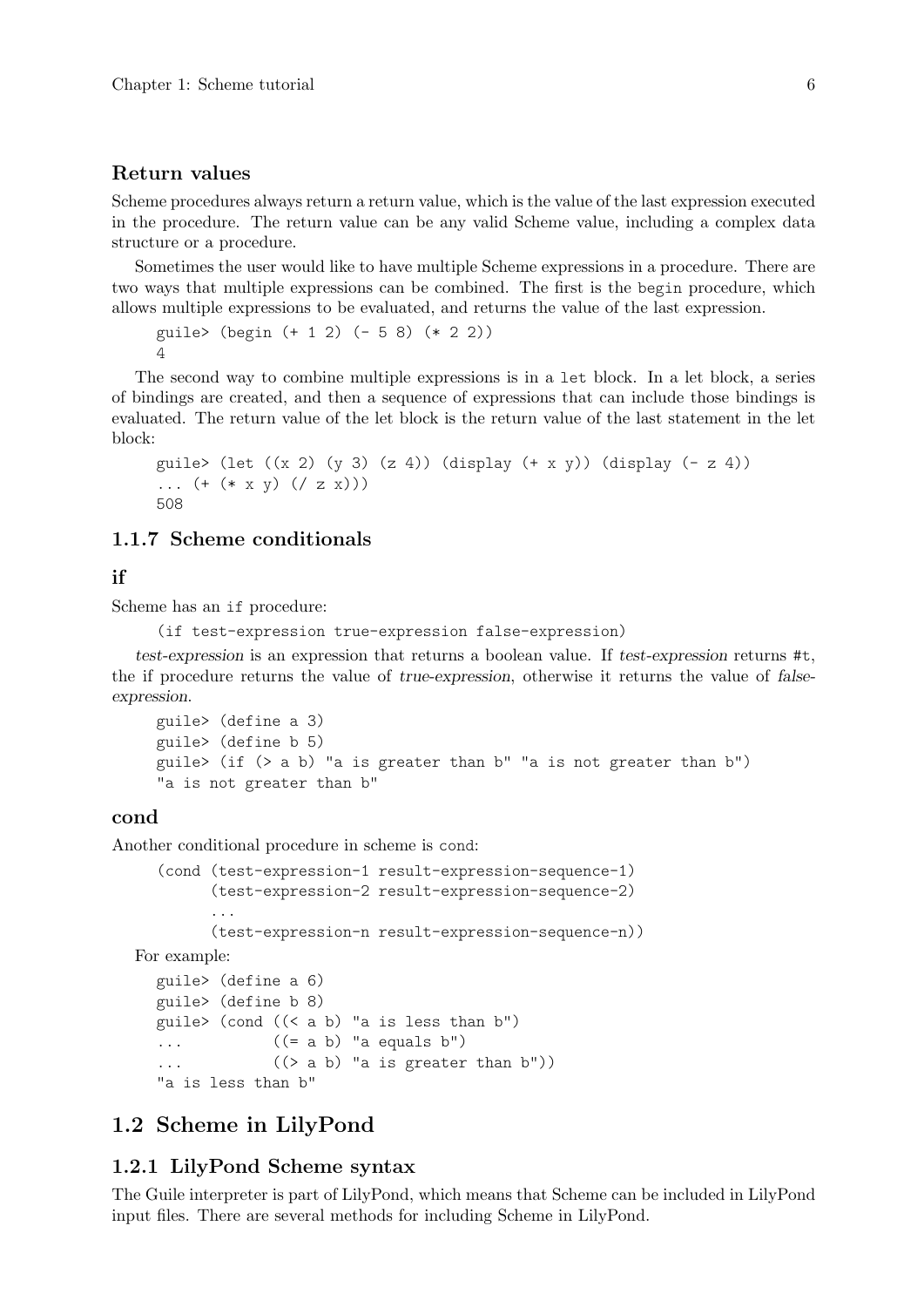<span id="page-9-0"></span>The simplest way is to use a hash mark # before a Scheme expression.

Now LilyPond's input is structured into tokens and expressions, much like human language is structured into words and sentences. LilyPond has a lexer that recognizes tokens (literal numbers, strings, Scheme elements, pitches and so on), and a parser that understands the syntax, Section "LilyPond grammar" in Contributor's Guide. Once it knows that a particular syntax rule applies, it executes actions associated with it.

The hash mark # method of embedding Scheme is a natural fit for this system. Once the lexer sees a hash mark, it calls the Scheme reader to read one full Scheme expression (this can be an identifier, an expression enclosed in parentheses, or several other things). After the Scheme expression is read, it is stored away as the value for an SCM\_TOKEN in the grammar. Once the parser knows how to make use of this token, it calls Guile for evaluating the Scheme expression. Since the parser usually requires a bit of lookahead from the lexer to make its parsing decisions, this separation of reading and evaluation between lexer and parser is exactly what is needed to keep the execution of LilyPond and Scheme expressions in sync. For this reason, you should use the hash mark # for calling Scheme whenever this is feasible.

Another way to call the Scheme interpreter from LilyPond is the use of dollar \$ instead of a hash mark for introducing Scheme expressions. In this case, LilyPond evaluates the code right after the lexer has read it. It checks the resulting type of the Scheme expression and then picks a token type (one of several xxx\_IDENTIFIER in the syntax) for it. It creates a copy of the value and uses that for the value of the token. If the value of the expression is void (Guile's value of \*unspecified\*), nothing at all is passed to the parser.

This is, in fact, exactly the same mechanism that LilyPond employs when you call any variable or music function by name, as \name, with the only difference that the name is determined by the LilyPond lexer without consulting the Scheme reader, and thus only variable names consistent with the current LilyPond mode are accepted.

The immediate action of \$ can lead to surprises, see [Section 1.2.4 \[Importing Scheme in](#page-11-1) [LilyPond\], page 9.](#page-11-1) Using # where the parser supports it is usually preferable. Inside of music expressions, expressions created using # are interpreted as music. However, they are not copied before use. If they are part of some structure that might still get used, you may need to use ly:music-deep-copy explicitly.

There are also 'list splicing' operators \$@ and #@ that insert all elements of a list in the surrounding context.

Now let's take a look at some actual Scheme code. Scheme procedures can be defined in LilyPond input files:

#(define (average a b c) (/ (+ a b c) 3))

Note that LilyPond comments (% and %{ %}) cannot be used within Scheme code, even in a LilyPond input file, because the Guile interpreter, not the LilyPond lexer, is reading the Scheme expression. Comments in Guile Scheme are entered as follows:

; this is a single-line comment

#!

```
This a (non-nestable) Guile-style block comment
 But these are rarely used by Schemers and never in
 LilyPond source code
!#
```
For the rest of this section, we will assume that the data is entered in a music file, so we add a # at the beginning of each Scheme expression.

All of the top-level Scheme expressions in a LilyPond input file can be combined into a single Scheme expression by use of the begin statement:

#(begin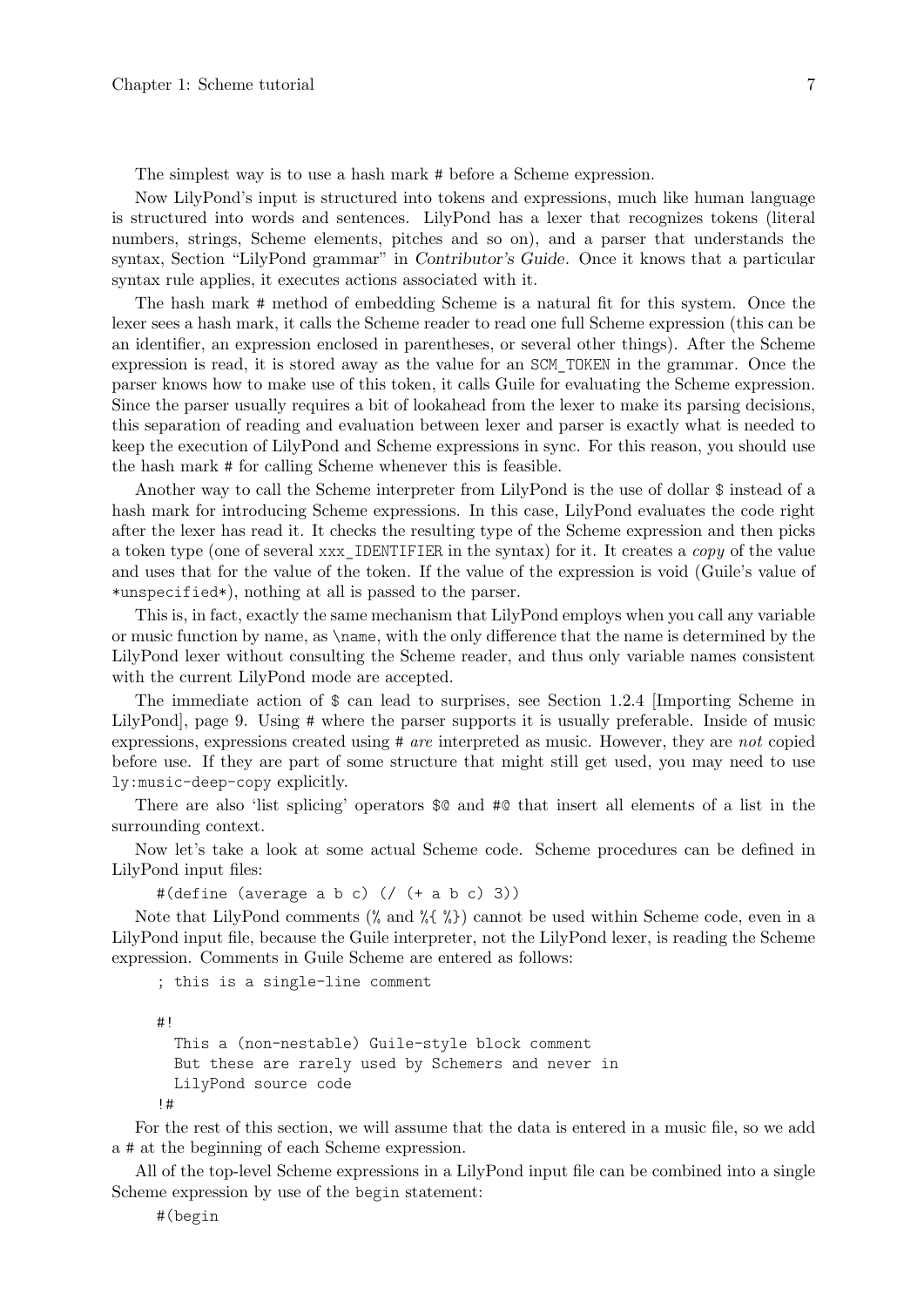<span id="page-10-0"></span>(define foo 0) (define bar 1))

## 1.2.2 LilyPond variables

LilyPond variables are stored internally in the form of Scheme variables. Thus,

twelve  $= 12$ 

is equivalent to

#(define twelve 12)

This means that LilyPond variables are available for use in Scheme expressions. For example, we could use

twentyFour =  $\#(* 2 \text{ twelve})$ 

which would result in the number  $24$  being stored in the LilyPond (and Scheme) variable twentyFour.

Scheme allows modifying complex expressions in-place and LilyPond makes use of this 'inplace modification' when using music functions. But when music expressions are stored in variables rather than entered directly the usual expectation, when passing them to music functions, would be that the original value is unmodified. So when referencing a music variable with leading backslash (such as \twentyFour), LilyPond creates a copy of that variable's music value for use in the surrounding music expression rather than using the variable's value directly.

Therefore, Scheme music expressions written with the # syntax should be used for material that is created 'from scratch' (or that is explicitly copied) rather than being used, instead, to directly reference material.

#### See also

Extending: [Section 1.2.1 \[LilyPond Scheme syntax\], page 6.](#page-8-1)

#### 1.2.3 Input variables and Scheme

The input format supports the notion of variables: in the following example, a music expression is assigned to a variable with the name traLaLa.

traLaLa =  $\{ c'4 d'4 \}$ 

There is also a form of scoping: in the following example, the \layout block also contains a traLaLa variable, which is independent of the outer \traLaLa.

traLaLa =  $\{ c'4 d'4 \}$ \layout { traLaLa = 1.0 }

In effect, each input file is a scope, and all \header, \midi, and \layout blocks are scopes nested inside that toplevel scope.

Both variables and scoping are implemented in the GUILE module system. An anonymous Scheme module is attached to each scope. An assignment of the form:

traLaLa =  $\{c'4 d'4 \}$ 

is internally converted to a Scheme definition:

(define traLaLa Scheme value of `...')

This means that LilyPond variables and Scheme variables may be freely mixed. In the following example, a music fragment is stored in the variable traLaLa, and duplicated using Scheme. The result is imported in a \score block by means of a second variable twice:

**traLaLa** = { $c'4 d'4$ }

#(**define** newLa (**map ly:music-deep-copy**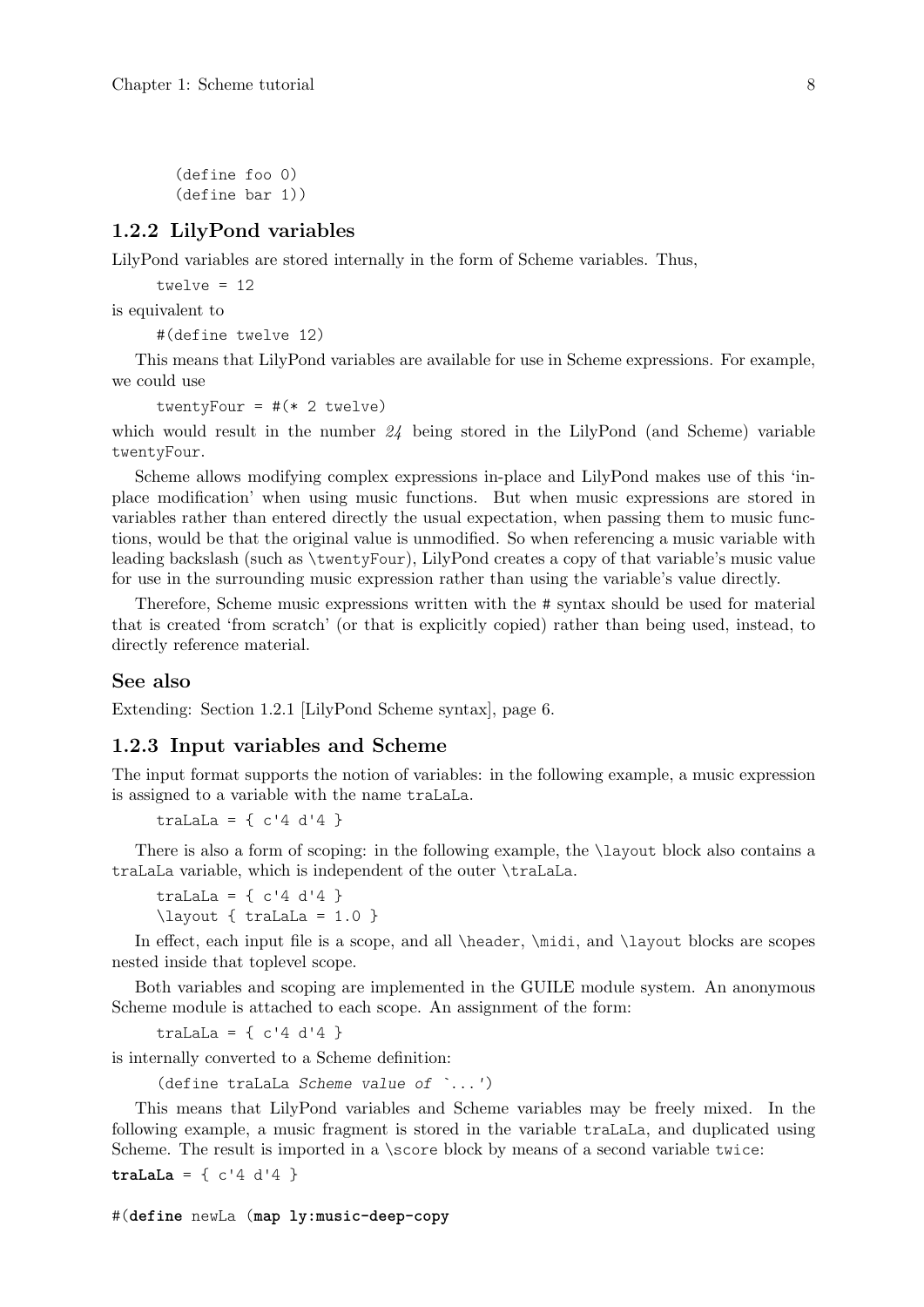```
(list traLaLa traLaLa)))
#(define twice
  (make-sequential-music newLa))
```
\**twice**



This is actually a rather interesting example. The assignment will only take place after the parser has ascertained that nothing akin to \addlyrics follows, so it needs to check what comes next. It reads # and the following Scheme expression *without* evaluating it, so it can go ahead with the assignment, and *afterwards* execute the Scheme code without problem.

#### <span id="page-11-1"></span>1.2.4 Importing Scheme in LilyPond

The above example shows how to 'export' music expressions from the input to the Scheme interpreter. The opposite is also possible. By placing it after \$, a Scheme value is interpreted as if it were entered in LilyPond syntax. Instead of defining \twice, the example above could also have been written as

```
...
$(make-sequential-music newLa)
```
You can use  $\frac{1}{3}$  with a Scheme expression anywhere you could use \name after having assigned the Scheme expression to a variable name. This replacement happens in the 'lexer', so LilyPond is not even aware of the difference.

One drawback, however, is that of timing. If we had been using  $\frac{1}{2}$  instead of # for defining newLa in the above example, the following Scheme definition would have failed because traLaLa would not yet have been defined. For an explanation of this timing problem, [Section 1.2.1](#page-8-1) [\[LilyPond Scheme syntax\], page 6.](#page-8-1)

A further convenience can be the 'list splicing' operators \$@ and #@ for inserting the elements of a list in the surrounding context. Using those, the last part of the example could have been written as

```
{ #@newLa }
```
...

Here, every element of the list stored in newLa is taken in sequence and inserted into the list, as if we had written

```
{ #(first newLa) #(second newLa) }
```
Now in all of these forms, the Scheme code is evaluated while the input is still being consumed, either in the lexer or in the parser. If you need it to be executed at a later point of time, check out [Section 2.2.3 \[Void scheme functions\], page 20,](#page-22-1) or store it in a procedure:

```
#(define (nopc)
  (ly:set-option 'point-and-click #f))
...
#(nopc)
{ c'4 }
```
## Known issues and warnings

Mixing Scheme and LilyPond variables is not possible with the --safe option.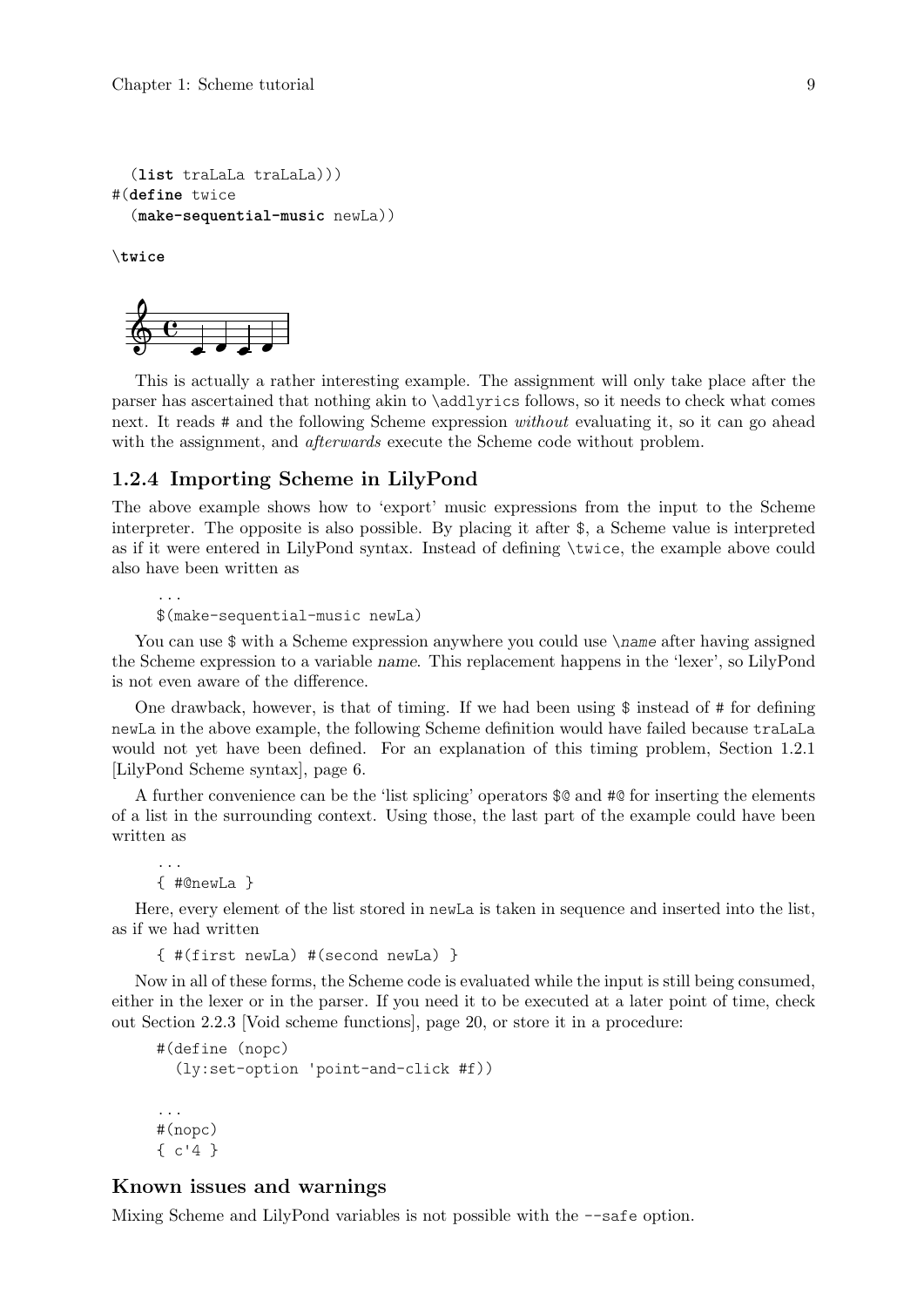## <span id="page-12-0"></span>1.2.5 Object properties

Object properties are stored in LilyPond in the form of alist-chains, which are lists of alists. Properties are set by adding values at the beginning of the property list. Properties are read by retrieving values from the alists.

Setting a new value for a property requires assigning a value to the alist with both a key and a value. The LilyPond syntax for doing this is:

```
\override Stem.thickness = #2.6
```
This instruction adjusts the appearance of stems. An alist entry '(thickness . 2.6) is added to the property list of the Stem object. thickness is measured relative to the thickness of staff lines, so these stem lines will be 2.6 times the width of staff lines. This makes stems almost twice as thick as their normal size. To distinguish between variables defined in input files (like twentyFour in the example above) and variables of internal objects, we will call the latter 'properties' and the former 'variables.' So, the stem object has a thickness property, while twentyFour is a variable.

## 1.2.6 LilyPond compound variables

## **Offsets**

Two-dimensional offsets (X and Y coordinates) are stored as pairs. The car of the offset is the X coordinate, and the cdr is the Y coordinate.

\override TextScript.extra-offset = #'(1 . 2)

This assigns the pair (1 . 2) to the extra-offset property of the TextScript object. These numbers are measured in staff-spaces, so this command moves the object 1 staff space to the right, and 2 spaces up.

Procedures for working with offsets are found in scm/lily-library.scm.

#### Fractions

Fractions as used by LilyPond are again stored as *pairs*, this time of unsigned integers. While Scheme can represent rational numbers as a native type, musically  $2/4$  and  $1/2$  are not the same, and we need to be able to distinguish between them. Similarly there are no negative 'fractions' in LilyPond's mind. So 2/4 in LilyPond means (2 . 4) in Scheme, and #2/4 in LilyPond means 1/2 in Scheme.

#### Extents

Pairs are also used to store intervals, which represent a range of numbers from the minimum (the car) to the maximum (the cdr). Intervals are used to store the X- and Y- extents of printable objects. For X extents, the car is the left hand X coordinate, and the cdr is the right hand X coordinate. For Y extents, the car is the bottom coordinate, and the cdr is the top coordinate.

Procedures for working with intervals are found in scm/lily-library.scm. These procedures should be used when possible to ensure consistency of code.

## Property alists

A property alist is a LilyPond data structure that is an alist whose keys are properties and whose values are Scheme expressions that give the desired value for the property.

LilyPond properties are Scheme symbols, such as 'thickness.

## Alist chains

An alist chain is a list containing property alists.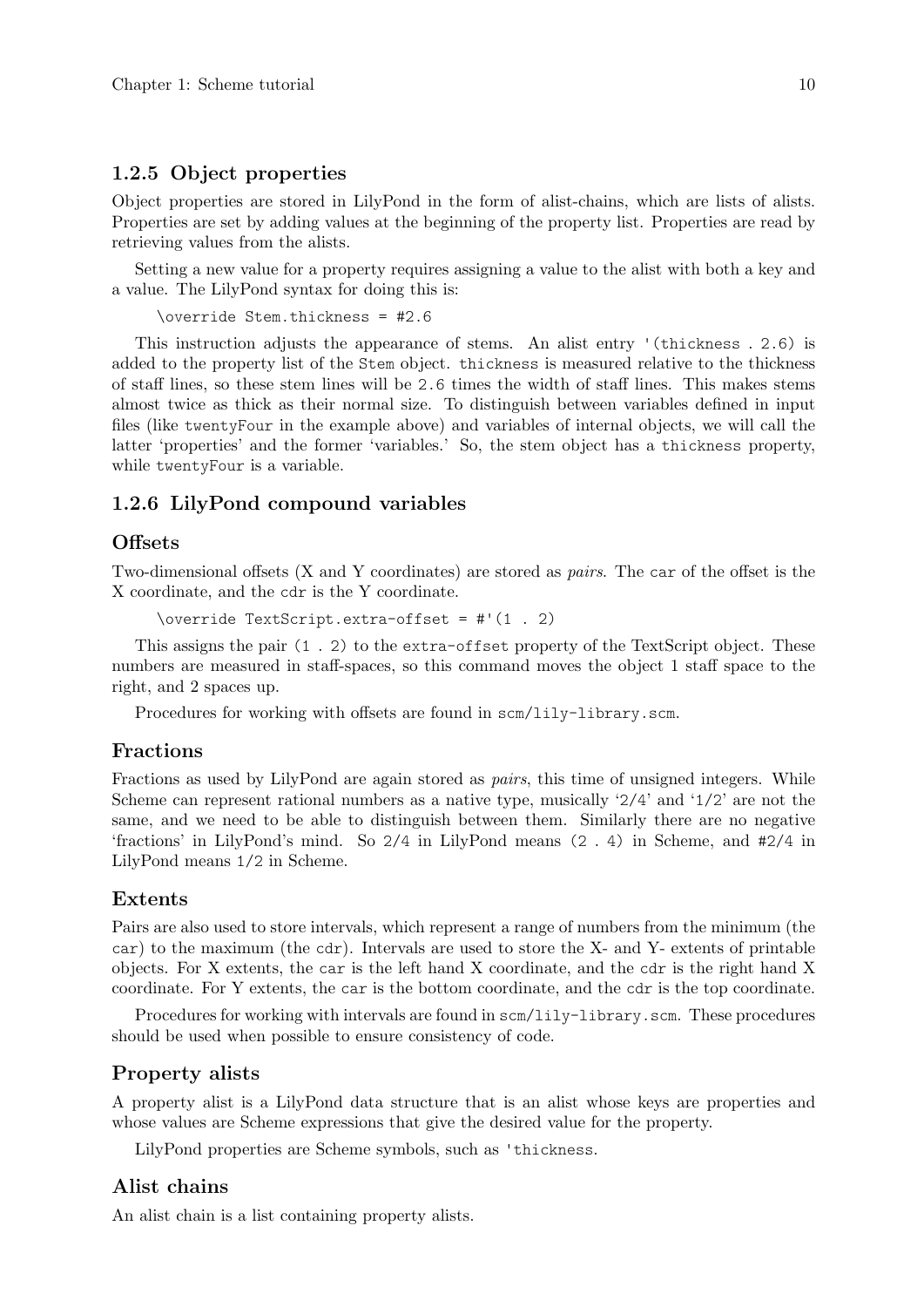<span id="page-13-0"></span>The set of all properties that will apply to a grob is typically stored as an alist chain. In order to find the value for a particular property that a grob should have, each alist in the chain is searched in order, looking for an entry containing the property key. The first alist entry found is returned, and the value is the property value.

The Scheme procedure chain-assoc-get is normally used to get grob property values.

## 1.2.7 Internal music representation

Internally, music is represented as a Scheme list. The list contains various elements that affect the printed output. Parsing is the process of converting music from the LilyPond input representation to the internal Scheme representation.

When a music expression is parsed, it is converted into a set of Scheme music objects. The defining property of a music object is that it takes up time. The time it takes up is called its duration. Durations are expressed as a rational number that measures the length of the music object in whole notes.

A music object has three kinds of types:

- music name: Each music expression has a name. For example, a note leads to a Section "NoteEvent" in Internals Reference, and \simultaneous leads to a Section "Simultaneous-Music" in Internals Reference. A list of all expressions available is in the Internals Reference manual, under Section "Music expressions" in Internals Reference.
- 'type' or interface: Each music name has several 'types' or interfaces, for example, a note is an event, but it is also a note-event, a rhythmic-event, and a melodic-event. All classes of music are listed in the Internals Reference, under Section "Music classes" in Internals Reference.
- C++ object: Each music object is represented by an object of the C++ class Music.

The actual information of a music expression is stored in properties. For example, a Section "NoteEvent" in Internals Reference has pitch and duration properties that store the pitch and duration of that note. A list of all properties available can be found in the Internals Reference, under [Section "Music properties" in](#page-14-1) Internals Reference.

A compound music expression is a music object that contains other music objects in its properties. A list of objects can be stored in the elements property of a music object, or a single 'child' music object in the element property. For example, Section "SequentialMusic" in Internals Reference has its children in elements, and Section "GraceMusic" in Internals Reference has its single argument in element. The body of a repeat is stored in the element property of Section "RepeatedMusic" in Internals Reference, and the alternatives in elements.

## 1.3 Building complicated functions

This section explains how to gather the information necessary to create complicated music functions.

## <span id="page-13-1"></span>1.3.1 Displaying music expressions

When writing a music function it is often instructive to inspect how a music expression is stored internally. This can be done with the music function \displayMusic.

```
{
        \displayMusic { c'4\f }
     }
will display
     (make-music
```
'SequentialMusic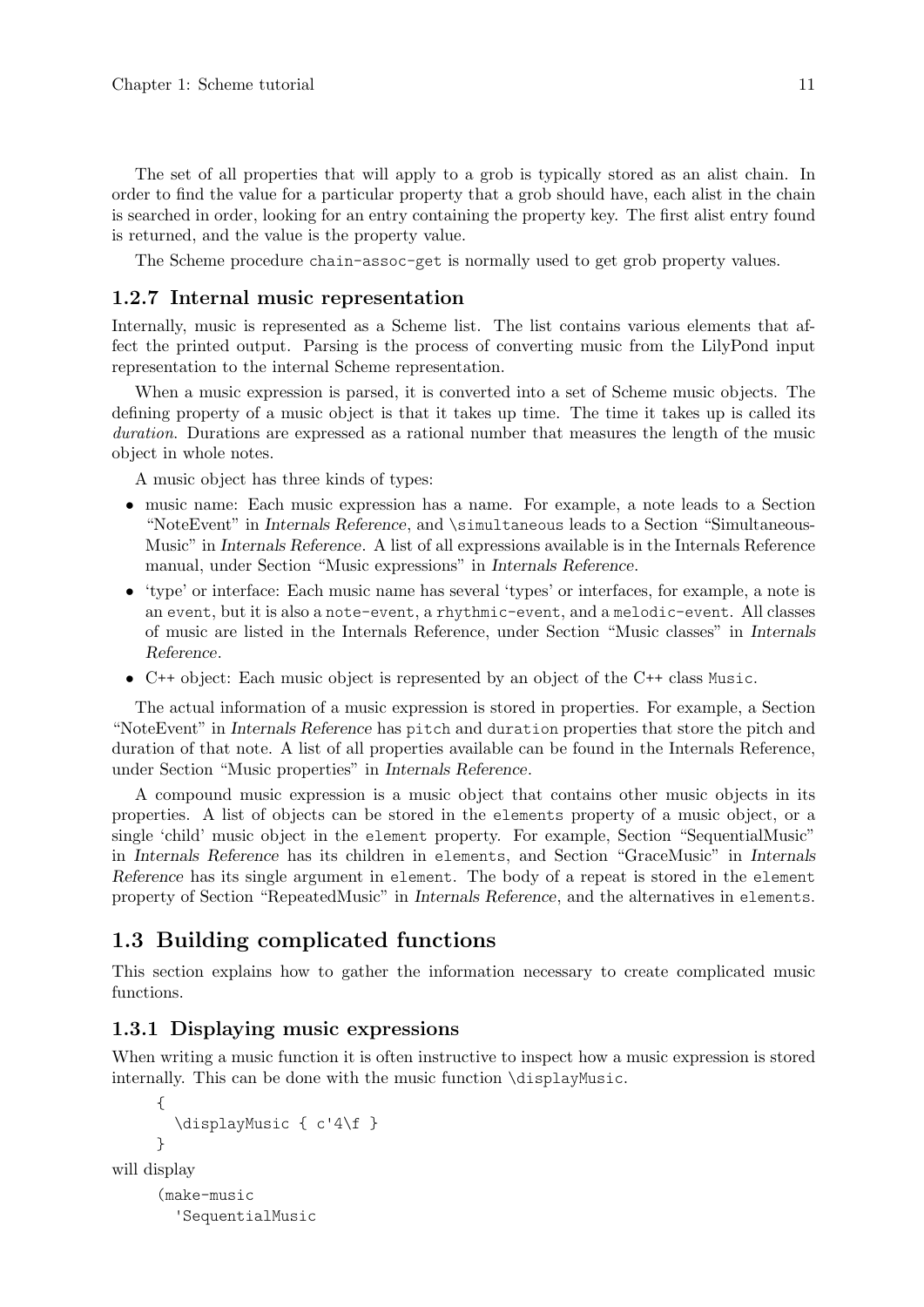```
'elements
(list (make-music
        'NoteEvent
        'articulations
        (list (make-music
                'AbsoluteDynamicEvent
                'text
                "f"))
        'duration
        (ly:make-duration 2 0 1/1)
        'pitch
        (ly:make-pitch 0 0 0))))
```
By default, LilyPond will print these messages to the console along with all the other messages. To split up these messages and save the results of \display{STUFF}, you can specify an optional output port to use:

```
{
  \displayMusic #(open-output-file "display.txt") { c'4\f }
}
```
This will overwrite a previous output file whenever it is called; if you need to write more than one expression, you would use a variable for your port and reuse it:

```
{
  port = #(open-output-file "display.txt")
  \displayMusic \port { c'4\f }
  \displayMusic \port { d'4 }
  #(close-output-port port)
}
```
Guile's manual describes ports in detail. Closing the port is actually only necessary if you need to read the file before LilyPond finishes; in the first example, we did not bother to do so.

A bit of reformatting makes the above information easier to read:

```
(make-music 'SequentialMusic
  'elements (list
             (make-music 'NoteEvent
               'articulations (list
                               (make-music 'AbsoluteDynamicEvent
                                            'text
                                            "f"))
               'duration (ly:make-duration 2 0 1/1)
               'pitch (ly:make-pitch 0 0 0))))
```
A { ... } music sequence has the name SequentialMusic, and its inner expressions are stored as a list in its 'elements property. A note is represented as a NoteEvent object (storing the duration and pitch properties) with attached information (in this case, an AbsoluteDynamicEvent with a "f" text property) stored in its articulations property.

\displayMusic returns the music it displays, so it will get interpreted as well as displayed. To avoid interpretation, write \void before \displayMusic.

## <span id="page-14-1"></span>1.3.2 Music properties

Let's look at an example:

someNote = c' \displayMusic \someNote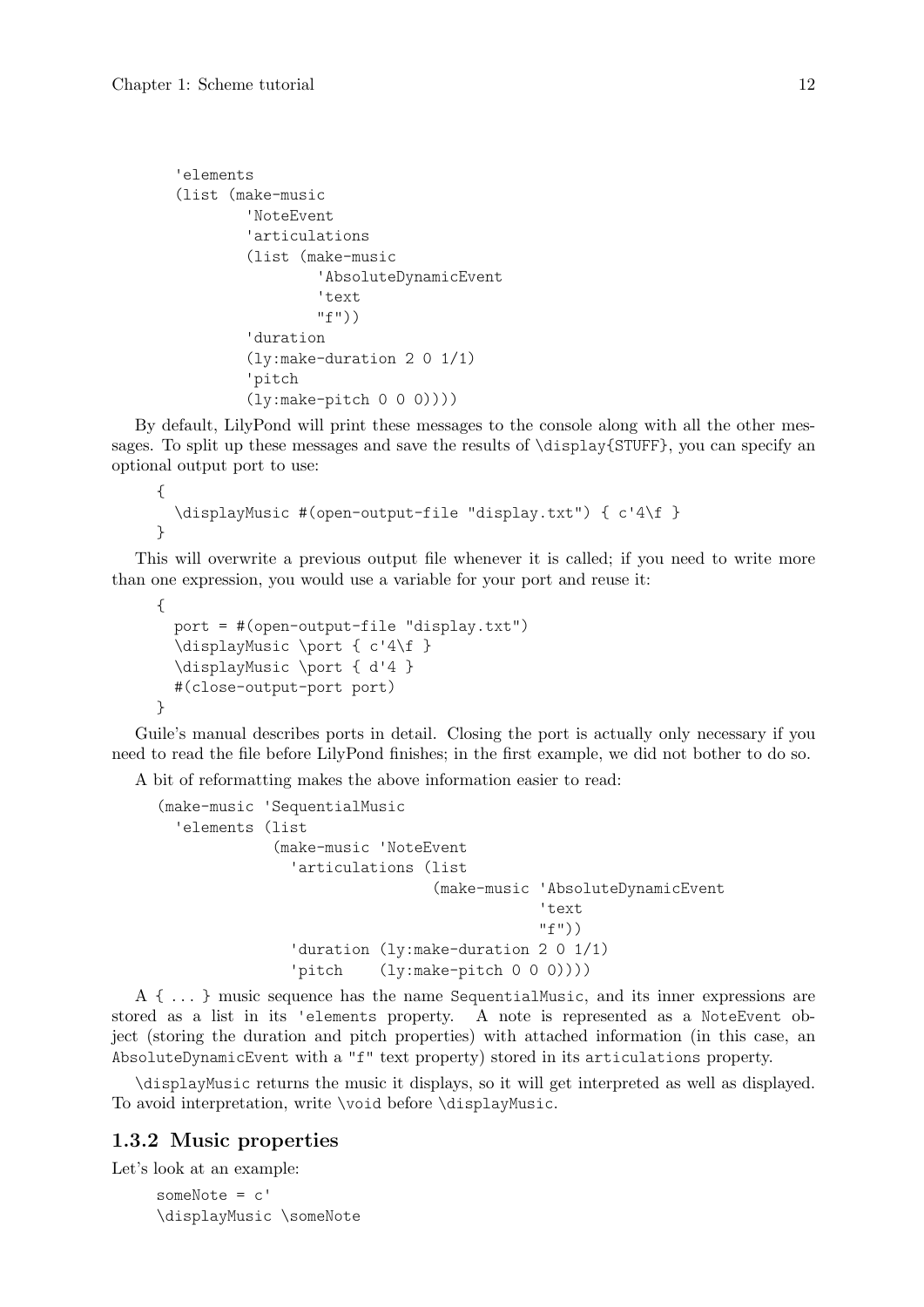```
===(make-music
  'NoteEvent
  'duration
  (ly:make-duration 2 0 1/1)
  'pitch
  (ly:make-pitch 0 0 0))
```
The NoteEvent object is the representation of someNote. Straightforward. How about putting c' in a chord?

```
someNote = \langle c' \rangle\displayMusic \someNote
==-\times(make-music
  'EventChord
  'elements
  (list (make-music
           'NoteEvent
           'duration
           (ly:make-duration 2 0 1/1)
           'pitch
           (ly:make-pitch 0 0 0))))
```
Now the NoteEvent object is the first object of the 'elements property of someNote.

The display-scheme-music function is the function used by \displayMusic to display the Scheme representation of a music expression.

```
#(display-scheme-music (first (ly:music-property someNote 'elements)))
=-=(make-music
  'NoteEvent
  'duration
  (ly:make-duration 2 0 1/1)
  'pitch
  (ly:make-pitch 0 0 0))
```
Then the note pitch is accessed through the 'pitch property of the NoteEvent object.

```
#(display-scheme-music
   (ly:music-property (first (ly:music-property someNote 'elements))
                      'pitch))
```

```
===>
```

```
(ly:make-pitch 0 0 0)
```
The note pitch can be changed by setting this 'pitch property.

```
#(set! (ly:music-property (first (ly:music-property someNote 'elements))
                           'pitch)
       (ly:make-pitch 0 1 0)) ;; set the pitch to d'.
\displayLilyMusic \someNote
==->d'4
```
## 1.3.3 Doubling a note with slurs (example)

Suppose we want to create a function that translates input like a into  $\{a(a)\}\.$  We begin by examining the internal representation of the desired result.

\displayMusic{ a'( a') }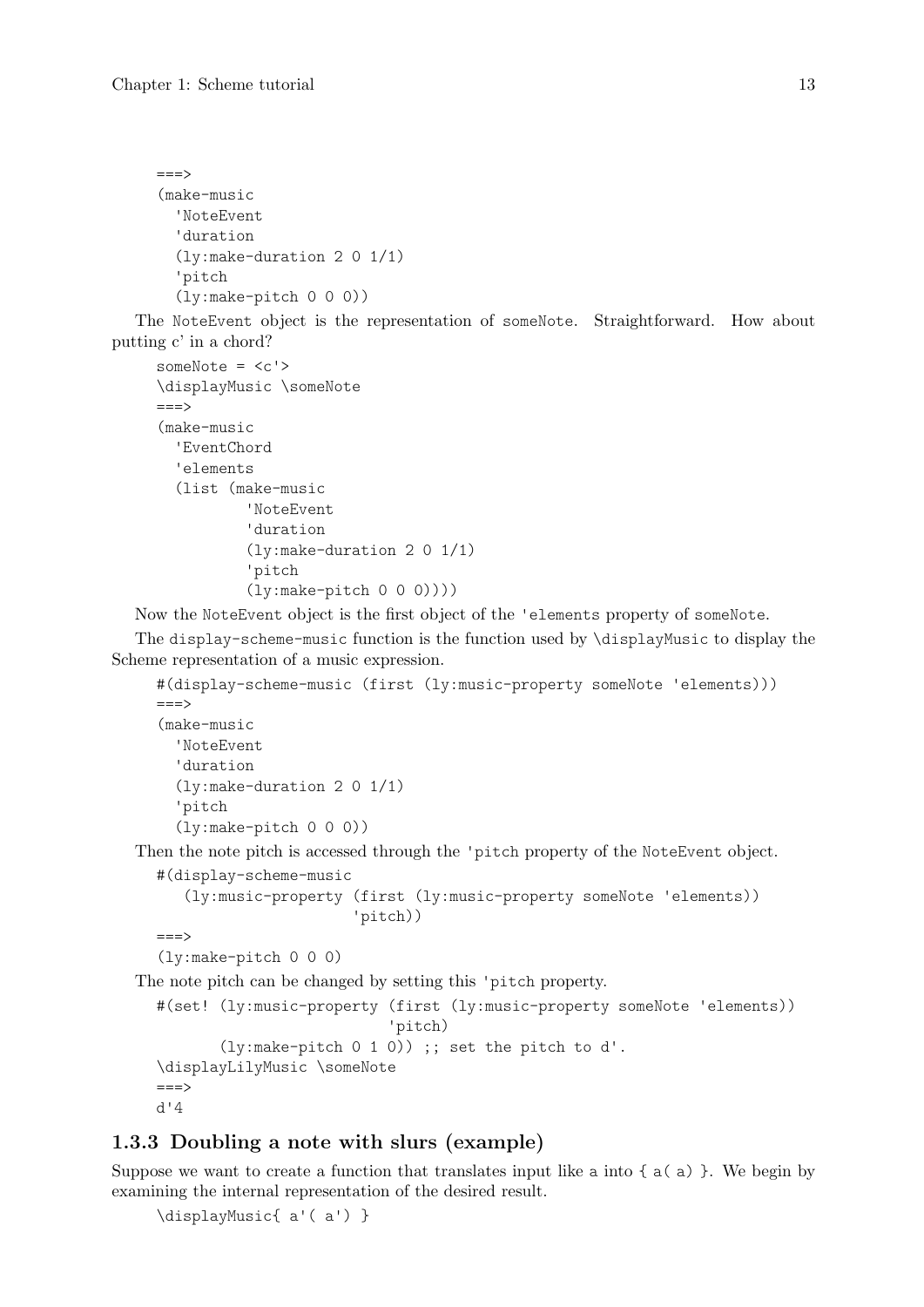```
===(make-music
  'SequentialMusic
  'elements
  (list (make-music
          'NoteEvent
          'articulations
          (list (make-music
                   'SlurEvent
                   'span-direction
                  -1))
          'duration
          (ly:make-duration 2 0 1/1)
          'pitch
          (ly:make-pitch 0 5 0))
        (make-music
          'NoteEvent
          'articulations
          (list (make-music
                   'SlurEvent
                   'span-direction
                  1))
          'duration
          (ly:make-duration 2 0 1/1)
          'pitch
          (ly:make-pitch 0 5 0))))
```
The bad news is that the SlurEvent expressions must be added 'inside' the note (in its articulations property).

Now we examine the input.

```
\displayMusic a'
=(make-music
  'NoteEvent
  'duration
  (ly:make-duration 2 0 1/1)
  'pitch
  (ly:make-pitch 0 5 0))))
```
So in our function, we need to clone this expression (so that we have two notes to build the sequence), add a SlurEvent to the 'articulations property of each one, and finally make a SequentialMusic with the two NoteEvent elements. For adding to a property, it is useful to know that an unset property is read out as '(), the empty list, so no special checks are required before we put another element at the front of the articulations property.

```
doubleSlur = #(define-music-function (note) (ly:music?)
         "Return: { note ( note ) }.
         `note' is supposed to be a single note."
         (let ((note2 (ly:music-deep-copy note)))
           (set! (ly:music-property note 'articulations)
                 (cons (make-music 'SlurEvent 'span-direction -1)
                       (ly:music-property note 'articulations)))
           (set! (ly:music-property note2 'articulations)
                 (cons (make-music 'SlurEvent 'span-direction 1)
```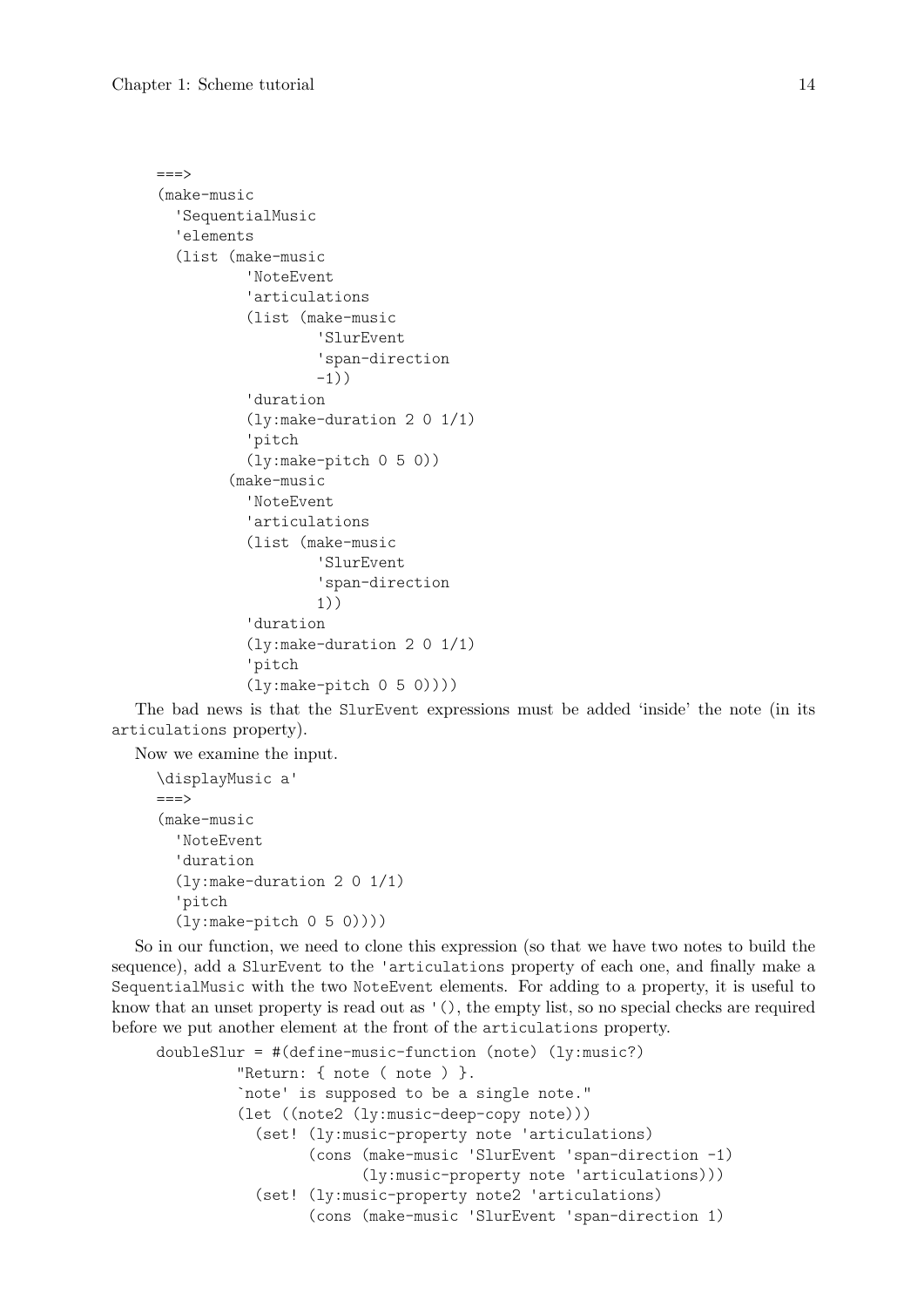(ly:music-property note2 'articulations))) (make-music 'SequentialMusic 'elements (list note note2))))

## <span id="page-17-0"></span>1.3.4 Adding articulation to notes (example)

The easy way to add articulation to notes is to juxtapose two music expressions. However, suppose that we want to write a music function that does this.

A \$variable inside the #{...#} notation is like a regular \variable in classical LilyPond notation. We could write

 $\{ \text{music -.} \}$ 

but for the sake of this example, we will learn how to do this in Scheme. We begin by examining our input and desired output.

```
% input
\displayMusic c4
===>
(make-music
  'NoteEvent
  'duration
  (ly:make-duration 2 0 1/1)
  'pitch
  (ly:make-pitch -1 0 0))))
=====
% desired output
\displayMusic c4->
==->(make-music
  'NoteEvent
  'articulations
  (list (make-music
          'ArticulationEvent
          'articulation-type 'accent))
  'duration
  (ly:make-duration 2 0 1/1)
  'pitch
  (ly:make-pitch -1 0 0))
```
We see that a note (c4) is represented as a NoteEvent expression. To add an accent articulation, an ArticulationEvent expression must be added to the articulations property of the NoteEvent expression.

To build this function, we begin with

```
(define (add-accent note-event)
  "Add an accent ArticulationEvent to the articulations of `note-event',
 which is supposed to be a NoteEvent expression."
  (set! (ly:music-property note-event 'articulations)
        (cons (make-music 'ArticulationEvent
                'articulation-type 'accent)
              (ly:music-property note-event 'articulations)))
```
note-event)

The first line is the way to define a function in Scheme: the function name is add-accent, and has one variable called note-event. In Scheme, the type of variable is often clear from its name. (this is good practice in other programming languages, too!)

```
"Add an accent..."
```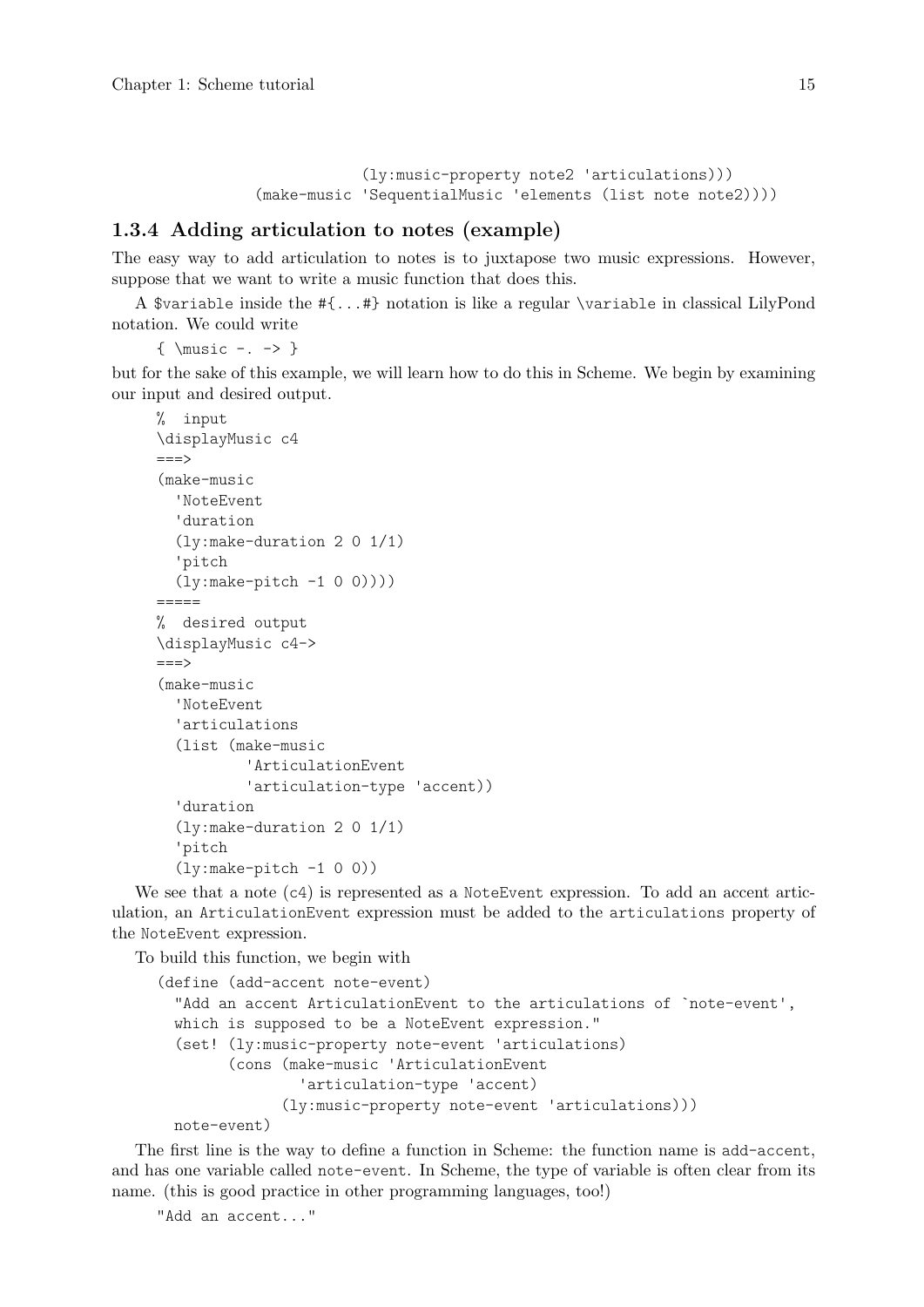is a description of what the function does. This is not strictly necessary, but just like clear variable names, it is good practice.

You may wonder why we modify the note event directly instead of working on a copy (ly:music-deep-copy can be used for that). The reason is a silent contract: music functions are allowed to modify their arguments: they are either generated from scratch (like user input) or are already copied (referencing a music variable with '\name' or music from immediate Scheme expressions  $\mathcal{F}(\ldots)$  provides a copy). Since it would be inefficient to create unnecessary copies, the return value from a music function is not copied. So to heed that contract, you must not use any arguments more than once, and returning it counts as one use.

In an earlier example, we constructed music by repeating a given music argument. In that case, at least one repetition had to be a copy of its own. If it weren't, strange things may happen. For example, if you use \relative or \transpose on the resulting music containing the same elements multiple times, those will be subjected to relativation or transposition multiple times. If you assign them to a music variable, the curse is broken since referencing '\name' will again create a copy which does not retain the identity of the repeated elements.

Now while the above function is not a music function, it will normally be used within music functions. So it makes sense to heed the same contract we use for music functions: the input may be modified for producing the output, and the caller is responsible for creating copies if it still needs the unchanged argument itself. If you take a look at LilyPond's own functions like music-map, you'll find that they stick with the same principles.

Where were we? We now have a note-event we may modify, not because of using ly:music-deep-copy but because of a long-winded explanation. We add the accent to its 'articulations list property.

(set! place new-value)

Here, what we want to set (the 'place') is the 'articulations property of note-event expression.

(ly:music-property note-event 'articulations)

ly:music-property is the function used to access music properties (the 'articulations, 'duration, 'pitch, etc, that we see in the \displayMusic output above). The new value is the former 'articulations property, with an extra item: the ArticulationEvent expression, which we copy from the \displayMusic output,

(cons (make-music 'ArticulationEvent 'articulation-type 'accent) (ly:music-property result-event-chord 'articulations))

cons is used to add an element to the front of a list without modifying the original list. This is what we want: the same list as before, plus the new ArticulationEvent expression. The order inside the 'articulations property is not important here.

Finally, once we have added the accent articulation to its articulations property, we can return note-event, hence the last line of the function.

Now we transform the add-accent function into a music function (a matter of some syntactic sugar and a declaration of the type of its argument).

```
addAccent = #(define-music-function (note-event) (ly:music?)
 "Add an accent ArticulationEvent to the articulations of `note-event',
 which is supposed to be a NoteEvent expression."
  (set! (ly:music-property note-event 'articulations)
        (cons (make-music 'ArticulationEvent
                'articulation-type 'accent)
              (ly:music-property note-event 'articulations)))
 note-event)
```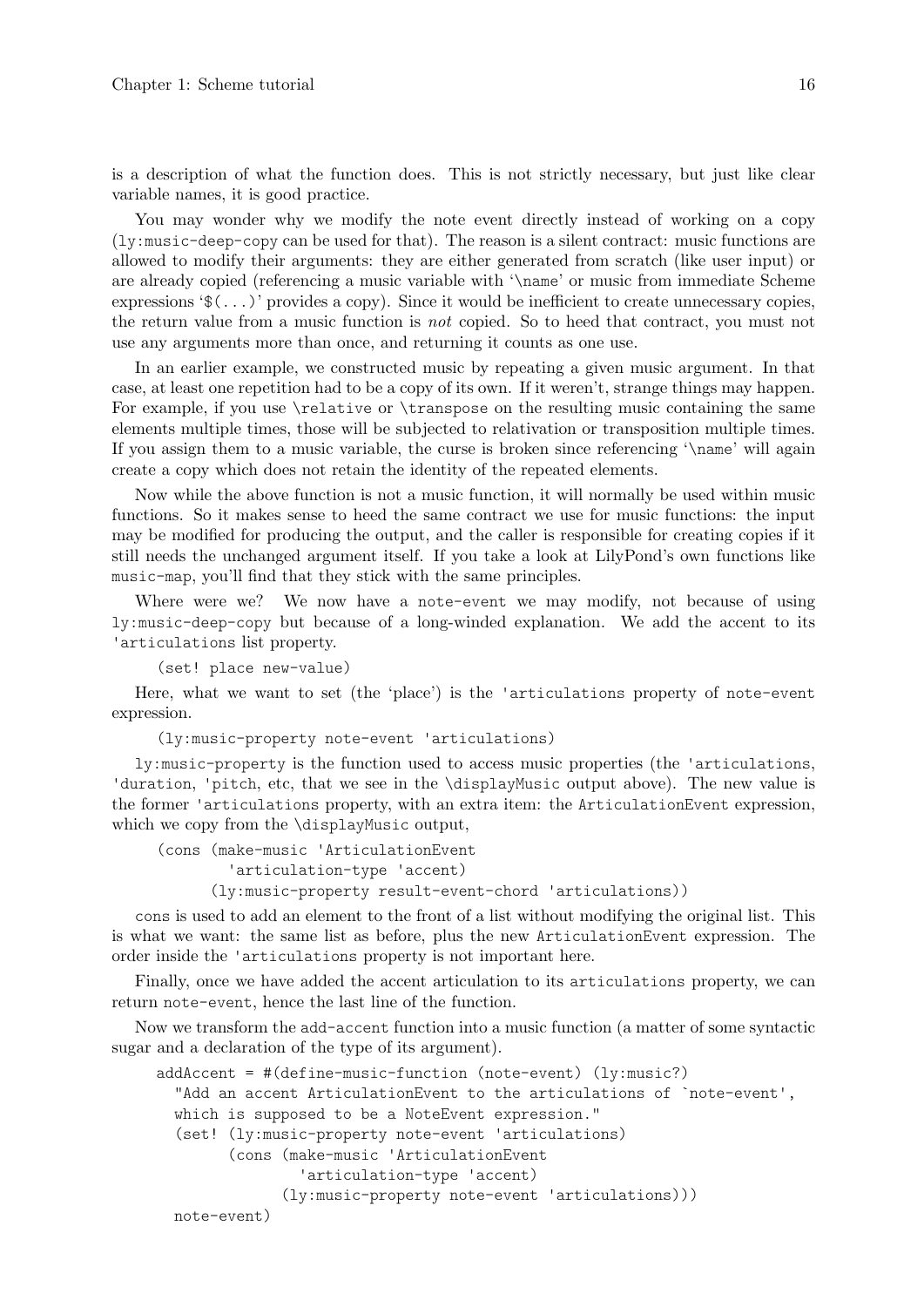We then verify that this music function works correctly: \displayMusic \addAccent c4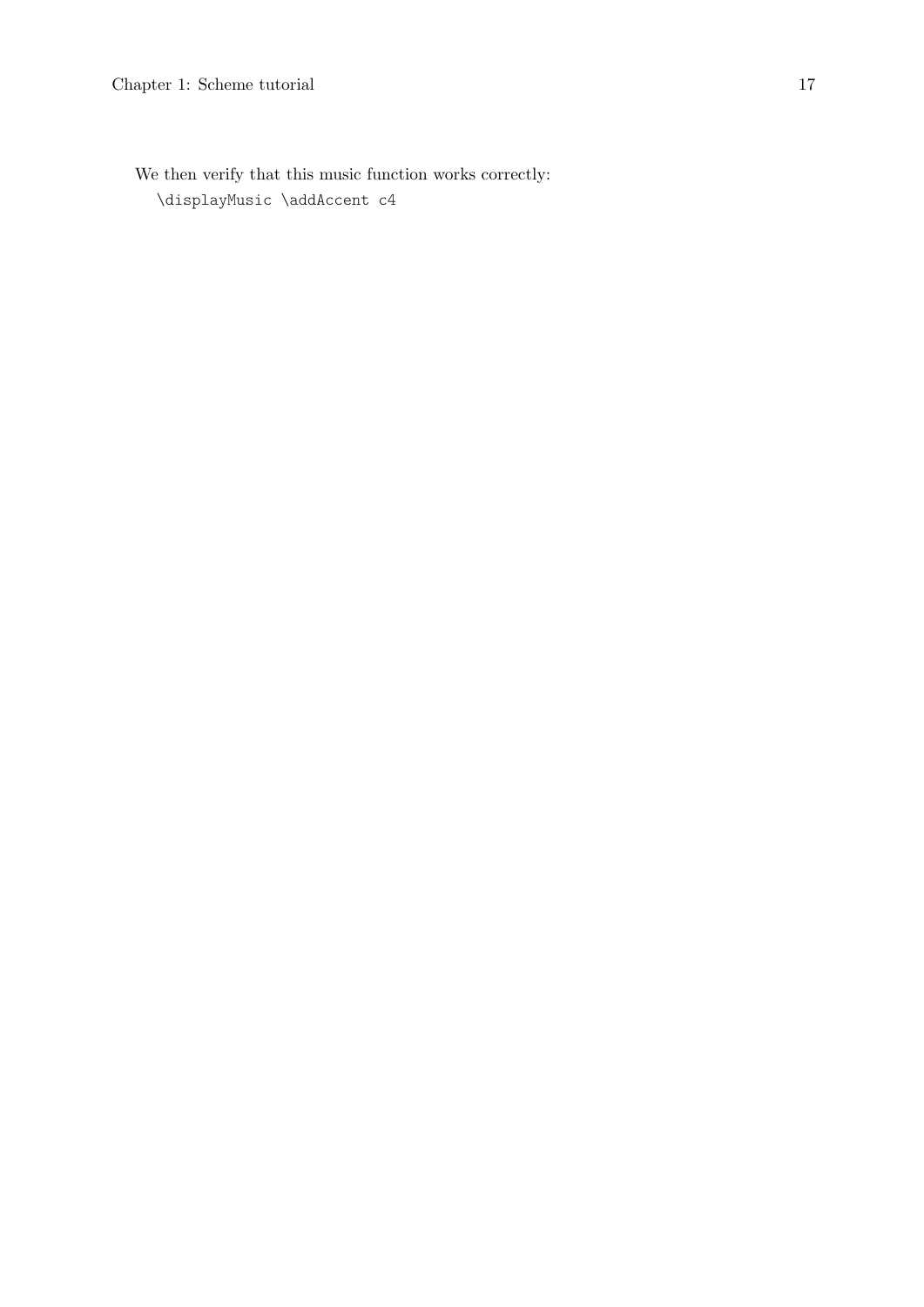## <span id="page-20-0"></span>2 Interfaces for programmers

Advanced tweaks may be performed by using Scheme. If you are not familiar with Scheme, you may wish to read our [Chapter 1 \[Scheme tutorial\], page 1.](#page-3-0)

## <span id="page-20-1"></span>2.1 LilyPond code blocks

Creating music expressions in Scheme can be tedious, as they are heavily nested and the resulting Scheme code is large. For some simple tasks this can be avoided by using LilyPond code blocks, which enable common LilyPond syntax to be used within Scheme.

LilyPond code blocks look like

#{ LilyPond code #} Here is a trivial example: **ritpp** = #(**define-event-function** () () #{ ˆ"rit." \pp #}  $\lambda$ 

```
{ c'4 e'4\ritpp g'2 }
```

|  |    | rit. |  |
|--|----|------|--|
|  |    |      |  |
|  |    |      |  |
|  | DД |      |  |

LilyPond code blocks can be used anywhere where you can write Scheme code. The Scheme reader actually is changed for accommodating LilyPond code blocks and can deal with embedded Scheme expressions starting with \$ and #.

The reader extracts the LilyPond code block and generates a runtime call to the LilyPond parser to interpret the LilyPond code. Scheme expressions embedded in the LilyPond code are evaluated in the lexical environment of the LilyPond code block, so all local variables and function parameters available at the point the LilyPond code block is written may be accessed. Variables defined in other Scheme modules, like the modules containing \header and \layout blocks, are not accessible as Scheme variables, i.e., prefixed with #, but they are accessible as LilyPond variables, i.e. prefixed with  $\setminus$ .

All music generated inside the code block has its 'origin' set to the current input location.

A LilyPond code block may contain anything that you can use on the right side of an assignment. In addition, an empty LilyPond block corresponds to a void music expression, and a LilyPond block containing multiple music events gets turned into a sequential music expression.

## 2.2 Scheme functions

Scheme functions are Scheme procedures that can create Scheme expressions from input written in LilyPond syntax. They can be called in pretty much all places where using # for specifying a value in Scheme syntax is allowed. While Scheme has functions of its own, this chapter is concerned with syntactic functions, functions that receive arguments specified in LilyPond syntax.

## <span id="page-20-2"></span>2.2.1 Scheme function definitions

The general form for defining scheme functions is:

```
function =
#(define-scheme-function
```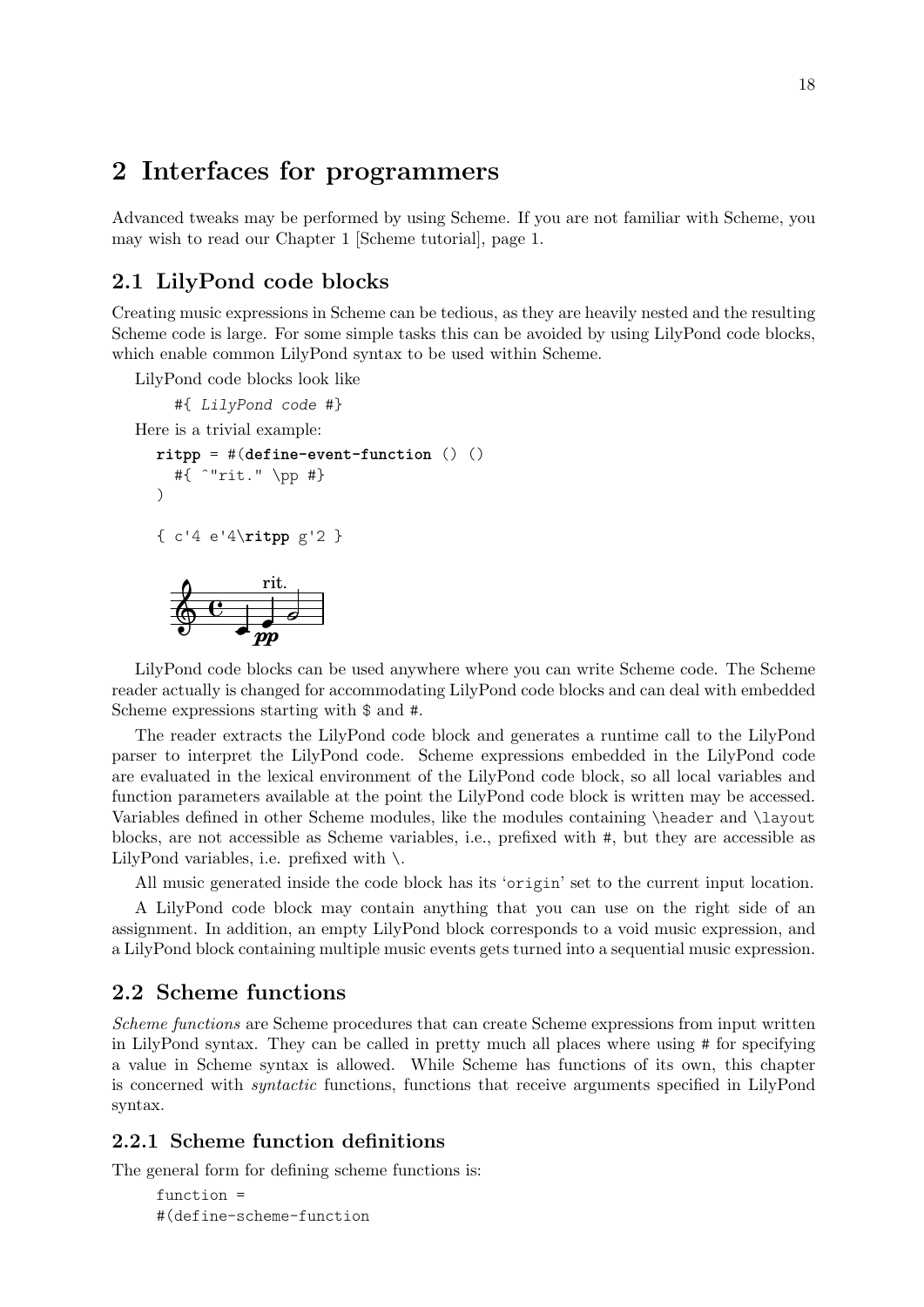```
(arg1 arg2 ...)
           (type1? type2? ...)
         body)
where
argN nth argument.
typeN? A Scheme type predicate for which argN must return #t.
                               There is also a special form (predicate? default) for spec-
                               ifying optional arguments. If the actual argument is missing
                               when the function is being called, the default value is sub-
                               stituted instead. Default values are evaluated at definition
                               time (including LilyPond code blocks!), so if you need a de-
                               fault calculated at runtime, instead write a special value you
                               can easily recognize. If you write the predicate in parenthe-
                               ses but don't follow it with a default value, #f is used as the
                               default. Default values are not verified with predicate? at
                               either definition or run time: it is your responsibility to deal
                               with the values you specify. Default values that happen to
                               be music expressions are copied while setting origin to the
                               current input location.
body A sequence of Scheme forms evaluated in order, the last one
                               being used as the return value of the scheme function. It
                               may contain LilyPond code blocks enclosed in hashed braces
                               ( #{...#} ), like described in Section 2.1 [LilyPond code
                               blocks], page 18. Within LilyPond code blocks, use # to
                               reference function arguments (eg., '#arg1') or to start an in-
                               line Scheme expression containing function arguments (eg.,
                               '#(cons arg1 arg2)'). Where normal Scheme expressions
                               using # don't do the trick, you might need to revert to imme-
                               diate Scheme expressions using $, for example as '$music'.
                                If your function returns a music expression, it is given a
                               useful value of origin.
```
Suitability of arguments for the predicates is determined by actually calling the predicate after LilyPond has already converted them into a Scheme expression. As a consequence, the argument can be specified in Scheme syntax if desired (introduced with # or as the result of calling a scheme function), but LilyPond will also convert a number of LilyPond constructs into Scheme before actually checking the predicate on them. Currently, those include music, postevents, simple strings (with or without quotes), numbers, full markups and markup lists, score, book, bookpart, context definition and output definition blocks.

Some ambiguities LilyPond sorts out by checking with predicate functions: is  $-3$  a fingering postevent or a negative number? Is "a" 4 in lyric mode a string followed by a number, or a lyric event of duration 4? LilyPond tries the argument predicate on successive interpretations until success, with an order designed to minimize inconsistent interpretations and lookahead.

For example, a predicate accepting both music expressions and pitches will consider c'' to be a pitch rather than a music expression. Immediately following durations or postevents will change that interpretation. It's best to avoid overly permissive predicates like scheme? when the application rather calls for more specific argument types.

For a list of available predefined type predicates, see Section "Predefined type predicates" in Notation Reference.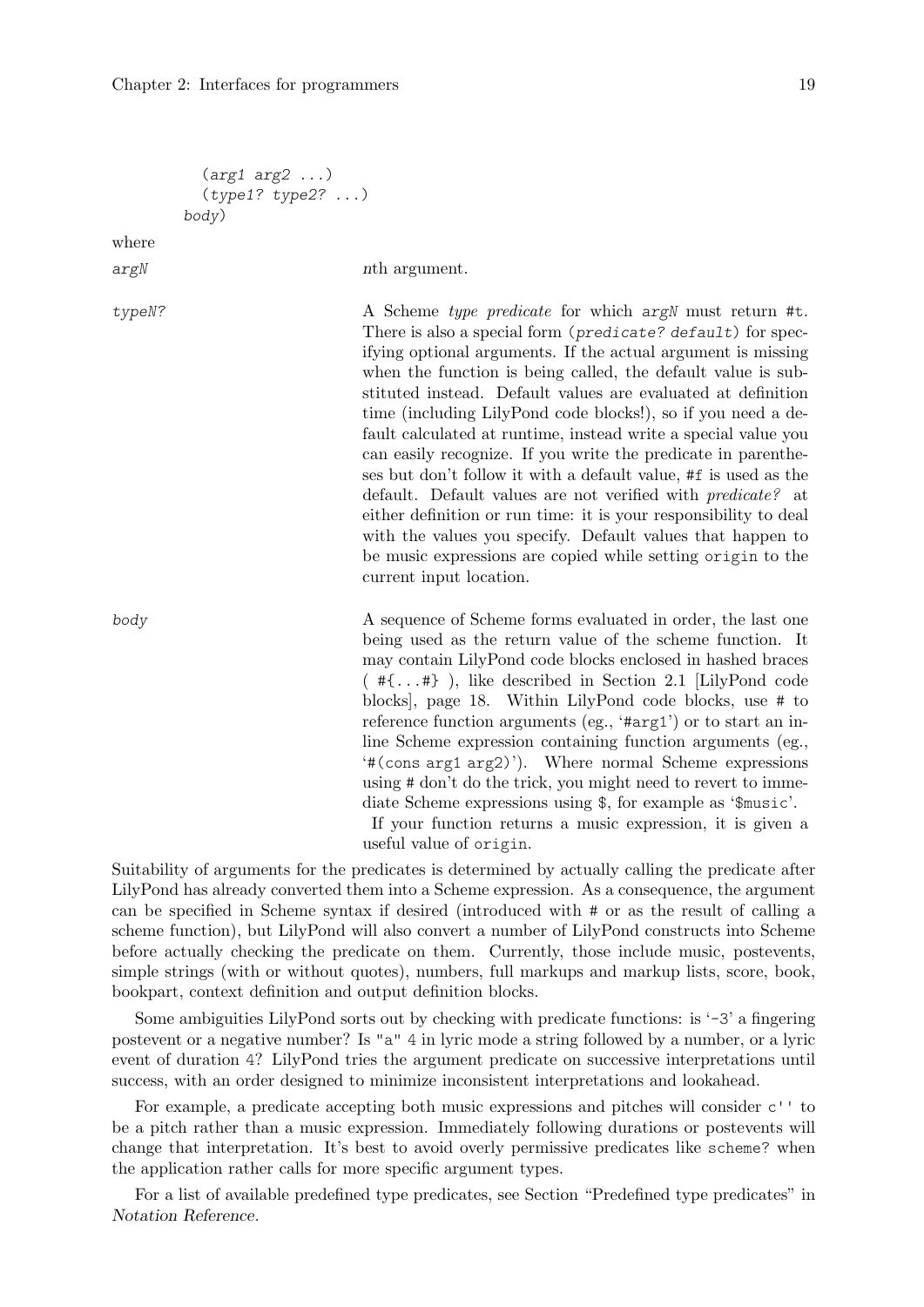#### <span id="page-22-0"></span>See also

Notation Reference: Section "Predefined type predicates" in Notation Reference.

Installed Files: lily/music-scheme.cc, scm/c++.scm, scm/lily.scm.

#### <span id="page-22-2"></span>2.2.2 Scheme function usage

Scheme functions can be called pretty much anywhere where a Scheme expression starting with # can be written. You call a scheme function from LilyPond by writing its name preceded by  $\setminus$ , followed by its arguments. Once an optional argument predicate does not match an argument, LilyPond skips this and all following optional arguments, replacing them with their specified default, and 'backs up' the argument that did not match to the place of the next mandatory argument. Since the backed up argument needs to go somewhere, optional arguments are not actually considered optional unless followed by a mandatory argument.

There is one exception: if you write \default in the place of an optional argument, this and all following optional arguments are skipped and replaced by their default. This works even when no mandatory argument follows since \default does not need to get backed up. The mark and key commands make use of that trick to provide their default behavior when just followed by \default.

Apart from places where a Scheme value is required, there are a few places where # expressions are currently accepted and evaluated for their side effects but otherwise ignored. Mostly those are the places where an assignment would be acceptable as well.

Since it is a bad idea to return values that can be misinterpreted in some context, you should use normal scheme functions only for those cases where you always return a useful value, and use void scheme functions (see [Section 2.2.3 \[Void scheme functions\], page 20](#page-22-1)) otherwise.

For convenience, scheme functions may also be called directly from Scheme bypassing the LilyPond parser. Their name can be used like the name of an ordinary function. Typechecking of the arguments and skipping optional arguments will happen in the same manner as when called from within LilyPond, with the Scheme value \*unspecified\* taking the role of the \default reserved word for explicitly skipping optional arguments. Optional arguments at the end of an argument list can just be omitted without indication when called via Scheme.

## <span id="page-22-1"></span>2.2.3 Void scheme functions

Sometimes a procedure is executed in order to perform an action rather than return a value. Some programming languages (like C and Scheme) use functions for either concept and just discard the returned value (usually by allowing any expression to act as statement, ignoring the result). This is clever but error-prone: most C compilers nowadays offer warnings for various non-"void" expressions being discarded. For many functions executing an action, the Scheme standards declare the return value to be unspecified. LilyPond's Scheme interpreter Guile has a unique value \*unspecified\* that it usually (such when using set! directly on a variable) but unfortunately not consistently returns in such cases.

Defining a LilyPond function with define-void-function makes sure that this special value (the only value satisfying the predicate void?) will be returned.

```
noPointAndClick =
#(define-void-function
     ()
     ()
   (ly:set-option 'point-and-click #f))
...
\noPointAndClick % disable point and click
```
If you want to evaluate an expression only for its side-effect and don't want any value it may return interpreted, you can do so by prefixing it with \void: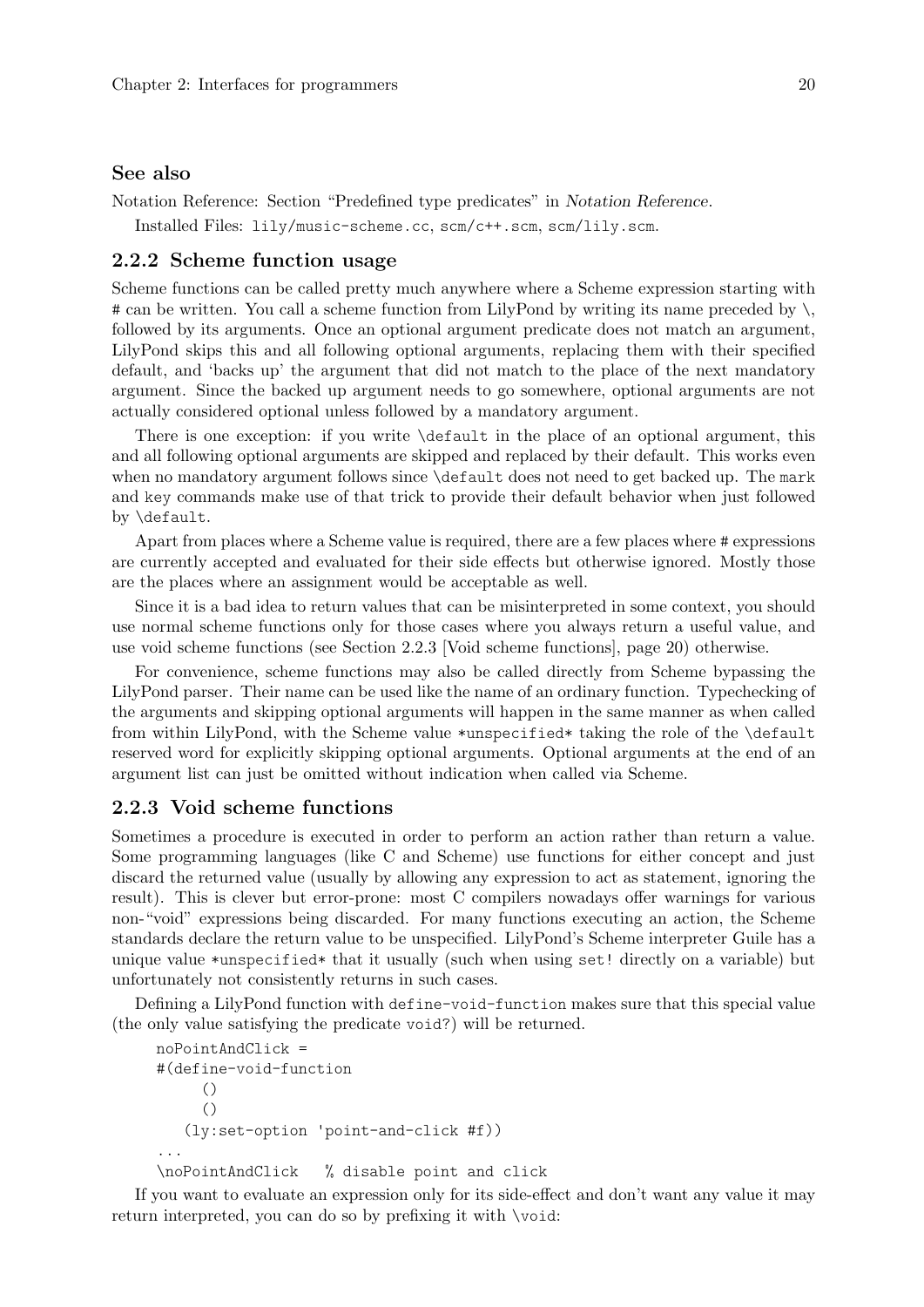<span id="page-23-0"></span>\void #(hashq-set! some-table some-key some-value)

That way, you can be sure that LilyPond will not assign meaning to the returned value regardless of where it encounters it. This will also work for music functions such as \displayMusic.

## 2.3 Music functions

Music functions are Scheme procedures that can create music expressions automatically, and can be used to greatly simplify the input file.

## 2.3.1 Music function definitions

The general form for defining music functions is:

```
function =
#(define-music-function
     (\text{arg1 arg2} \dots)(type1? type2? ...)
   body)
```
quite in analogy to [Section 2.2.1 \[Scheme function definitions\], page 18.](#page-20-2) More often than not, body will be a [Section 2.1 \[LilyPond code blocks\], page 18](#page-20-1).

For a list of available type predicates, see Section "Predefined type predicates" in Notation Reference.

#### See also

Notation Reference: Section "Predefined type predicates" in Notation Reference.

Installed Files: lily/music-scheme.cc, scm/c++.scm, scm/lily.scm.

### 2.3.2 Music function usage

With regard to handling the argument list, music functions don't differ from scheme functions, [Section 2.2.2 \[Scheme function usage\], page 20](#page-22-2).

A 'music function' has to return an expression matching the predicate ly:music?. This makes music function calls suitable as arguments of type ly:music? for another music function call.

When using a music function call in other contexts, the context may cause further semantic restrictions.

- At the top level in a music expression a post-event is not accepted.
- When a music function (as opposed to an event function) returns an expression of type post-event, LilyPond requires one of the named direction indicators (-, ˆ, and \_) in order to properly integrate the post-event produced by the music function call into the surrounding expression.
- As a chord constituent. The returned expression must be of a rhythmic-event type, most likely a NoteEvent.

'Polymorphic' functions, like \tweak, can be applied to post-events, chord constituent and top level music expressions.

## 2.3.3 Simple substitution functions

Simple substitution functions are music functions whose output music expression is written in LilyPond format and contains function arguments in the output expression. They are described in Section "Substitution function examples" in Notation Reference.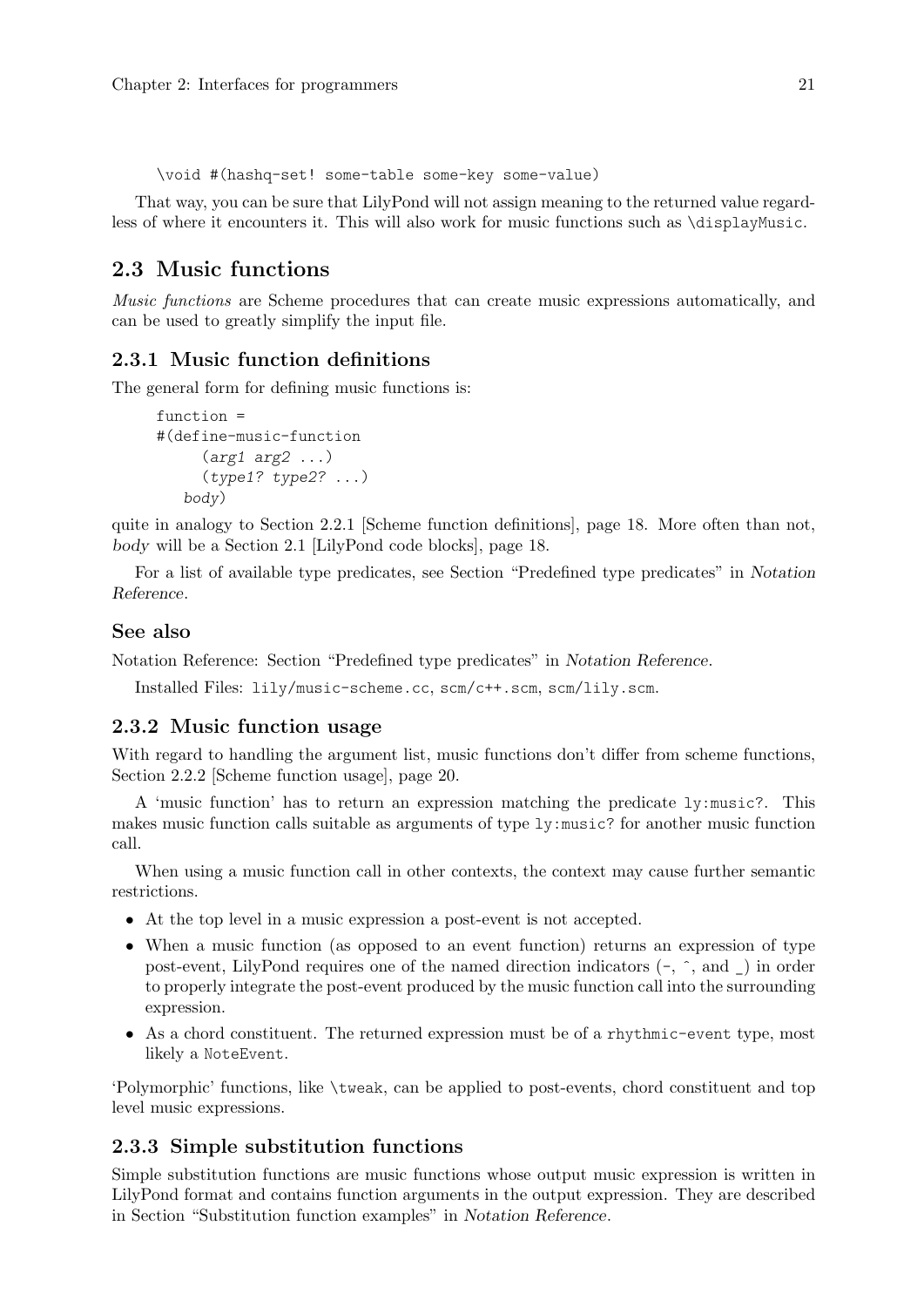#### <span id="page-24-0"></span>2.3.4 Intermediate substitution functions

Intermediate substitution functions involve a mix of Scheme code and LilyPond code in the music expression to be returned.

Some \override commands require an argument consisting of a pair of numbers (called a cons cell in Scheme).

The pair can be directly passed into the music function, using a pair? variable:

```
manualBeam =
#(define-music-function
     (beg-end)
     (pair?)
   #{
     \once \override Beam.positions = #beg-end
   #})
\relative c' {
  \manualBeam #'(3 . 6) c8 d e f
}
```
Alternatively, the numbers making up the pair can be passed as separate arguments, and the Scheme code used to create the pair can be included in the music expression:

```
manualBeam =
#(define-music-function
      (beg end)
      (number? number?)
   #{
      \once \override Beam.positions = #(cons beg end)
   #})
\relative c' {
  \manualBeam #3 #6 c8 d e f
}
              \overline{\phantom{a}}h
  \oint \mathbf{G}
```
Properties are maintained conceptually using one stack per property per grob per context. Music functions may need to override one or several properties for the duration of the function, restoring them to their previous value before exiting. However, normal overrides pop and discard the top of the current property stack before pushing to it, so the previous value of the property is lost when it is overridden. When the previous value must be preserved, prefix the \override command with \temporary, like this:

\temporary \override ...

The use of \temporary causes the (usually set) pop-first property in the override to be cleared, so the previous value is not popped off the property stack before pushing the new value onto it. When a subsequent \revert pops off the temporarily overriden value, the previous value will re-emerge.

In other words, calling \temporary \override and \revert in succession on the same property will have a net effect of zero. Similarly, pairing \temporary and \undo on the same music containing overrides will have a net effect of zero.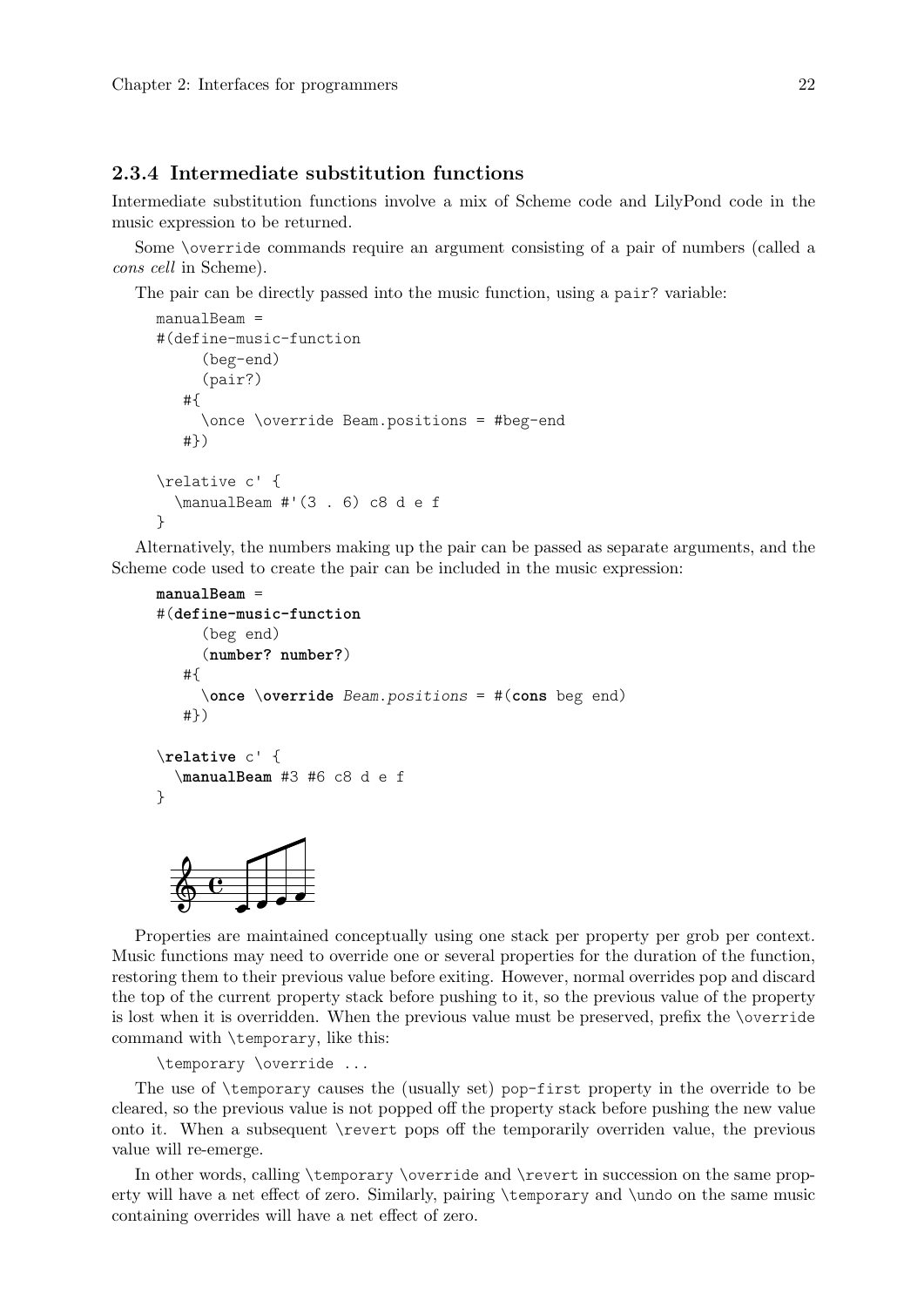<span id="page-25-0"></span>Here is an example of a music function which makes use of this. The use of \temporary ensures the values of the cross-staff and style properties are restored on exit to whatever values they had when the crossStaff function was called. Without \temporary the default values would have been set on exit.

```
crossStaff =
#(define-music-function (notes) (ly:music?)
  (_i "Create cross-staff stems")
  #{
  \temporary \override Stem.cross-staff = #cross-staff-connect
  \temporary \override Flag.style = #'no-flag
  #notes
  \revert Stem.cross-staff
  \revert Flag.style
#})
```
## 2.3.5 Mathematics in functions

Music functions can involve Scheme programming in addition to simple substitution,

```
AltOn =
#(define-music-function
        (mag)
        (number?)
    #{
        \override Stem.length = #(* 7.0 mag)
        \override NoteHead.font-size =
           #(inexact->exact (* (/ 6.0 (log 2.0)) (log mag)))
    #})
AltOff = \{\revert Stem.length
   \revert NoteHead.font-size
}
\relative {
   c'2 \AltOn #0.5 c4 c
   \AltOn #1.5 c c \AltOff c2
}
                                  \frac{1}{\bullet}\oint \mathbf{G}\begin{array}{|c|c|c|c|}\n\hline\n\text{1} & \text{1} & \text{1} & \text{1} \\
\hline\n\text{2} & \text{1} & \text{2} & \text{3} & \text{4} \\
\hline\n\end{array}
```
This example may be rewritten to pass in music expressions,

```
withAlt =
#(define-music-function
     (mag music)
     (number? ly:music?)
   #{
     \override Stem.length = #(* 7.0 mag)
     \override NoteHead.font-size =
       #(inexact->exact (* (/ 6.0 (log 2.0)) (log mag)))
     #music
```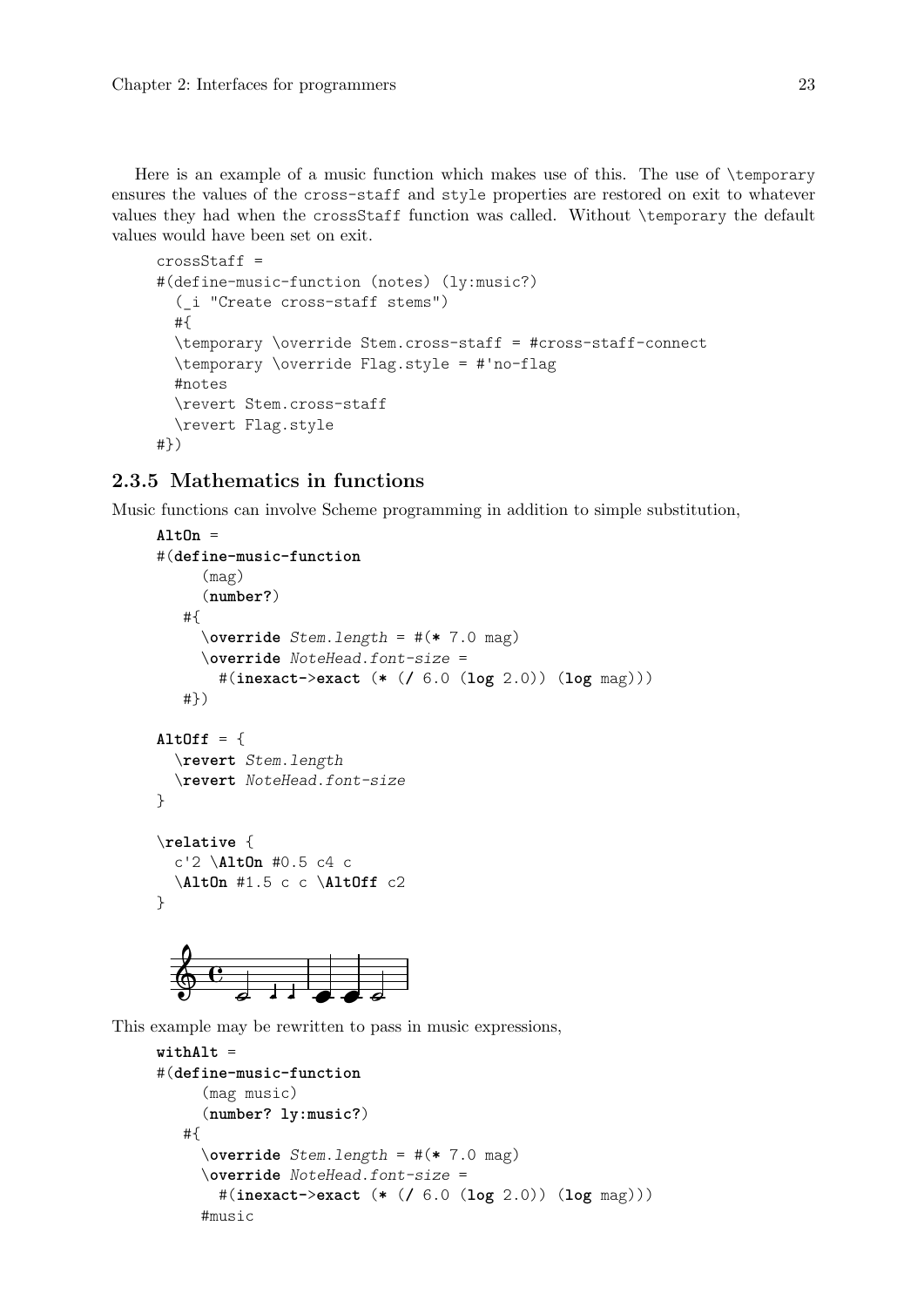```
\revert Stem.length
     \revert NoteHead.font-size
   #})
\relative {
  c'2 \withAlt #0.5 { c4 c }
  \withAlt #1.5 { c c } c2
}
```


#### 2.3.6 Functions without arguments

In most cases a function without arguments should be written with a variable,

dolce = \markup{ \italic \bold dolce }

However, in rare cases it may be useful to create a music function without arguments,

```
displayBarNum =
#(define-music-function
     ()
     ()
   (if (eq? #t (ly:get-option 'display-bar-numbers))
       #{ \once \override Score.BarNumber.break-visibility = ##f #}
       #{#}))
```
To actually display bar numbers where this function is called, invoke lilypond with

lilypond -d display-bar-numbers FILENAME.ly

## 2.3.7 Void music functions

A music function must return a music expression. If you want to execute a function only for its side effect, you should use define-void-function. But there may be cases where you sometimes want to produce a music expression, and sometimes not (like in the previous example). Returning a void music expression via #{ #} will achieve that.

## 2.4 Event functions

To use a music function in the place of an event, you need to write a direction indicator before it. But sometimes, this does not quite match the syntax of constructs you want to replace. For example, if you want to write dynamics commands, those are usually attached without direction indicator, like c'\pp. Here is a way to write arbitrary dynamics:

```
dyn=#(define-event-function (arg) (markup?)
         (make-dynamic-script arg))
\relative { c'\dyn pfsss }
```


You could do the same using a music function, but then you always would have to write a direction indicator before calling it, like c-\dyn pfsss.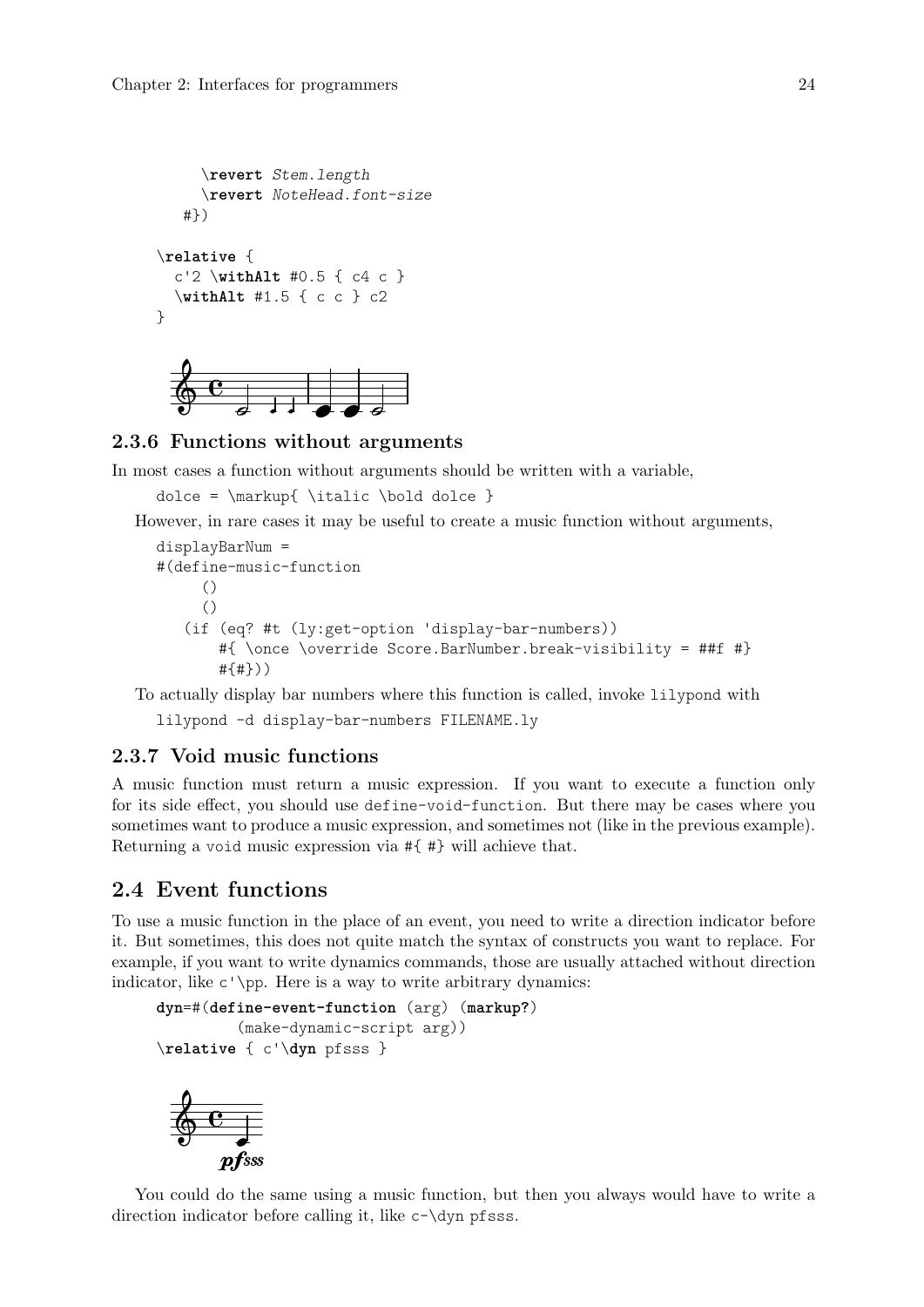## <span id="page-27-0"></span>2.5 Markup functions

Markups are implemented as special Scheme functions which produce a Stencil object given a number of arguments.

## <span id="page-27-1"></span>2.5.1 Markup construction in Scheme

Markup expressions are internally represented in Scheme using the markup macro:

```
(markup expr)
```
To see a markup expression in its Scheme form, use the \displayScheme command:

```
\displayScheme
\markup {
  \column {
    \line { \bold \italic "hello" \raise #0.4 "world" }
    \larger \line { foo bar baz }
 }
}
```
Compiling the code above will send the following to the display console:

```
(markup
 #:line
  (#:column
   (#:line
    (#:bold (#:italic "hello") #:raise 0.4 "world")
   #:larger
    (#:line
     (#:simple "foo" #:simple "bar" #:simple "baz")))))
```
To prevent the markup from printing on the page, use '\void \displayScheme markup'. Also, as with the \displayMusic command, the output of \displayScheme can be saved to an external file. See [Section 1.3.1 \[Displaying music expressions\],](#page-13-1) page 11.

This example demonstrates the main translation rules between regular LilyPond markup syntax and Scheme markup syntax. Using #{ ... #} for entering in LilyPond syntax will often be most convenient, but we explain how to use the markup macro to get a Scheme-only solution.

| <b>LilyPond</b>     | Scheme            |
|---------------------|-------------------|
| \markup markup1     | (markup markup1)  |
| \markup { markup1   | (markup markup1   |
| $markup2$ }         | markup2)          |
| \markup-command     | #:markup-command  |
| \variable           | variable          |
| \center-column {  } | #:center-column ( |
|                     | $\ldots$ )        |
| string              | "string"          |
| #scheme-arg         | scheme-arg        |

The whole Scheme language is accessible inside the markup macro. For example, You may use function calls inside markup in order to manipulate character strings. This is useful when defining new markup commands (see [Section 2.5.3 \[New markup command definition\], page 26](#page-28-1)).

## Known issues and warnings

The markup-list argument of commands such as #:line, #:center, and #:column cannot be a variable or the result of a function call.

```
(markup #:line (function-that-returns-markups))
```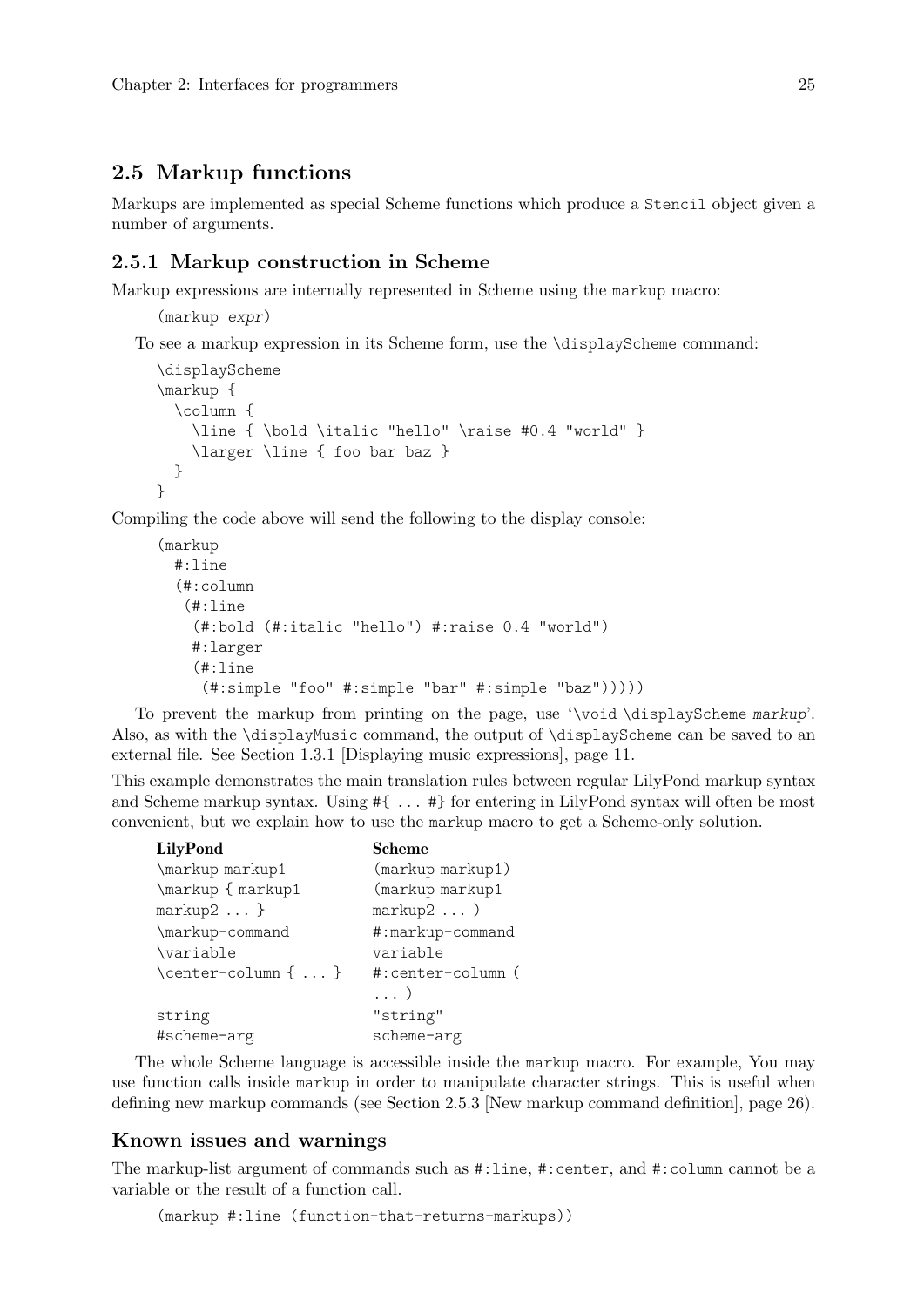<span id="page-28-0"></span>is invalid. One should use the make-line-markup, make-center-markup, or make-column-markup functions instead,

(markup (make-line-markup (function-that-returns-markups)))

## 2.5.2 How markups work internally

In a markup like

\raise #0.5 "text example"

\raise is actually represented by the raise-markup function. The markup expression is stored as

(list raise-markup 0.5 (list simple-markup "text example"))

When the markup is converted to printable objects (Stencils), the raise-markup function is called as

(apply raise-markup \layout object list of property alists 0.5 the "text example" markup)

The raise-markup function first creates the stencil for the text example string, and then it raises that Stencil by 0.5 staff space. This is a rather simple example; more complex examples are in the rest of this section, and in scm/define-markup-commands.scm.

## <span id="page-28-1"></span>2.5.3 New markup command definition

This section discusses the definition of new markup commands.

#### Markup command definition syntax

New markup commands can be defined using the define-markup-command Scheme macro, at top-level.

```
(define-markup-command (command-name layout props arg1 arg2 ...)
    (arg1-type? arg2-type? ...)
    [ #:properties ((property1 default-value1)
                    ...) ]
    [ #:as-string expression ]
  ...command body...)
```
The arguments are

command-name

the markup command name

layout the 'layout' definition.

props a list of associative lists, containing all active properties.

argi ith command argument

```
argi-type?
```
a type predicate for the ith argument

If the command uses properties from the props arguments, the #:properties keyword can be used to specify which properties are used along with their default values.

Arguments are distinguished according to their type:

- a markup, corresponding to type predicate markup?;
- a list of markups, corresponding to type predicate markup-list?;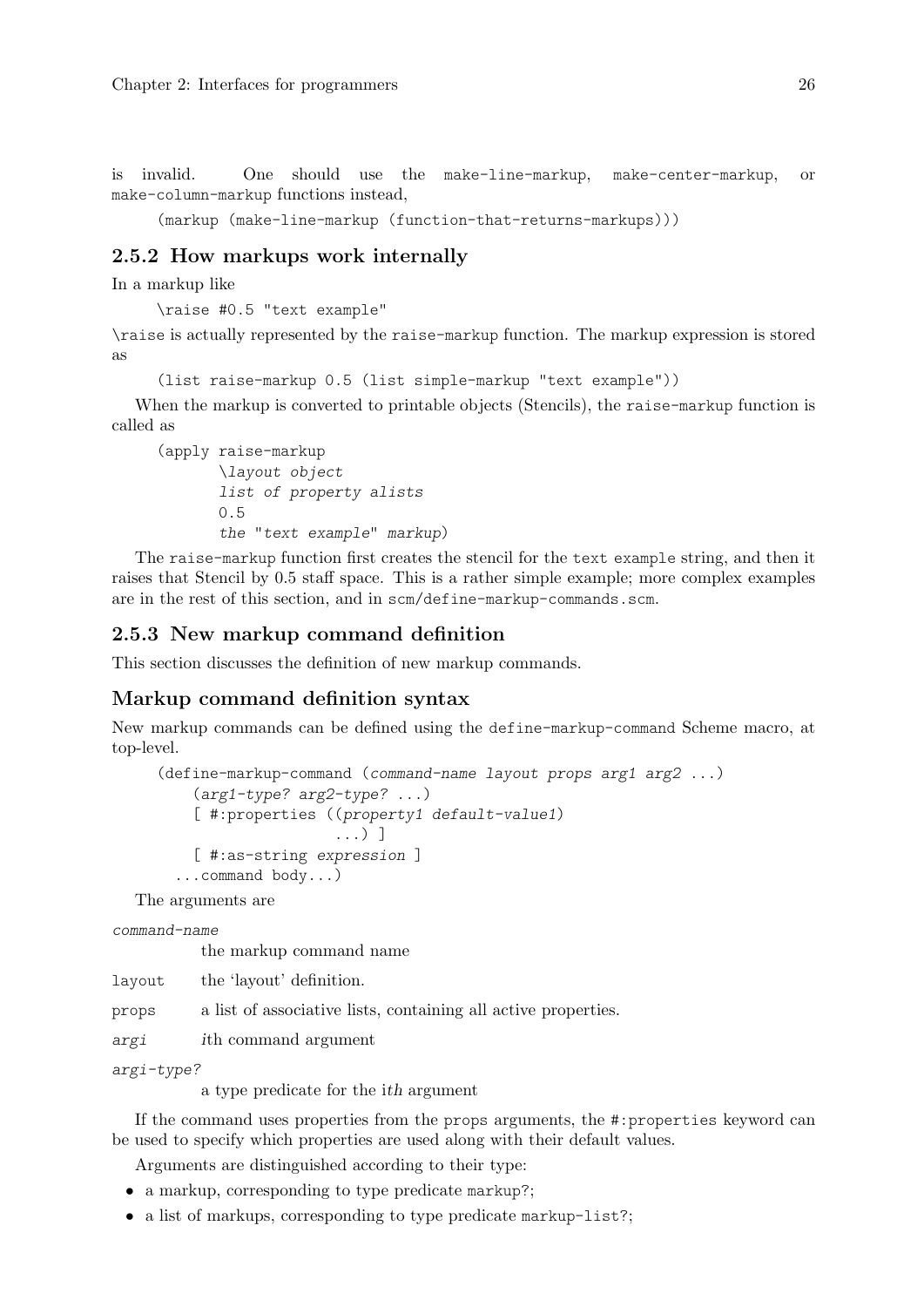<span id="page-29-0"></span>• any other scheme object, corresponding to type predicates such as list?, number?, boolean?, etc.

There is no limitation on the order of arguments (after the standard layout and props arguments). However, markup functions taking a markup as their last argument are somewhat special as you can apply them to a markup list, and the result is a markup list where the markup function (with the specified leading arguments) has been applied to every element of the original markup list.

Since replicating the leading arguments for applying a markup function to a markup list is cheap mostly for Scheme arguments, you avoid performance pitfalls by just using Scheme arguments for the leading arguments of markup functions that take a markup as their last argument.

Markup commands have a rather complex life cycle. The body of a markup command definition is responsible for converting the arguments of the markup command into a stencil expression which is returned. Quite often this is accomplished by calling the interpret-markup function on a markup expression, passing the layout and props arguments on to it. Those arguments are usually only known at a very late stage in typesetting. Markup expressions have their components assembled into markup expressions already when  $\mathrm{markup}$  in a LilyPond expression or the markup macro in Scheme is expanded. The evaluation and typechecking of markup command arguments happens at the time \markup/markup are interpreted.

But the actual conversion of markup expressions into stencil expressions by executing the markup function bodies only happens when interpret-markup is called on a markup expression.

### On properties

The layout and props arguments of markup commands bring a context for the markup interpretation: font size, line width, etc.

The layout argument allows access to properties defined in paper blocks, using the ly:output-def-lookup function. For instance, the line width (the same as the one used in scores) is read using:

(ly:output-def-lookup layout 'line-width)

The props argument makes some properties accessible to markup commands. For instance, when a book title markup is interpreted, all the variables defined in the \header block are automatically added to props, so that the book title markup can access the book title, composer, etc. It is also a way to configure the behaviour of a markup command: for example, when a command uses font size during processing, the font size is read from props rather than having a font-size argument. The caller of a markup command may change the value of the font size property in order to change the behaviour. Use the #:properties keyword of define-markup-command to specify which properties shall be read from the props arguments.

The example in next section illustrates how to access and override properties in a markup command.

## A complete example

The following example defines a markup command to draw a double box around a piece of text.

Firstly, we need to build an approximative result using markups. Consulting the Section "Text markup commands" in Notation Reference shows us the \box command is useful:

```
\markup \box \box HELLO
```
**HELLO**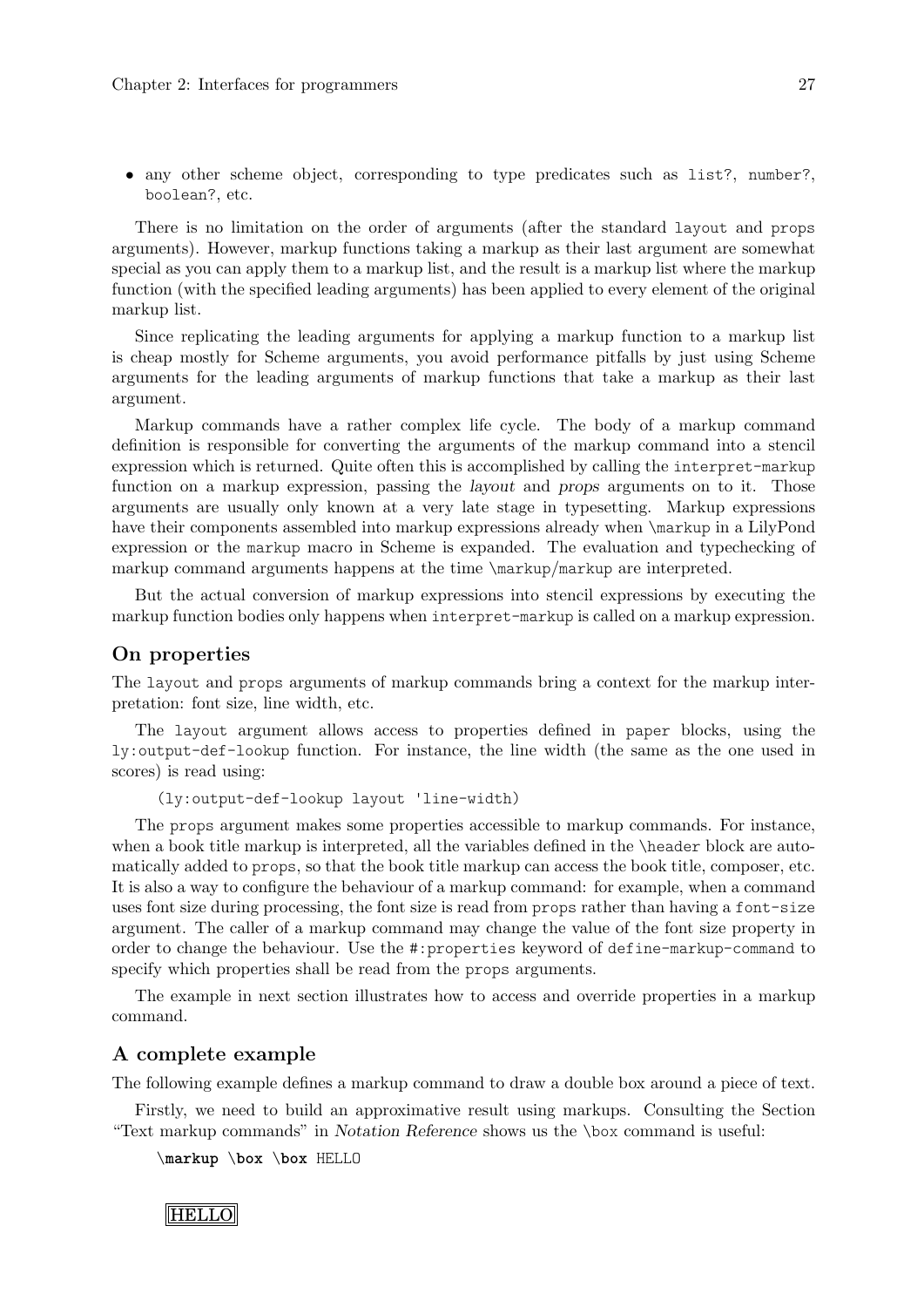Now, we consider that more padding between the text and the boxes is preferable. According to the \box documentation, this command uses a box-padding property, which defaults to 0.2. The documentation also mentions how to override it:

```
\markup \box \override #'(box-padding . 0.6) \box A
```

```
A
```
Then, the padding between the two boxes is considered too small, so we override it too:

```
\markup \override #'(box-padding . 0.4) \box
    \override #'(box-padding . 0.6) \box A
```


Repeating this lengthy markup would be painful. This is where a markup command is needed. Thus, we write a double-box markup command, taking one argument (the text). This draws the two boxes, with some padding.

```
#(define-markup-command (double-box layout props text) (markup?)
    "Draw a double box around text."
    (interpret-markup layout props
      #{\markup \override #'(box-padding . 0.4) \box
              \override #'(box-padding . 0.6) \box \{ #text \}#))or, equivalently
```

```
#(define-markup-command (double-box layout props text) (markup?)
  "Draw a double box around text."
  (interpret-markup layout props
    (markup #:override '(box-padding . 0.4) #:box
            #:override '(box-padding . 0.6) #:box text)))
```
text is the name of the command argument, and markup? its type: it identifies it as a markup. The interpret-markup function is used in most of markup commands: it builds a stencil, using layout, props, and a markup. In the second case, this markup is built using the markup scheme macro, see [Section 2.5.1 \[Markup construction in Scheme\], page 25](#page-27-1). The transformation from \markup expression to scheme markup expression is straight-forward.

The new command can be used as follow:

\markup \double-box A

It would be nice to make the double-box command customizable: here, the box-padding values are hard coded, and cannot be changed by the user. Also, it would be better to distinguish the padding between the two boxes, from the padding between the inner box and the text. So we will introduce a new property, inter-box-padding, for the padding between the two boxes. The box-padding will be used for the inner padding. The new code is now as follows:

```
#(define-markup-command (double-box layout props text) (markup?)
  #:properties ((inter-box-padding 0.4)
                (box-padding 0.6))
  "Draw a double box around text."
  (interpret-markup layout props
    #{\markup \override #`(box-padding . ,inter-box-padding) \box
               \override #`(box-padding . ,box-padding) \box
               { #text } #}))
```
Again, the equivalent version using the markup macro would be:

#(define-markup-command (double-box layout props text) (markup?)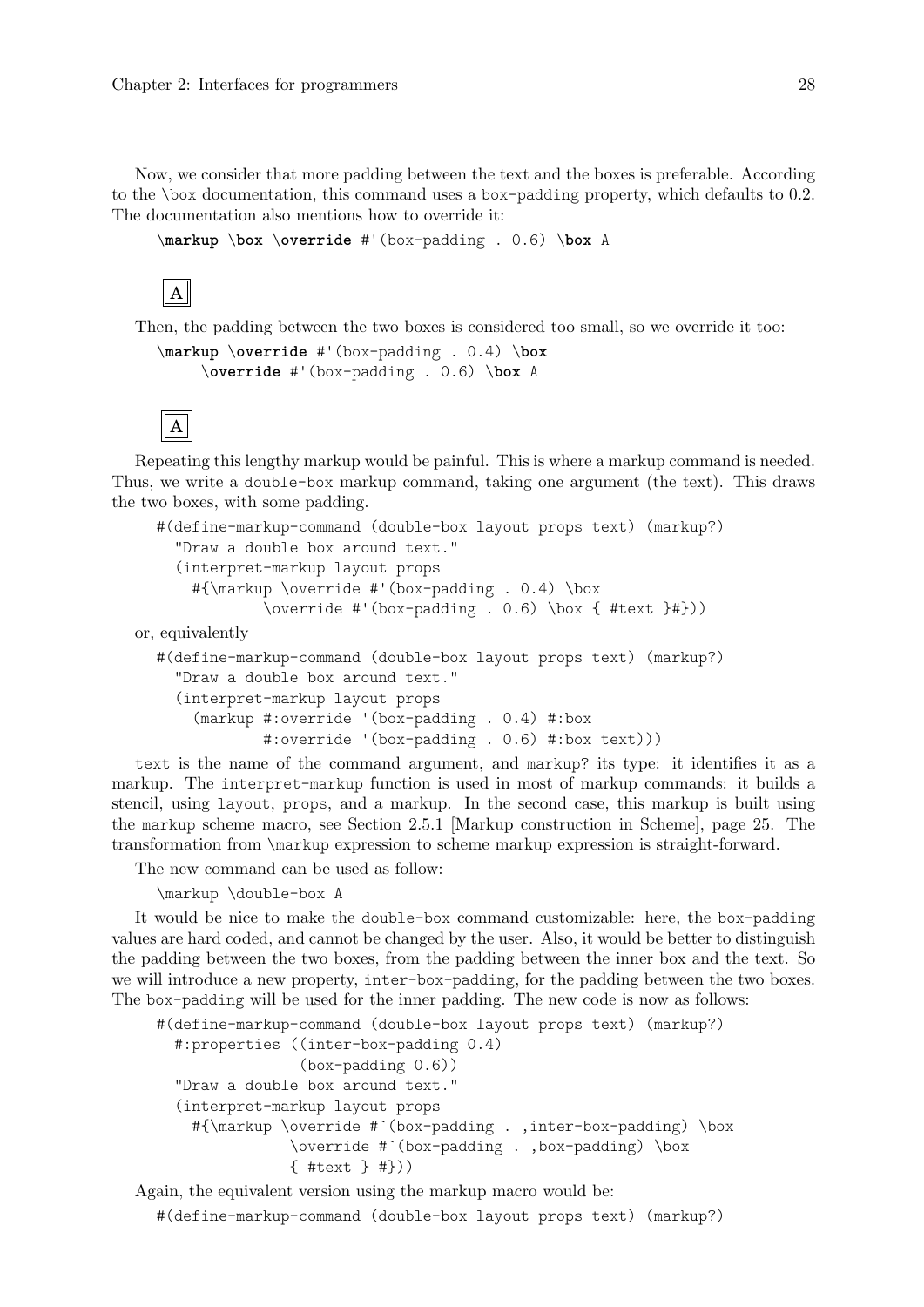```
#:properties ((inter-box-padding 0.4)
              (box-padding 0.6))
"Draw a double box around text."
(interpret-markup layout props
  (markup #:override `(box-padding . ,inter-box-padding) #:box
          #:override `(box-padding . ,box-padding) #:box text)))
```
Here, the #:properties keyword is used so that the inter-box-padding and box-padding properties are read from the props argument, and default values are given to them if the properties are not defined.

Then, these values are used to override the box-padding properties used by the two \box commands. Note the backquote and the comma in the \override argument: they allow you to introduce a variable value into a literal expression.

Now, the command can be used in a markup, and the boxes padding be customized:

```
#(define-markup-command (double-box layout props text) (markup?)
 #:properties ((inter-box-padding 0.4)
                (box-padding 0.6))
  "Draw a double box around text."
  (interpret-markup layout props
   #{\markup \override #`(box-padding . ,inter-box-padding) \box
              \override #`(box-padding . ,box-padding) \box
              { #text } #}))
\markup \double-box A
\markup \override #'(inter-box-padding . 0.8) \double-box A
\markup \override #'(box-padding . 1.0) \double-box A
```

```
A
```

```
A
```


## Adapting builtin commands

A good way to start writing a new markup command, is to take example on a builtin one. Most of the markup commands provided with LilyPond can be found in file scm/define-markup-commands.scm.

For instance, we would like to adapt the \draw-line command, to draw a double line instead. The \draw-line command is defined as follow (documentation stripped):

```
(define-markup-command (draw-line layout props dest)
  (number-pair?)
 #:category graphic
 #:properties ((thickness 1))
 "...documentation..."
  (let ((th (* (ly:output-def-lookup layout 'line-thickness)
               thickness))
        (x (car dest))
        (y (cdr dest)))
```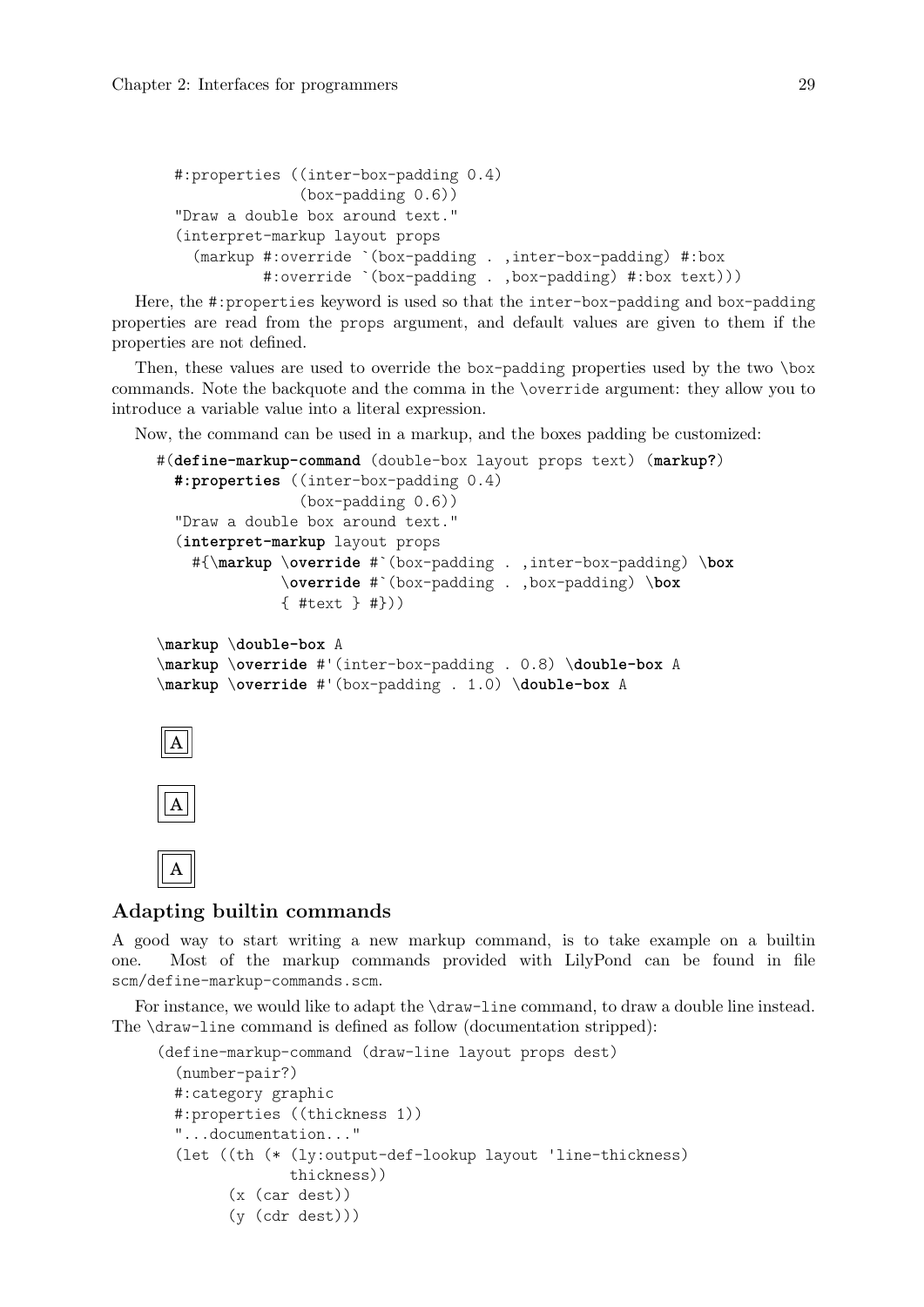#### (make-line-stencil th 0 0 x y)))

To define a new command based on an existing one, copy the definition, and change the command name. The #:category keyword can be safely removed, as it is only used for generating LilyPond documentation, and is of no use for user-defined markup commands.

```
(define-markup-command (draw-double-line layout props dest)
  (number-pair?)
 #:properties ((thickness 1))
 "...documentation..."
  (let ((th (* (ly:output-def-lookup layout 'line-thickness)
               thickness))
        (x (car dest))
        (y (cdr dest)))
    (make-line-stercil th 0 0 x y))
```
Then, a property for setting the gap between two lines is added, called line-gap, defaulting, e.g., to 0.6:

```
(define-markup-command (draw-double-line layout props dest)
  (number-pair?)
 #:properties ((thickness 1)
                (line-gap 0.6))
  "...documentation..."
  ...
```
Finally, the code for drawing two lines is added. Two calls to make-line-stencil are used to draw the lines, and the resulting stencils are combined using ly:stencil-add:

```
#(define-markup-command (my-draw-line layout props dest)
  (number-pair?)
 #:properties ((thickness 1)
                (line-gap 0.6))
 "..documentation.."
  (let* ((th (* (ly:output-def-lookup layout 'line-thickness)
                thickness))
         (dx (car dest))
         (dy (cdr dest))
         (w (/ line-gap 2.0))
         (x (cond ((= dx 0) w)
                  ((= dy 0) 0)
                  (else (/ w (sqrt (+ 1 (* (/ dx dy) (/ dx dy))))))))
         (y (* (if (< (* dx dy) 0) 1 -1)
               (cond ((= dy 0) w)
                     ((= dx 0) 0)
                     (else (/ w (sqrt (+ 1 (* (/ dy dx) (/ dy dx))))))))))
     (ly:stencil-add (make-line-stencil th x y (+ dx x) (+ dy y))
                     (make-line-stencil th (- x) (- y) (- dx x) (- dy y)))))
\markup \my-draw-line #'(4 . 3)
\markup \override #'(line-gap . 1.2) \my-draw-line #'(4 . 3)
```
||<br>|}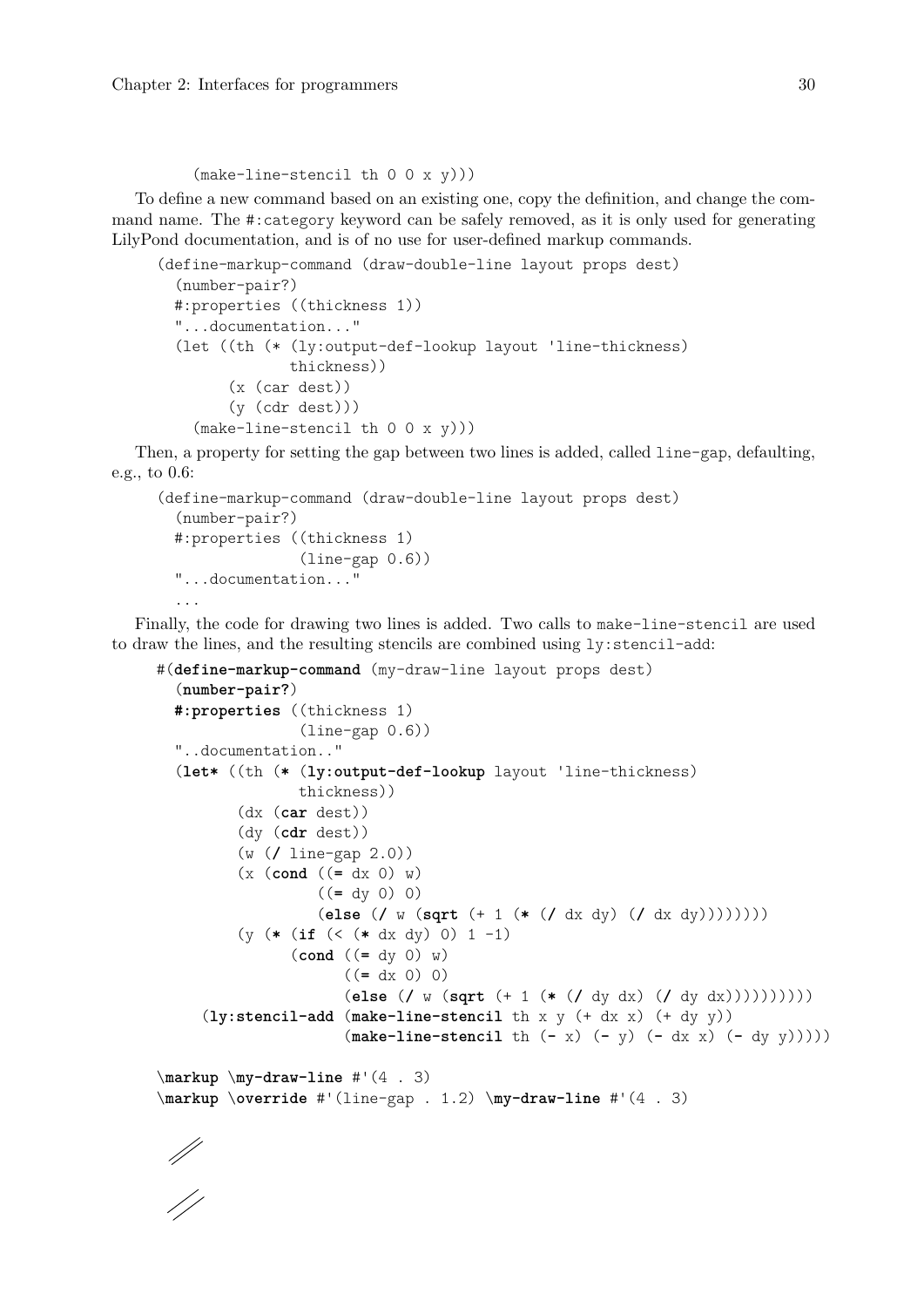#### <span id="page-33-0"></span>Converting markups to strings

Markups are occasionally converted to plain strings, such as when outputting PDF metadata based on the title header field or for converting lyrics to MIDI. This conversion is inherently lossy, but tries to as accurate as feasible. The function used for this is markup->string.

**composerName** = \markup \box "Arnold Schönberg"

\**markup** \**composerName**

\**markup** \**typewriter** #(**markup-**>**string** composerName)

Arnold Schönberg

[Arnold Schönberg]

For custom markup commands, the default behavior is to convert all markup or markup list arguments first, and join the results by spaces.

#(**define-markup-command** (authors-and layout props authorA authorB) (**markup? markup?**) (**interpret-markup** layout props #{ \**markup** \**fill-line** { \**box** #authorA and \**box** #authorB } #})) **defaultBehavior** = \**markup** \**authors-and** "Bertolt Brecht" "Kurt Weill" \**markup** \**defaultBehavior** \**markup** \**typewriter** #(**markup-**>**string** defaultBehavior)

Bertolt Brecht and and Kurt Weill

Bertolt Brecht Kurt Weill

markup->string can also receive the named arguments #:layout layout and #:props props, with the same meaning as in the definition of a markup command. However, they are optional because they cannot always be provided (such as the layout argument when converting to MIDI).

To support special conversions in custom markup commands, the #:as-string parameter can be given to define-markup-command. It expects an expression, which is evaluated by markup->string in order to yield the string result.

```
#(define-markup-command (authors-and layout props authorA authorB)
                        (markup? markup?)
  #:as-string (format #f "˜a and ˜a"
                       (markup->string authorA #:layout layout #:props props)
                       (markup->string authorB #:layout layout #:props props))
   (interpret-markup layout props
   #{
      \markup \fill-line { \box #authorA and \box #authorB }
   #}))
customized = \markup \authors-and "Bertolt Brecht" "Kurt Weill"
```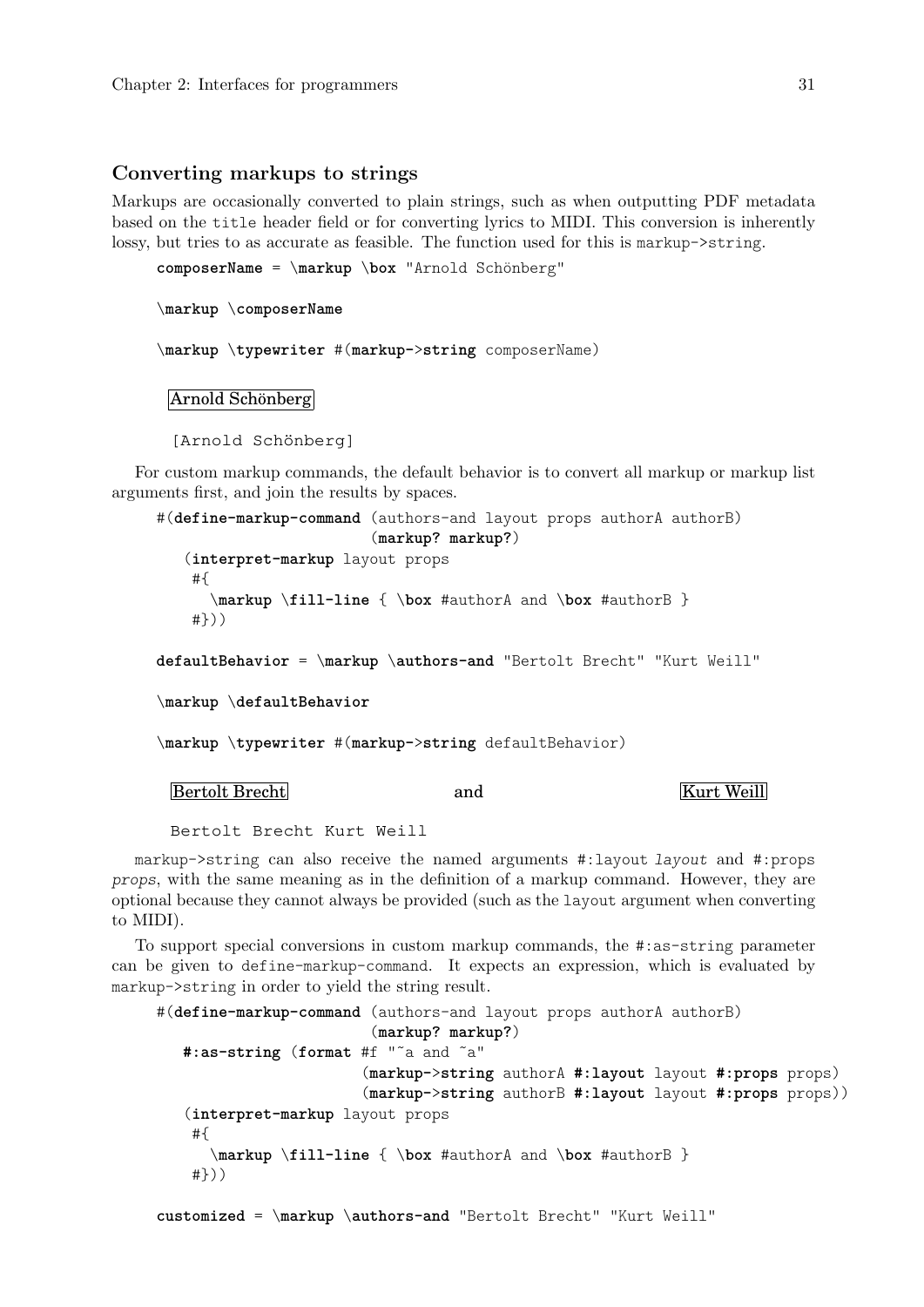<span id="page-34-0"></span>\**markup** \**customized**

\**markup** \**typewriter** #(**markup-**>**string** customized)

```
Bertolt Brecht and and Kurt Weill
```
Bertolt Brecht and Kurt Weill

Within the expression, the same bindings are available as in the main markup command body, namely layout and props, the command argument, and optionally the properties.

```
#(define-markup-command (authors-and layout props authorA authorB)
                        (markup? markup?)
   #:properties ((author-separator " and "))
   #:as-string (format #f "˜a˜a˜a"
                       (markup->string authorA #:layout layout #:props props)
                       (markup->string author-separator #:layout layout #:props props)
                       (markup->string authorB #:layout layout #:props props))
   (interpret-markup layout props
    #{
      \markup { \box #authorA #author-separator \box #authorB }
    #}))
customized = \markup \override #'(author-separator . ", ")
                     \authors-and "Bertolt Brecht" "Kurt Weill"
\markup \customized
\markup \typewriter #(markup->string customized)
 Bertolt Brecht, Kurt Weill
```
Bertolt Brecht, Kurt Weill

Most often, a custom handler only needs to call markup->string recursively on certain arguments, as demonstrated above. However, it can also make use of the layout and props directly, in the same way as in the main body. Care must be taken that the layout argument is #f if no #:layout has been given to markup->string. The props argument defaults to the empty list.

### 2.5.4 New markup list command definition

Markup list commands are defined with the define-markup-list-command Scheme macro, which is similar to the define-markup-command macro described in [Section 2.5.3 \[New markup](#page-28-1) [command definition\], page 26,](#page-28-1) except that where the latter returns a single stencil, the former returns a list of stencils.

In a similar vein, interpret-markup-list is used instead of interpret-markup for converting a markup list into a list of stencils.

In the following example, a \paragraph markup list command is defined, which returns a list of justified lines, the first one being indented. The indent width is taken from the props argument.

#(define-markup-list-command (paragraph layout props args) (markup-list?)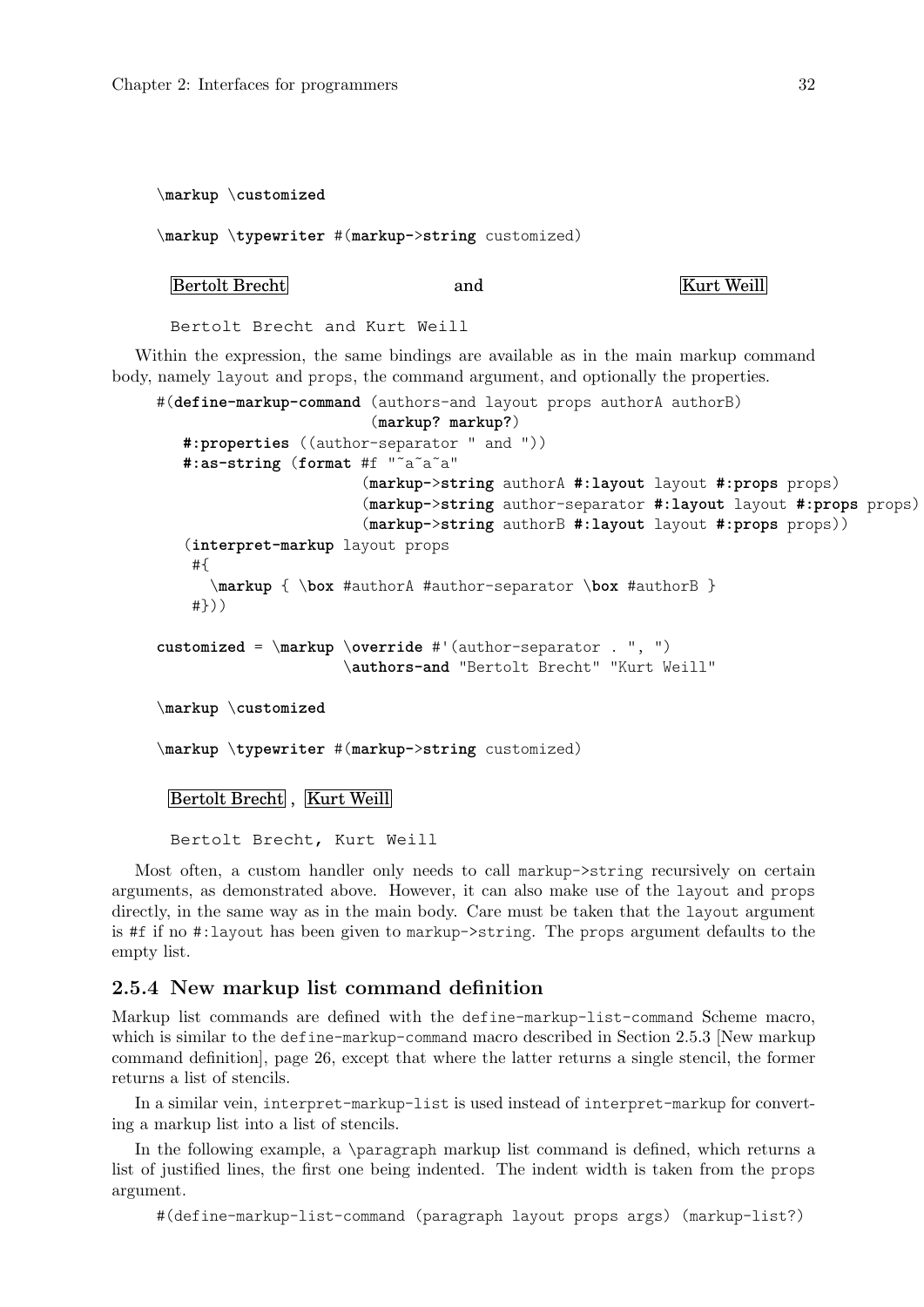```
#:properties ((par-indent 2))
(interpret-markup-list layout props
  #{\markuplist \justified-lines { \hspace #par-indent #args } #}))
```
The version using just Scheme is more complex:

```
#(define-markup-list-command (paragraph layout props args) (markup-list?)
   #:properties ((par-indent 2))
   (interpret-markup-list layout props
     (make-justified-lines-markup-list (cons (make-hspace-markup par-indent)
                                             arg(s)))
```
Besides the usual layout and props arguments, the paragraph markup list command takes a markup list argument, named args. The predicate for markup lists is markup-list?.

First, the function gets the indent width, a property here named par-indent, from the property list props. If the property is not found, the default value is 2. Then, a list of justified lines is made using the built-in markup list command \justified-lines, which is related to the make-justified-lines-markup-list function. A horizontal space is added at the beginning using \hspace (or the make-hspace-markup function). Finally, the markup list is interpreted using the interpret-markup-list function.

This new markup list command can be used as follows:

```
\markuplist {
 \paragraph {
   The art of music typography is called \italic {(plate) engraving.}
   The term derives from the traditional process of music printing.
    Just a few decades ago, sheet music was made by cutting and stamping
   the music into a zinc or pewter plate in mirror image.
 }
 \override-lines #'(par-indent . 4) \paragraph {
   The plate would be inked, the depressions caused by the cutting
   and stamping would hold ink. An image was formed by pressing paper
   to the plate. The stamping and cutting was completely done by
   hand.
 }
}
```
## 2.6 Contexts for programmers

## 2.6.1 Context evaluation

Contexts can be modified during interpretation with Scheme code. In a LilyPond code block, the syntax for this is:

\applyContext function

In Scheme code, the syntax is:

(make-apply-context function)

function should be a Scheme function that takes a single argument: the context in which the \applyContext command is being called. The function can access as well as override/set grob properties and context properties. Any actions taken by the function that depend on the state of the context are limited to the state of the context when the function is called. Also, changes effected by a call to \applyContext remain in effect until they are directly modified again, or reverted, even if the initial conditions that they depended on have changed.

The following scheme functions are useful when using \applyContext: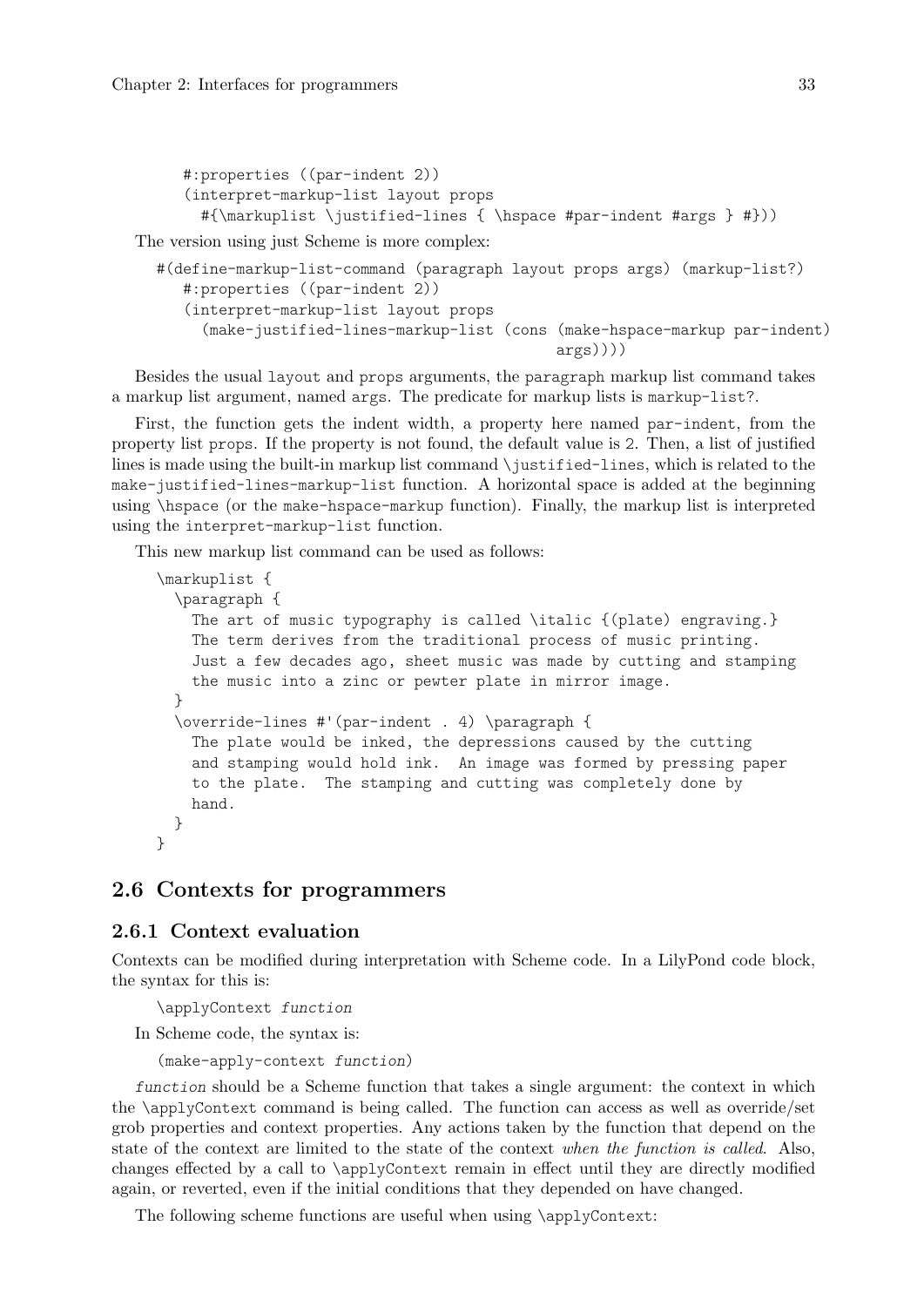```
ly:context-property
          look up a context property value
ly:context-set-property!
          set a context property
ly:context-grob-definition
ly:assoc-get
           look up a grob property value
```

```
ly:context-pushpop-property
          do a \temporary \override or a \revert on a grob property
```
The following example looks up the current fontSize value, and then doubles it:

```
doubleFontSize =
\applyContext
  #(lambda (context)
      (let ((fontSize (ly:context-property context 'fontSize)))
        (ly:context-set-property! context 'fontSize (+ fontSize 6))))
{
  \setminusset fontSize = -3
  b'4
  \doubleFontSize
  b'
}
      \overline{e} \overline{e}
```
The following example looks up the current colors of the NoteHead, Stem, and Beam grobs, and then changes each to a less saturated shade.

```
desaturate =
\applyContext
  #(lambda (context)
     (define (desaturate-grob grob)
       (let* ((grob-def (ly:context-grob-definition context grob))
              (color (ly:assoc-get 'color grob-def black))
              (new-color (map (lambda (x) (min 1 (/ (1+ x) 2))) color)))
         (ly:context-pushpop-property context grob 'color new-color)))
     (for-each desaturate-grob '(NoteHead Stem Beam)))
\relative {
 \time 3/4
  g'8[ g] \desaturate g[ g] \desaturate g[ g]
  \override NoteHead.color = #darkred
  \override Stem.color = #darkred
  \override Beam.color = #darkred
 g[ g] \desaturate g[ g] \desaturate g[ g]
}
```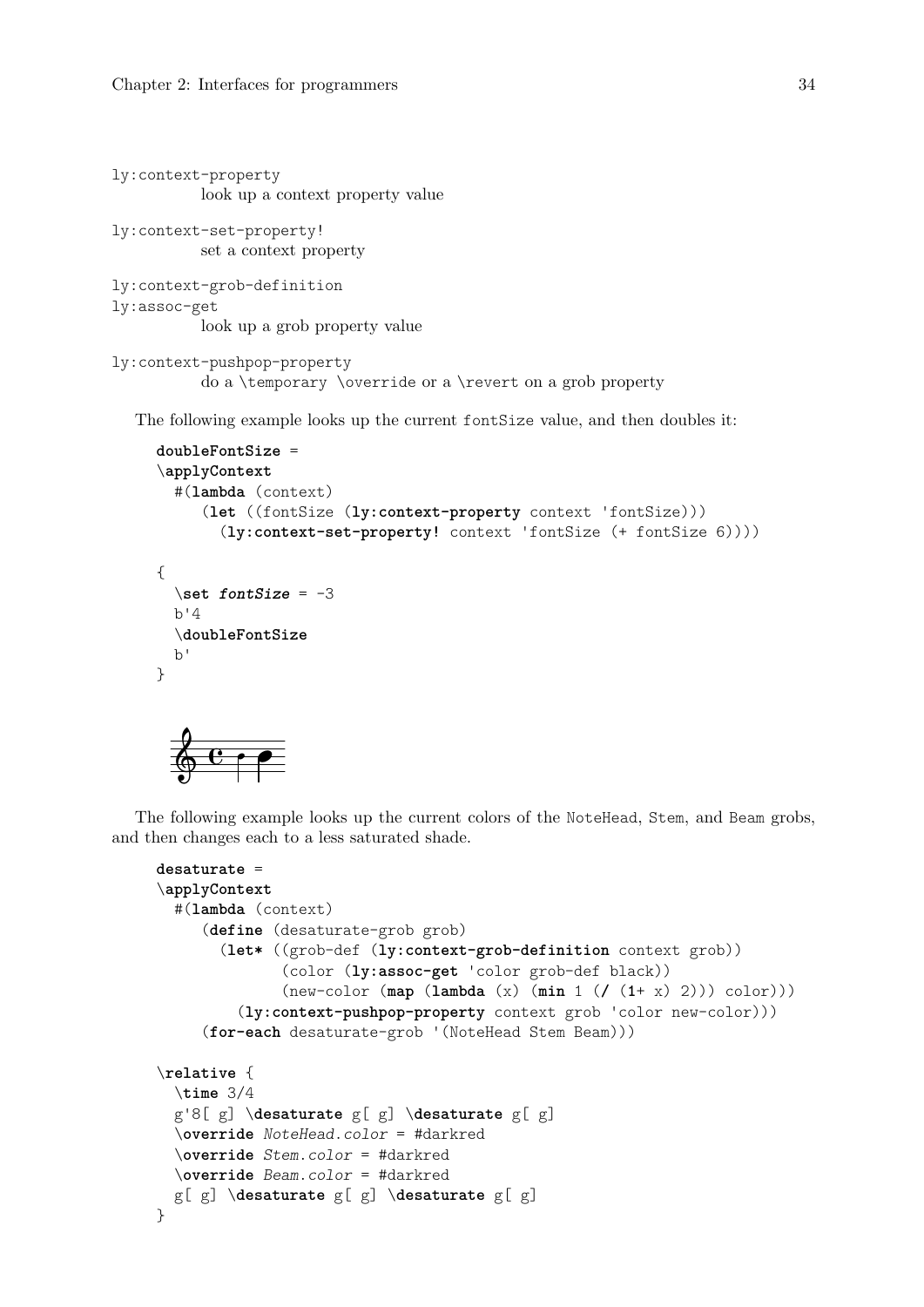<span id="page-37-0"></span>

This also could be implemented as a music function, in order to restrict the modifications to a single music block. Notice how ly:context-pushpop-property is used both as a \temporary \override and as a \revert:

```
desaturate =
#(define-music-function
     (music) (ly:music?)
    #{
       \applyContext
       #(lambda (context)
            (define (desaturate-grob grob)
               (let* ((grob-def (ly:context-grob-definition context grob))
                          (color (ly:assoc-get 'color grob-def black))
                          (new-color (map (lambda (x) (min 1 (/ (1+ x) 2))) color)))
                  (ly:context-pushpop-property context grob 'color new-color)))
            (for-each desaturate-grob '(NoteHead Stem Beam)))
       #music
       \applyContext
       #(lambda (context)
            (define (revert-color grob)
               (ly:context-pushpop-property context grob 'color))
            (for-each revert-color '(NoteHead Stem Beam)))
    #})
\relative {
   \override NoteHead.color = #darkblue
   \override Stem.color = #darkblue
   \override Beam.color = #darkblue
  g'8 a b c
   \desaturate { d c b a }
  g b d b g2
}
                                      \theta \theta \theta\frac{1}{\sqrt{1-\frac{1}{\sqrt{1-\frac{1}{\sqrt{1-\frac{1}{\sqrt{1-\frac{1}{\sqrt{1-\frac{1}{\sqrt{1-\frac{1}{\sqrt{1-\frac{1}{\sqrt{1-\frac{1}{\sqrt{1-\frac{1}{\sqrt{1-\frac{1}{\sqrt{1-\frac{1}{\sqrt{1-\frac{1}{\sqrt{1-\frac{1}{\sqrt{1-\frac{1}{\sqrt{1-\frac{1}{\sqrt{1-\frac{1}{\sqrt{1-\frac{1}{\sqrt{1-\frac{1}{\sqrt{1-\frac{1}{\sqrt{1-\frac{1}{\sqrt{1-\frac{1}{\sqrt{1-\frac{1}{\sqrt{1-\frac{1}{\sqrt{1-\frac{1 Î h h h h
                            h
              \blacksquare
```


The most versatile way of tuning an object is \applyOutput which works by inserting an event into the specified context (Section "ApplyOutputEvent" in Internals Reference). Its syntax is either

```
\applyOutput Context proc
```
or

\applyOutput Context.Grob proc

where *proc* is a Scheme function, taking three arguments.

When interpreted, the function *proc* is called for every layout object (with grob name Grob if specified) found in the context Context at the current time step, with the following arguments: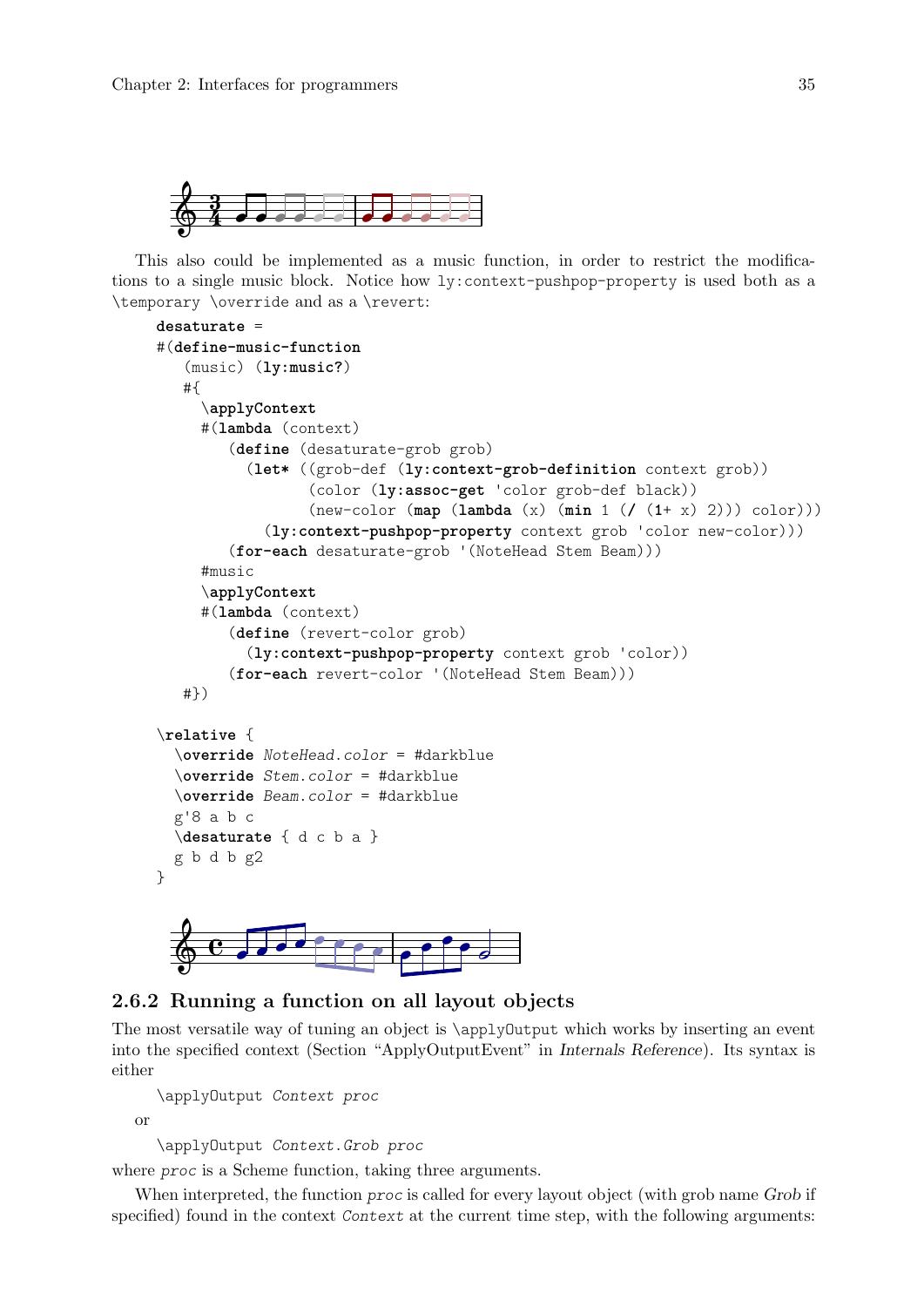- <span id="page-38-0"></span>• the layout object itself,
- the context where the layout object was created, and
- the context where \applyOutput is processed.

In addition, the cause of the layout object, i.e., the music expression or object that was responsible for creating it, is in the object property cause. For example, for a note head, this is a Section "NoteHead" in Internals Reference event, and for a stem object, this is a Section "Stem" in Internals Reference object.

Here is a function to use for \applyOutput; it blanks note-heads on the center-line and next to it:

```
#(define (blanker grob grob-origin context)
   (if (< (abs (ly:grob-property grob 'staff-position)) 2)
       (set! (ly:grob-property grob 'transparent) #t)))
\relative {
  a'4 e8 <<\applyOutput Voice.NoteHead #blanker a c d>> b2
\lambda
```


To have function interpreted at the Score or Staff level use these forms

\applyOutput Score... \applyOutput Staff...

## 2.7 Callback functions

Properties (like thickness, direction, etc.) can be set at fixed values with \override, e.g.

\override Stem.thickness = #2.0

Properties can also be set to a Scheme procedure:

```
\override Stem.thickness = #(lambda (grob)
    (if (= UP (ly:grob-property grob 'direction))
       2.0
        7.0))
\relative { c'' b a g b a g b }
```


In this case, the procedure is executed as soon as the value of the property is requested during the formatting process.

Most of the typesetting engine is driven by such callbacks. Properties that typically use callbacks include

stencil The printing routine, that constructs a drawing for the symbol

X-offset The routine that sets the horizontal position

X-extent The routine that computes the width of an object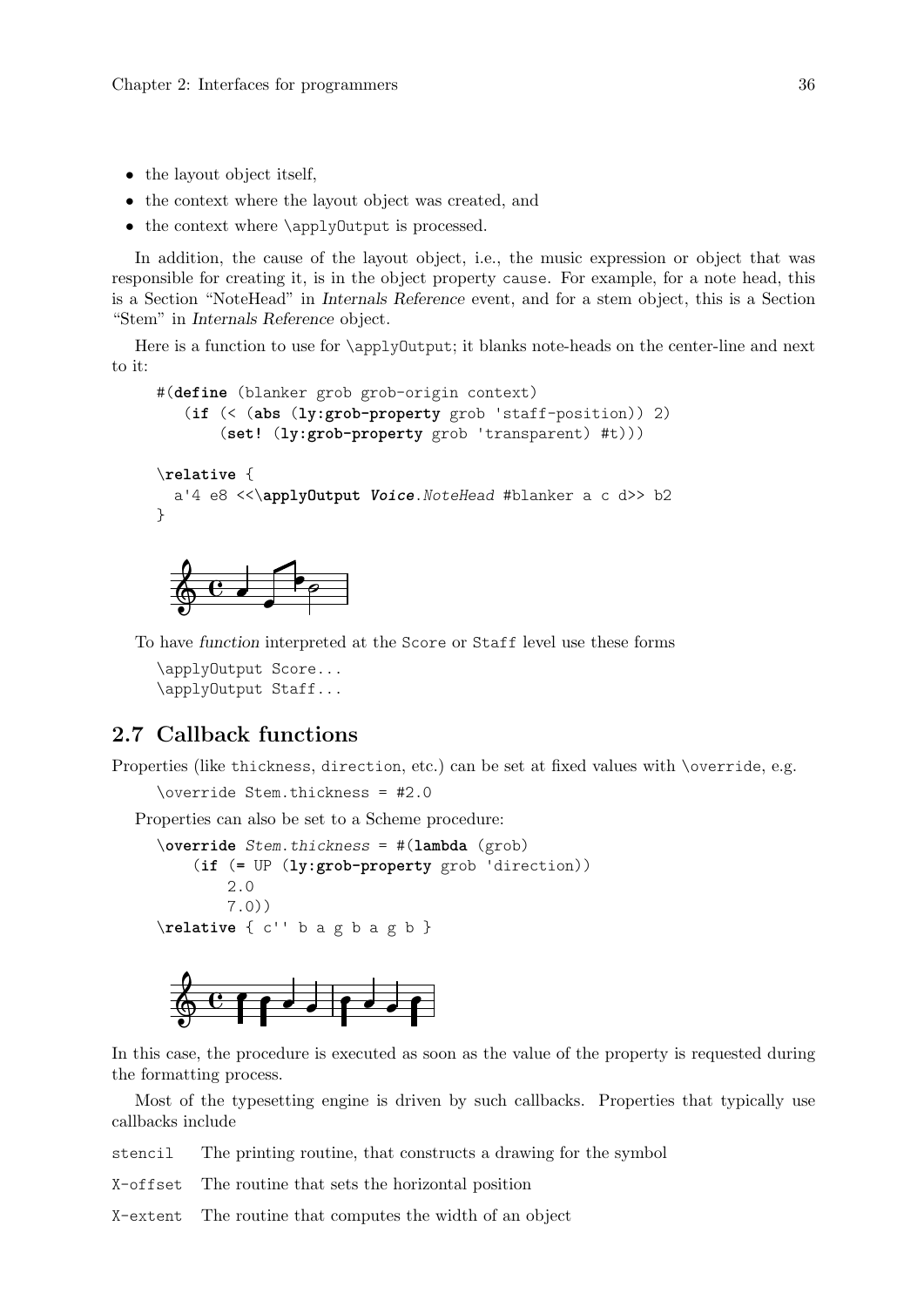<span id="page-39-0"></span>The procedure always takes a single argument, being the grob.

That procedure may access the usual value of the property, by first calling the function that is the usual callback for that property, which can by found in the Internals Reference or the file 'define-grobs.scm':

```
\relative {
  \override Flag.X-offset = #(lambda (flag)
    (let ((default (ly:flag::calc-x-offset flag)))
      (* default 4.0))c''4. d8 a4. g8
}
```
It is also possible to get the value of the existing default by employing the function grob-transformer:

```
\relative {
  \override Flag.X-offset = #(grob-transformer 'X-offset
    (lambda (flag default) (* default 4.0)))
  c''4. d8 a4. g8
}
                       \overline{a}
```

```
\overline{\cdot\phantom{1}}\oint_C \mathbf{e} \cdot \mathbf{e}Z
                                            h
```
From within a callback, the easiest method for evaluating a markup is to use grob-interpretmarkup. For example:

```
my-callback = #(lambda (grob)
                 (grob-interpret-markup grob (markup "foo")))
```
## 2.8 Unpure-pure containers

Note: While this subsubsection reflects the current state, the given example is moot and does not show any effect.

 $\sqrt{a^2 + b^2}$ 

 $\overline{\phantom{a}}$ 

Unpure-pure containers are useful for overriding  $Y\text{-}axis$  spacing calculations – specifically Y-offset and Y-extent – with a Scheme function instead of a literal (i.e., a number or pair).

For certain grobs, the Y-extent is based on the stencil property, overriding the stencil property of one of these will require an additional Y-extent override with an unpure-pure container. When a function overrides a Y-offset and/or Y-extent it is assumed that this will trigger line breaking calculations too early during compilation. So the function is not evaluated at all (usually returning a value of '0' or ''(0 . 0)') which can result in collisions. A 'pure' function will not affect properties, objects or grob suicides and therefore will always have its Y-axis-related evaluated correctly.

Currently, there are about thirty functions that are already considered 'pure' and Unpurepure containers are a way to set functions not on this list as 'pure'. The 'pure' function is evaluated before any line-breaking and so the horizontal spacing can be adjusted 'in time'. The 'unpure' function is then evaluated after line breaking.

> Note: As it is difficult to always know which functions are on this list we recommend that any 'pure' functions you create do not use Beam or VerticalAlignment grobs.

 $\sqrt{a^2 + b^2 + c^2}$ 

 $\overline{\phantom{a}}$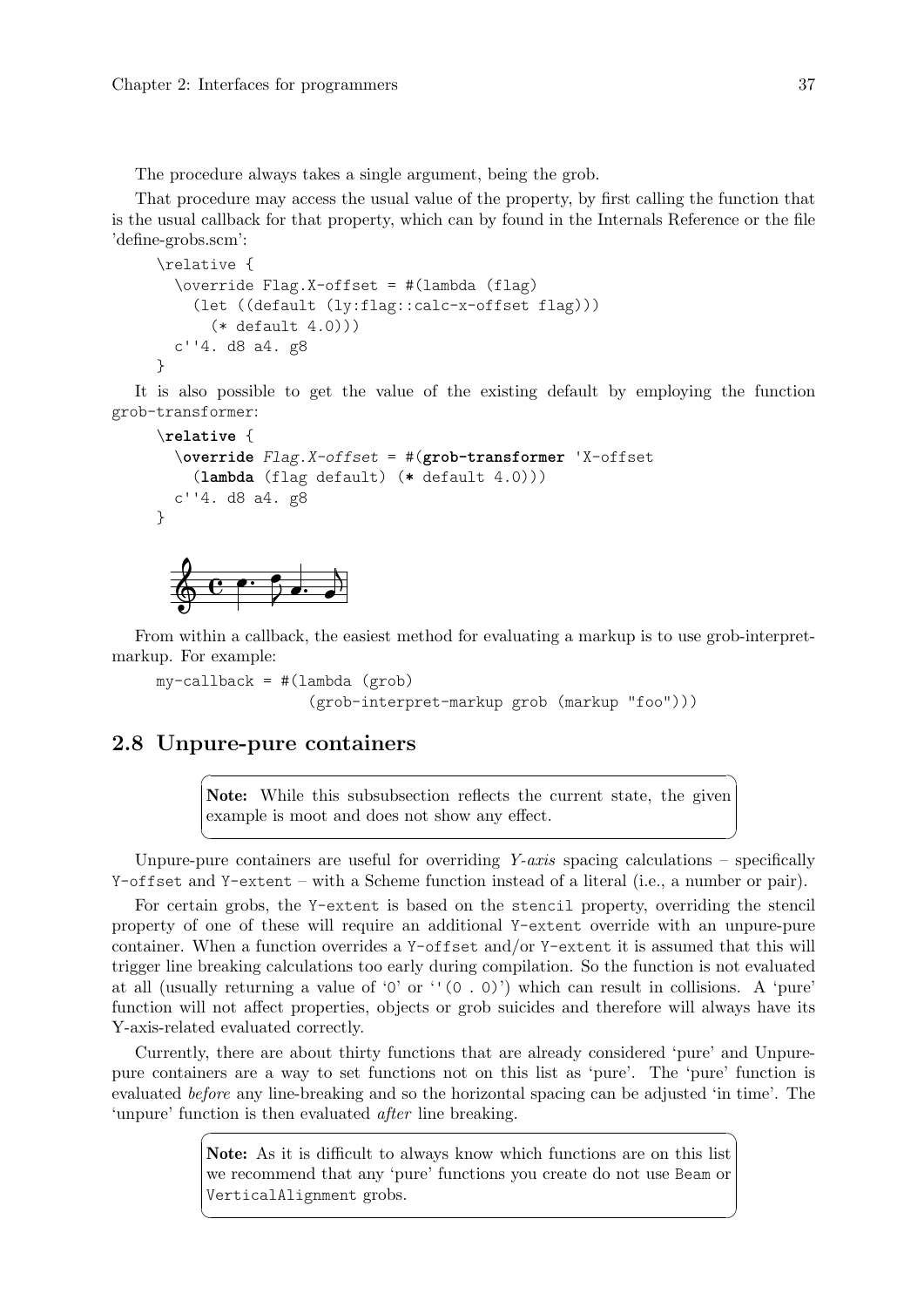An unpure-pure container is constructed as follows;

(ly:make-unpure-pure-container f0 f1)

where f0 is a function taking n arguments  $(n \geq 1)$  and the first argument must always be the grob. This is the function that gives the actual result. f1 is the function being labeled as 'pure' that takes  $n + 2$  arguments. Again, the first argument must always still be the grob but the second and third are 'start' and 'end' arguments.

start and end are, for all intents and purposes, dummy values that only matter for Spanners (i.e Hairpin or Beam), that can return different height estimations based on a starting and ending column.

The rest are the other arguments to the first function (which may be none if  $n = 1$ ).

The results of the second function are used as an approximation of the value needed which is then used by the first function to get the real value which is then used for fine-tuning much later during the spacing process.

```
#(define (square-line-circle-space grob)
(let* ((pitch (ly:event-property (ly:grob-property grob 'cause)
                                  'pitch))
      (notename (ly:pitch-notename pitch)))
 (if (= 0 (modulo notename 2))
     (make-circle-stencil 0.5 0.0 #t)
     (make-filled-box-stencil '(0 . 1.0)
                               '(-0.5 \cdot 0.5)))
squareLineCircleSpace = {
  \override NoteHead.stencil = #square-line-circle-space
}
smartSquareLineCircleSpace = {
  \squareLineCircleSpace
  \override NoteHead.Y-extent =
   #(ly:make-unpure-pure-container
      ly:grob::stencil-height
      (lambda (grob start end) (ly:grob::stencil-height grob)))
}
\new Voice \with { \remove Stem_engraver }
\relative c'' {
  \squareLineCircleSpace
  cis4 ces disis d
  \smartSquareLineCircleSpace
  cis4 ces disis d
}
         ╫╸Ӧ╸╳═┞═╎╫╺╞╒╳═┞
  \oint_0 \frac{1}{2}
```
In the first measure, without the unpure-pure container, the spacing engine does not know the width of the note head and lets it collide with the accidentals. In the second measure, with unpure-pure containers, the spacing engine knows the width of the note heads and avoids the collision by lengthening the line accordingly.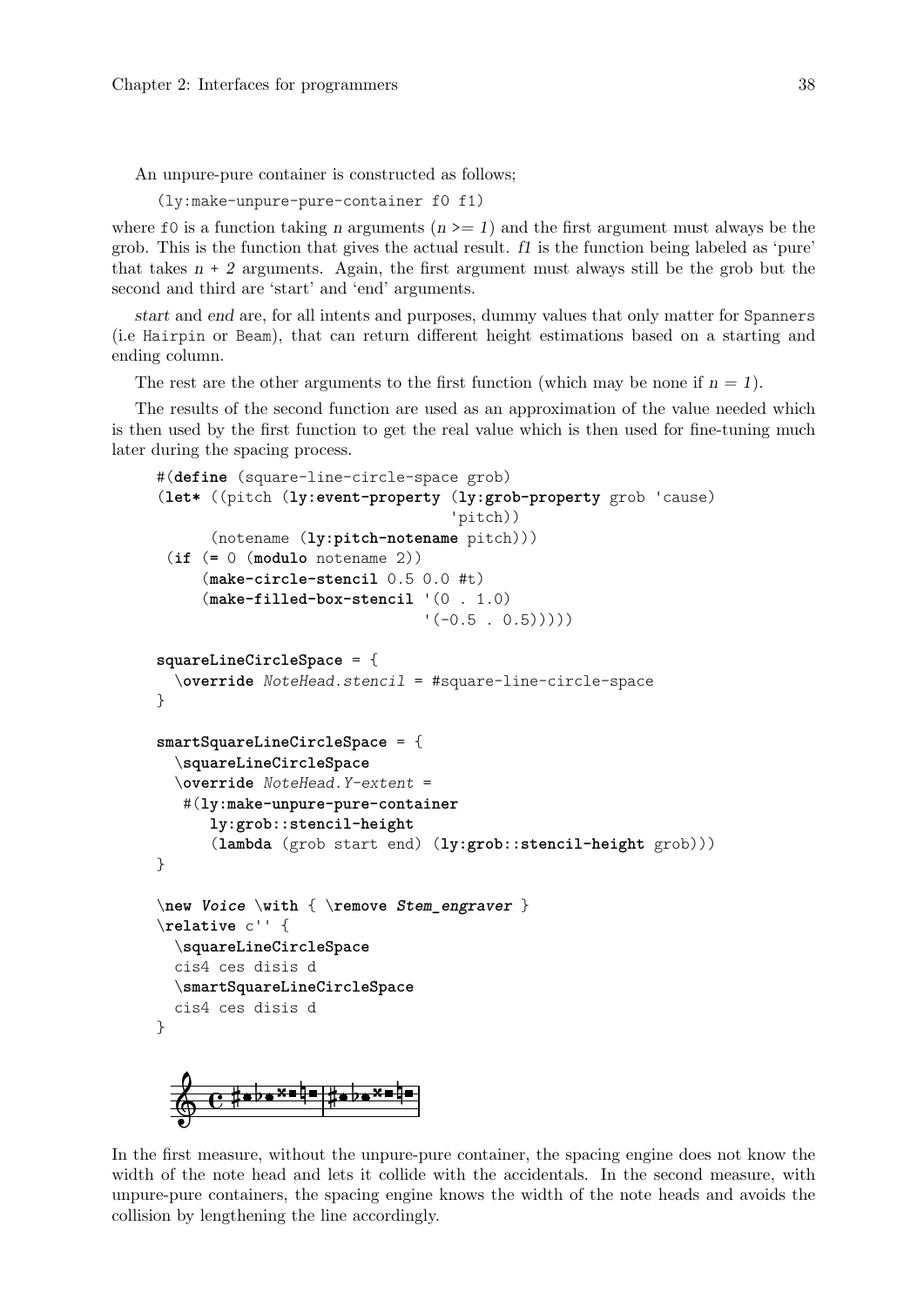<span id="page-41-0"></span>Usually for simple calculations nearly-identical functions for both the 'unpure' and 'pure' parts can be used, by only changing the number of arguments passed to, and the scope of, the function. This use case is frequent enough that  $1y:$  make-unpure-pure-container constructs such a second function by default when called with only one function argument.

> Note: If a function is labeled as 'pure' and it turns out not to be, the results can be unexpected.

 $\sqrt{a^2 + b^2 + c^2}$ 

 $\overline{\phantom{a}}$ 

## 2.9 Difficult tweaks

There are a few classes of difficult adjustments.

• One type of difficult adjustment involves the appearance of spanner objects, such as slurs and ties. Usually, only one spanner object is created at a time, and it can be adjusted with the normal mechanism. However, occasionally a spanner crosses a line break. When this happens, the object is cloned. A separate object is created for every system in which the spanner appears. The new objects are clones of the original object and inherit all properties, including \overrides.

In other words, an \override always affects all pieces of a broken spanner. To change only one part of a spanner at a line break, it is necessary to hook into the formatting process. The after-line-breaking callback contains the Scheme procedure that is called after the line breaks have been determined and layout objects have been split over different systems.

In the following example, we define a procedure my-callback. This procedure

- determines if the spanner has been split across line breaks
- if yes, retrieves all the split objects
- checks if this grob is the last of the split objects
- if yes, it sets extra-offset.

This procedure is installed into Section "Tie" in Internals Reference, so the last part of the broken tie is repositioned.

```
#(define (my-callback grob)
   (let* (
            ;; have we been split?
            (orig (ly:grob-original grob))
            ;; if yes, get the split pieces (our siblings)
            (siblings (if (ly:grob? orig)
                            (ly:spanner-broken-into orig)
                            \left( \begin{array}{c} \cdot \\ \cdot \\ \cdot \end{array} \right)(if (and (>= (length siblings) 2)
                (eq? (car (last-pair siblings)) grob))
          (ly:grob-set-property! grob 'extra-offset '(1 . -4)))))
\relative {
  \override Tie.after-line-breaking =
  #my-callback
  c''1 ˜ \break
  c2 \degree 2
}
```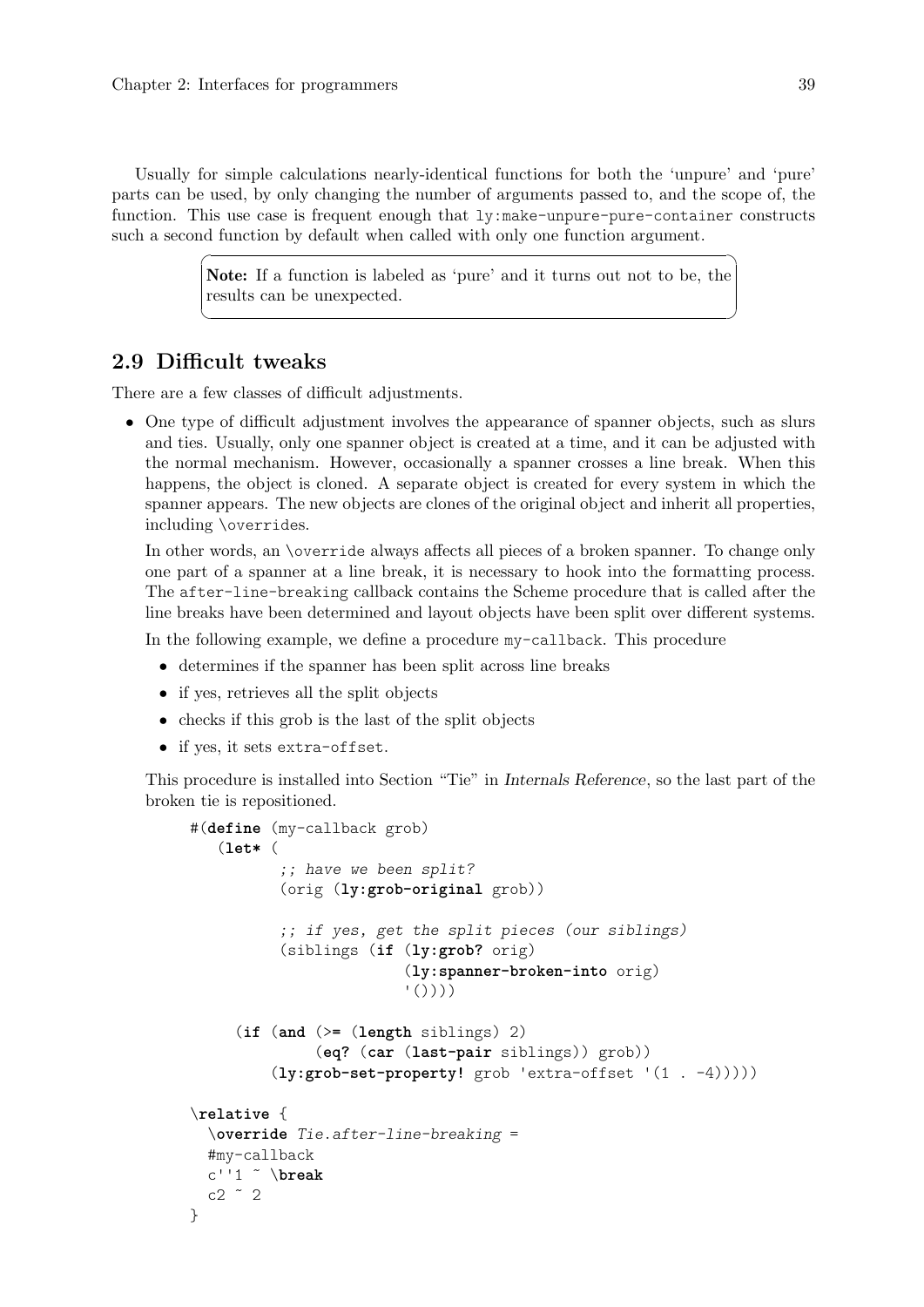

When applying this trick, the new after-line-breaking callback should also call the old one, if such a default exists. For example, if using this with Hairpin, ly:spanner::kill-zero-spanned-time should also be called.

• Some objects cannot be changed with \override for technical reasons. They can be changed with the \overrideProperty function, which works similar to \once \override, but uses a different syntax.<sup>1</sup>

\overrideProperty [ContextName].GrobName.property-name[.subproperty-name] value

 $1$  Over time, \overrideProperty is being replaced with the more usual \once \override command. If you still find yourself needing \overrideProperty, a bug report would be appreciated.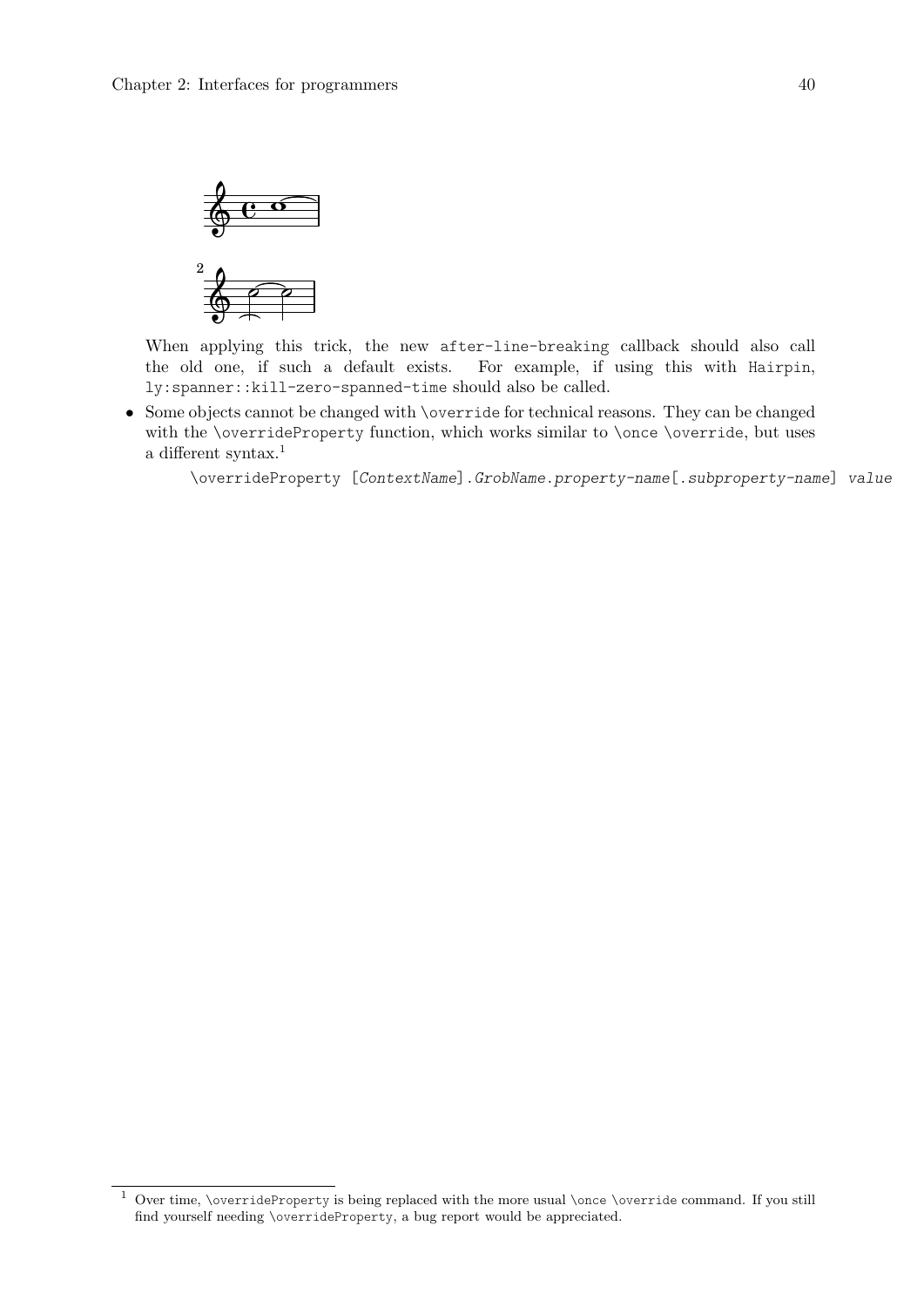# <span id="page-43-0"></span>3 LilyPond Scheme interfaces

This chapter covers the various tools provided by LilyPond to help Scheme programmers get information into and out of the music streams.

TODO – figure out what goes in here and how to organize it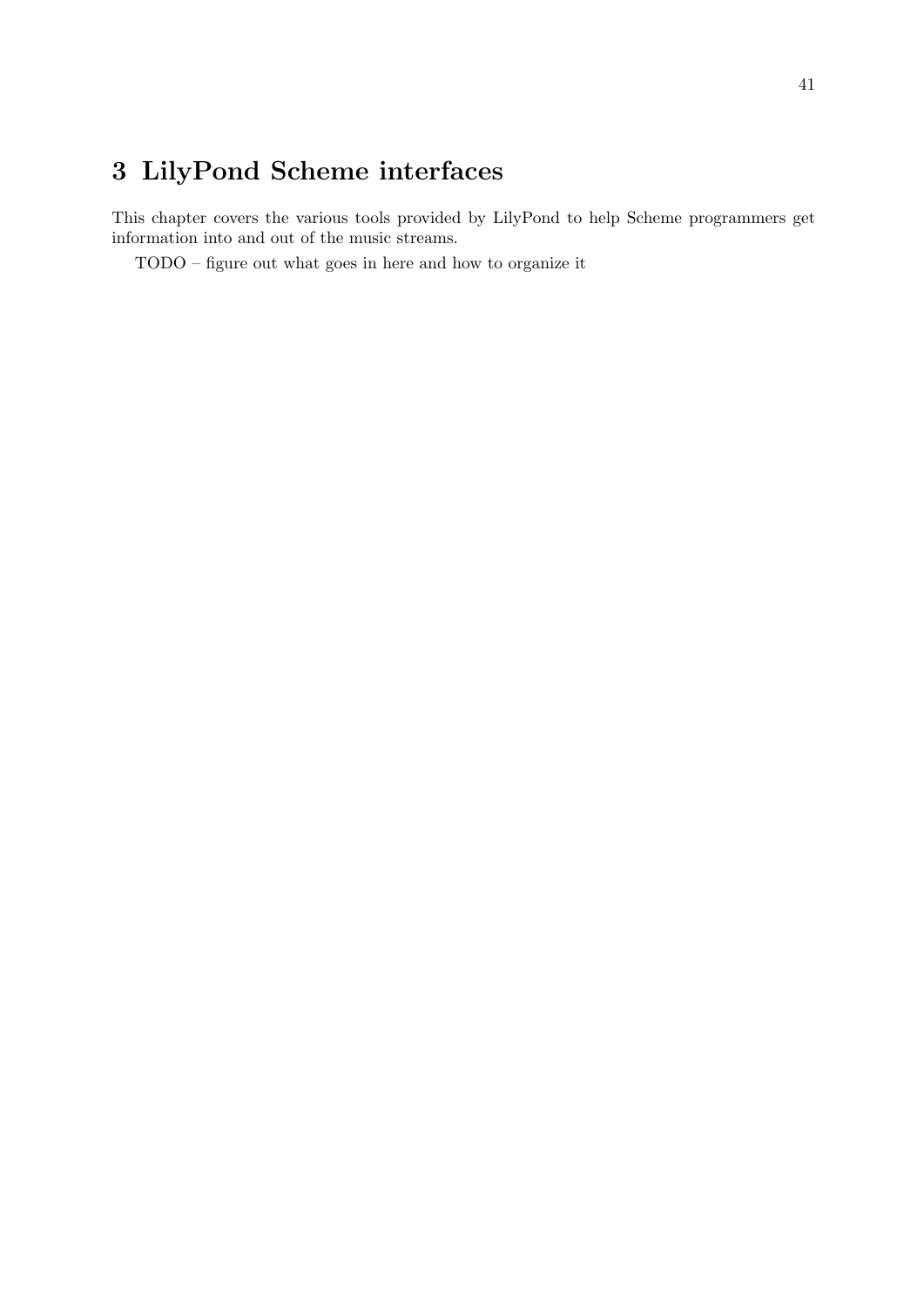# <span id="page-44-0"></span>Appendix A GNU Free Documentation License

Version 1.3, 3 November 2008

Copyright (c) 2000, 2001, 2002, 2007, 2008 Free Software Foundation, Inc. <https://fsf.org/>

Everyone is permitted to copy and distribute verbatim copies of this license document, but changing it is not allowed.

#### 0. PREAMBLE

The purpose of this License is to make a manual, textbook, or other functional and useful document free in the sense of freedom: to assure everyone the effective freedom to copy and redistribute it, with or without modifying it, either commercially or noncommercially. Secondarily, this License preserves for the author and publisher a way to get credit for their work, while not being considered responsible for modifications made by others.

This License is a kind of "copyleft", which means that derivative works of the document must themselves be free in the same sense. It complements the GNU General Public License, which is a copyleft license designed for free software.

We have designed this License in order to use it for manuals for free software, because free software needs free documentation: a free program should come with manuals providing the same freedoms that the software does. But this License is not limited to software manuals; it can be used for any textual work, regardless of subject matter or whether it is published as a printed book. We recommend this License principally for works whose purpose is instruction or reference.

#### 1. APPLICABILITY AND DEFINITIONS

This License applies to any manual or other work, in any medium, that contains a notice placed by the copyright holder saying it can be distributed under the terms of this License. Such a notice grants a world-wide, royalty-free license, unlimited in duration, to use that work under the conditions stated herein. The "Document", below, refers to any such manual or work. Any member of the public is a licensee, and is addressed as "you". You accept the license if you copy, modify or distribute the work in a way requiring permission under copyright law.

A "Modified Version" of the Document means any work containing the Document or a portion of it, either copied verbatim, or with modifications and/or translated into another language.

A "Secondary Section" is a named appendix or a front-matter section of the Document that deals exclusively with the relationship of the publishers or authors of the Document to the Document's overall subject (or to related matters) and contains nothing that could fall directly within that overall subject. (Thus, if the Document is in part a textbook of mathematics, a Secondary Section may not explain any mathematics.) The relationship could be a matter of historical connection with the subject or with related matters, or of legal, commercial, philosophical, ethical or political position regarding them.

The "Invariant Sections" are certain Secondary Sections whose titles are designated, as being those of Invariant Sections, in the notice that says that the Document is released under this License. If a section does not fit the above definition of Secondary then it is not allowed to be designated as Invariant. The Document may contain zero Invariant Sections. If the Document does not identify any Invariant Sections then there are none.

The "Cover Texts" are certain short passages of text that are listed, as Front-Cover Texts or Back-Cover Texts, in the notice that says that the Document is released under this License. A Front-Cover Text may be at most 5 words, and a Back-Cover Text may be at most 25 words.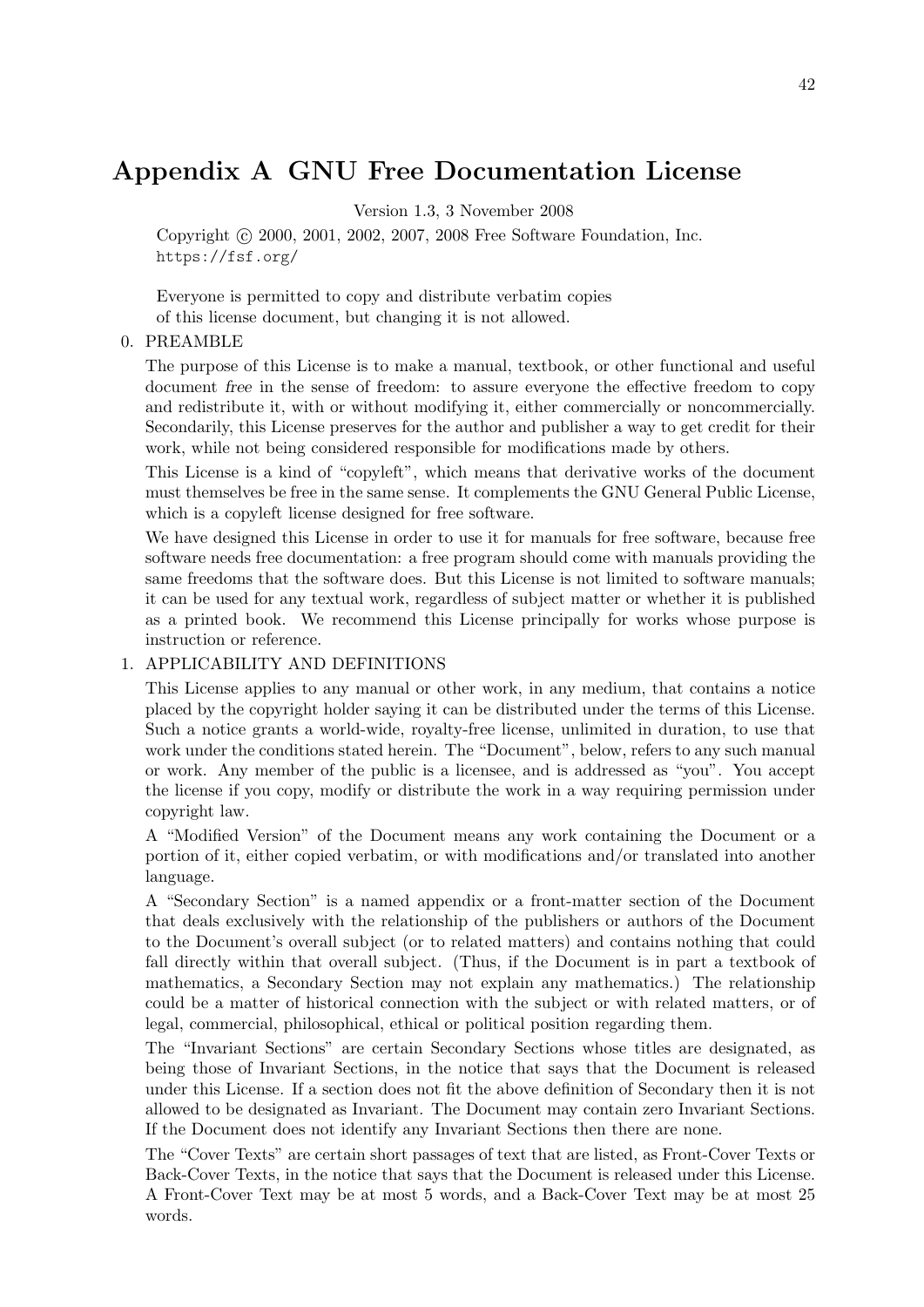A "Transparent" copy of the Document means a machine-readable copy, represented in a format whose specification is available to the general public, that is suitable for revising the document straightforwardly with generic text editors or (for images composed of pixels) generic paint programs or (for drawings) some widely available drawing editor, and that is suitable for input to text formatters or for automatic translation to a variety of formats suitable for input to text formatters. A copy made in an otherwise Transparent file format whose markup, or absence of markup, has been arranged to thwart or discourage subsequent modification by readers is not Transparent. An image format is not Transparent if used for any substantial amount of text. A copy that is not "Transparent" is called "Opaque".

Examples of suitable formats for Transparent copies include plain ASCII without markup, Texinfo input format, LaT<sub>E</sub>X input format, SGML or XML using a publicly available DTD, and standard-conforming simple HTML, PostScript or PDF designed for human modification. Examples of transparent image formats include PNG, XCF and JPG. Opaque formats include proprietary formats that can be read and edited only by proprietary word processors, SGML or XML for which the DTD and/or processing tools are not generally available, and the machine-generated HTML, PostScript or PDF produced by some word processors for output purposes only.

The "Title Page" means, for a printed book, the title page itself, plus such following pages as are needed to hold, legibly, the material this License requires to appear in the title page. For works in formats which do not have any title page as such, "Title Page" means the text near the most prominent appearance of the work's title, preceding the beginning of the body of the text.

The "publisher" means any person or entity that distributes copies of the Document to the public.

A section "Entitled XYZ" means a named subunit of the Document whose title either is precisely XYZ or contains XYZ in parentheses following text that translates XYZ in another language. (Here XYZ stands for a specific section name mentioned below, such as "Acknowledgements", "Dedications", "Endorsements", or "History".) To "Preserve the Title" of such a section when you modify the Document means that it remains a section "Entitled XYZ" according to this definition.

The Document may include Warranty Disclaimers next to the notice which states that this License applies to the Document. These Warranty Disclaimers are considered to be included by reference in this License, but only as regards disclaiming warranties: any other implication that these Warranty Disclaimers may have is void and has no effect on the meaning of this License.

#### 2. VERBATIM COPYING

You may copy and distribute the Document in any medium, either commercially or noncommercially, provided that this License, the copyright notices, and the license notice saying this License applies to the Document are reproduced in all copies, and that you add no other conditions whatsoever to those of this License. You may not use technical measures to obstruct or control the reading or further copying of the copies you make or distribute. However, you may accept compensation in exchange for copies. If you distribute a large enough number of copies you must also follow the conditions in section 3.

You may also lend copies, under the same conditions stated above, and you may publicly display copies.

## 3. COPYING IN QUANTITY

If you publish printed copies (or copies in media that commonly have printed covers) of the Document, numbering more than 100, and the Document's license notice requires Cover Texts, you must enclose the copies in covers that carry, clearly and legibly, all these Cover Texts: Front-Cover Texts on the front cover, and Back-Cover Texts on the back cover. Both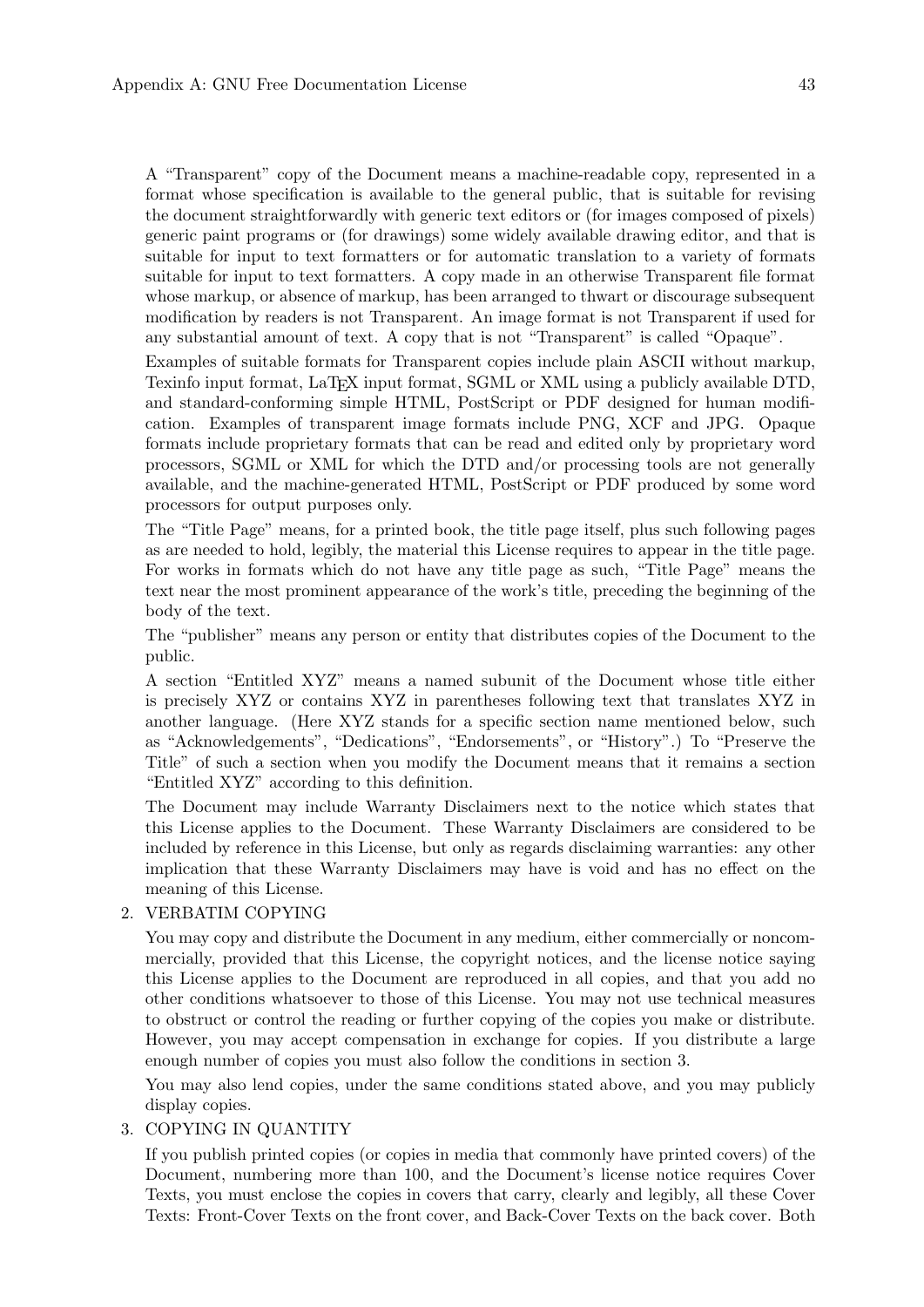covers must also clearly and legibly identify you as the publisher of these copies. The front cover must present the full title with all words of the title equally prominent and visible. You may add other material on the covers in addition. Copying with changes limited to the covers, as long as they preserve the title of the Document and satisfy these conditions, can be treated as verbatim copying in other respects.

If the required texts for either cover are too voluminous to fit legibly, you should put the first ones listed (as many as fit reasonably) on the actual cover, and continue the rest onto adjacent pages.

If you publish or distribute Opaque copies of the Document numbering more than 100, you must either include a machine-readable Transparent copy along with each Opaque copy, or state in or with each Opaque copy a computer-network location from which the general network-using public has access to download using public-standard network protocols a complete Transparent copy of the Document, free of added material. If you use the latter option, you must take reasonably prudent steps, when you begin distribution of Opaque copies in quantity, to ensure that this Transparent copy will remain thus accessible at the stated location until at least one year after the last time you distribute an Opaque copy (directly or through your agents or retailers) of that edition to the public.

It is requested, but not required, that you contact the authors of the Document well before redistributing any large number of copies, to give them a chance to provide you with an updated version of the Document.

#### 4. MODIFICATIONS

You may copy and distribute a Modified Version of the Document under the conditions of sections 2 and 3 above, provided that you release the Modified Version under precisely this License, with the Modified Version filling the role of the Document, thus licensing distribution and modification of the Modified Version to whoever possesses a copy of it. In addition, you must do these things in the Modified Version:

- A. Use in the Title Page (and on the covers, if any) a title distinct from that of the Document, and from those of previous versions (which should, if there were any, be listed in the History section of the Document). You may use the same title as a previous version if the original publisher of that version gives permission.
- B. List on the Title Page, as authors, one or more persons or entities responsible for authorship of the modifications in the Modified Version, together with at least five of the principal authors of the Document (all of its principal authors, if it has fewer than five), unless they release you from this requirement.
- C. State on the Title page the name of the publisher of the Modified Version, as the publisher.
- D. Preserve all the copyright notices of the Document.
- E. Add an appropriate copyright notice for your modifications adjacent to the other copyright notices.
- F. Include, immediately after the copyright notices, a license notice giving the public permission to use the Modified Version under the terms of this License, in the form shown in the Addendum below.
- G. Preserve in that license notice the full lists of Invariant Sections and required Cover Texts given in the Document's license notice.
- H. Include an unaltered copy of this License.
- I. Preserve the section Entitled "History", Preserve its Title, and add to it an item stating at least the title, year, new authors, and publisher of the Modified Version as given on the Title Page. If there is no section Entitled "History" in the Document, create one stating the title, year, authors, and publisher of the Document as given on its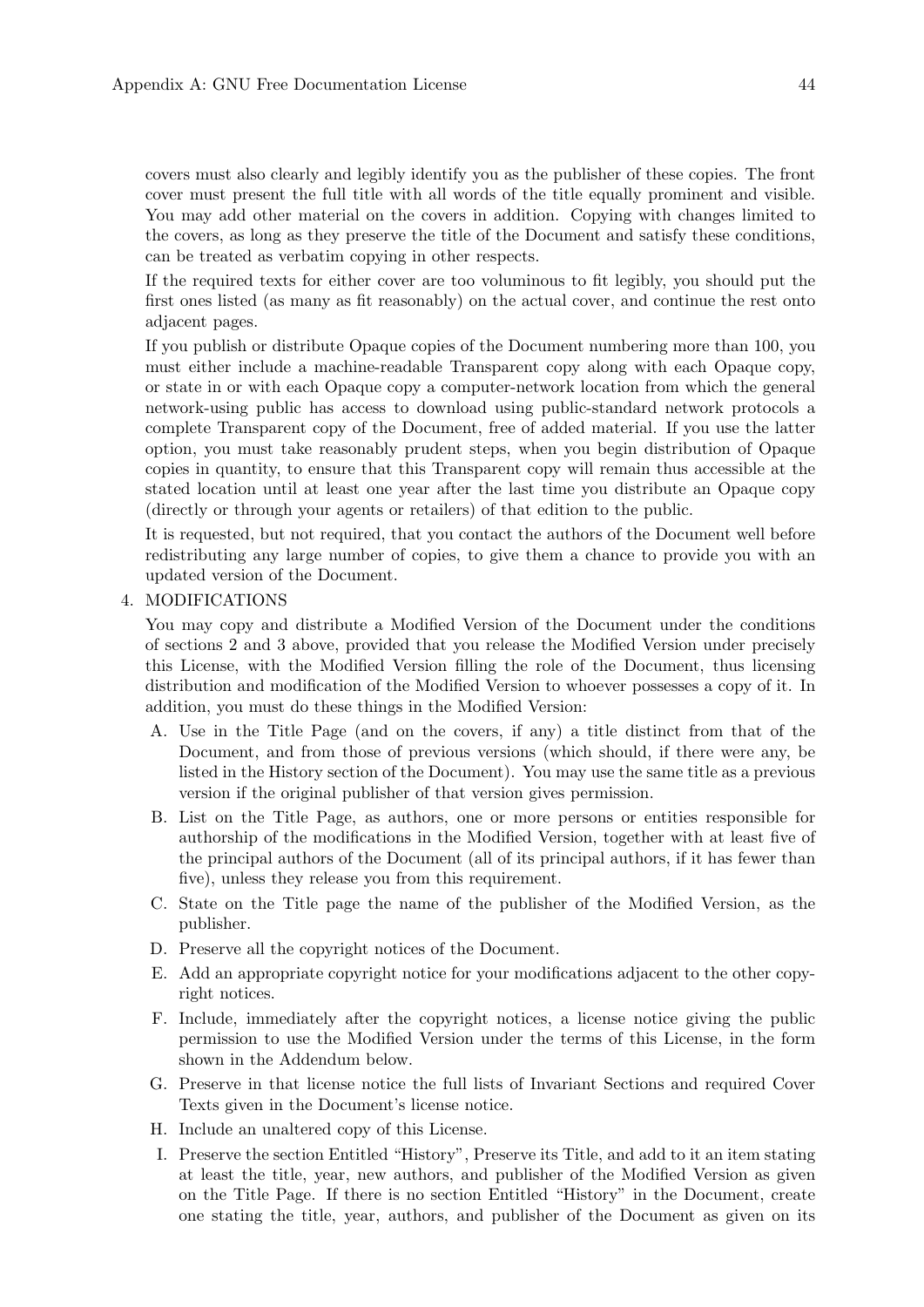Title Page, then add an item describing the Modified Version as stated in the previous sentence.

- J. Preserve the network location, if any, given in the Document for public access to a Transparent copy of the Document, and likewise the network locations given in the Document for previous versions it was based on. These may be placed in the "History" section. You may omit a network location for a work that was published at least four years before the Document itself, or if the original publisher of the version it refers to gives permission.
- K. For any section Entitled "Acknowledgements" or "Dedications", Preserve the Title of the section, and preserve in the section all the substance and tone of each of the contributor acknowledgements and/or dedications given therein.
- L. Preserve all the Invariant Sections of the Document, unaltered in their text and in their titles. Section numbers or the equivalent are not considered part of the section titles.
- M. Delete any section Entitled "Endorsements". Such a section may not be included in the Modified Version.
- N. Do not retitle any existing section to be Entitled "Endorsements" or to conflict in title with any Invariant Section.
- O. Preserve any Warranty Disclaimers.

If the Modified Version includes new front-matter sections or appendices that qualify as Secondary Sections and contain no material copied from the Document, you may at your option designate some or all of these sections as invariant. To do this, add their titles to the list of Invariant Sections in the Modified Version's license notice. These titles must be distinct from any other section titles.

You may add a section Entitled "Endorsements", provided it contains nothing but endorsements of your Modified Version by various parties—for example, statements of peer review or that the text has been approved by an organization as the authoritative definition of a standard.

You may add a passage of up to five words as a Front-Cover Text, and a passage of up to 25 words as a Back-Cover Text, to the end of the list of Cover Texts in the Modified Version. Only one passage of Front-Cover Text and one of Back-Cover Text may be added by (or through arrangements made by) any one entity. If the Document already includes a cover text for the same cover, previously added by you or by arrangement made by the same entity you are acting on behalf of, you may not add another; but you may replace the old one, on explicit permission from the previous publisher that added the old one.

The author(s) and publisher(s) of the Document do not by this License give permission to use their names for publicity for or to assert or imply endorsement of any Modified Version.

#### 5. COMBINING DOCUMENTS

You may combine the Document with other documents released under this License, under the terms defined in section 4 above for modified versions, provided that you include in the combination all of the Invariant Sections of all of the original documents, unmodified, and list them all as Invariant Sections of your combined work in its license notice, and that you preserve all their Warranty Disclaimers.

The combined work need only contain one copy of this License, and multiple identical Invariant Sections may be replaced with a single copy. If there are multiple Invariant Sections with the same name but different contents, make the title of each such section unique by adding at the end of it, in parentheses, the name of the original author or publisher of that section if known, or else a unique number. Make the same adjustment to the section titles in the list of Invariant Sections in the license notice of the combined work.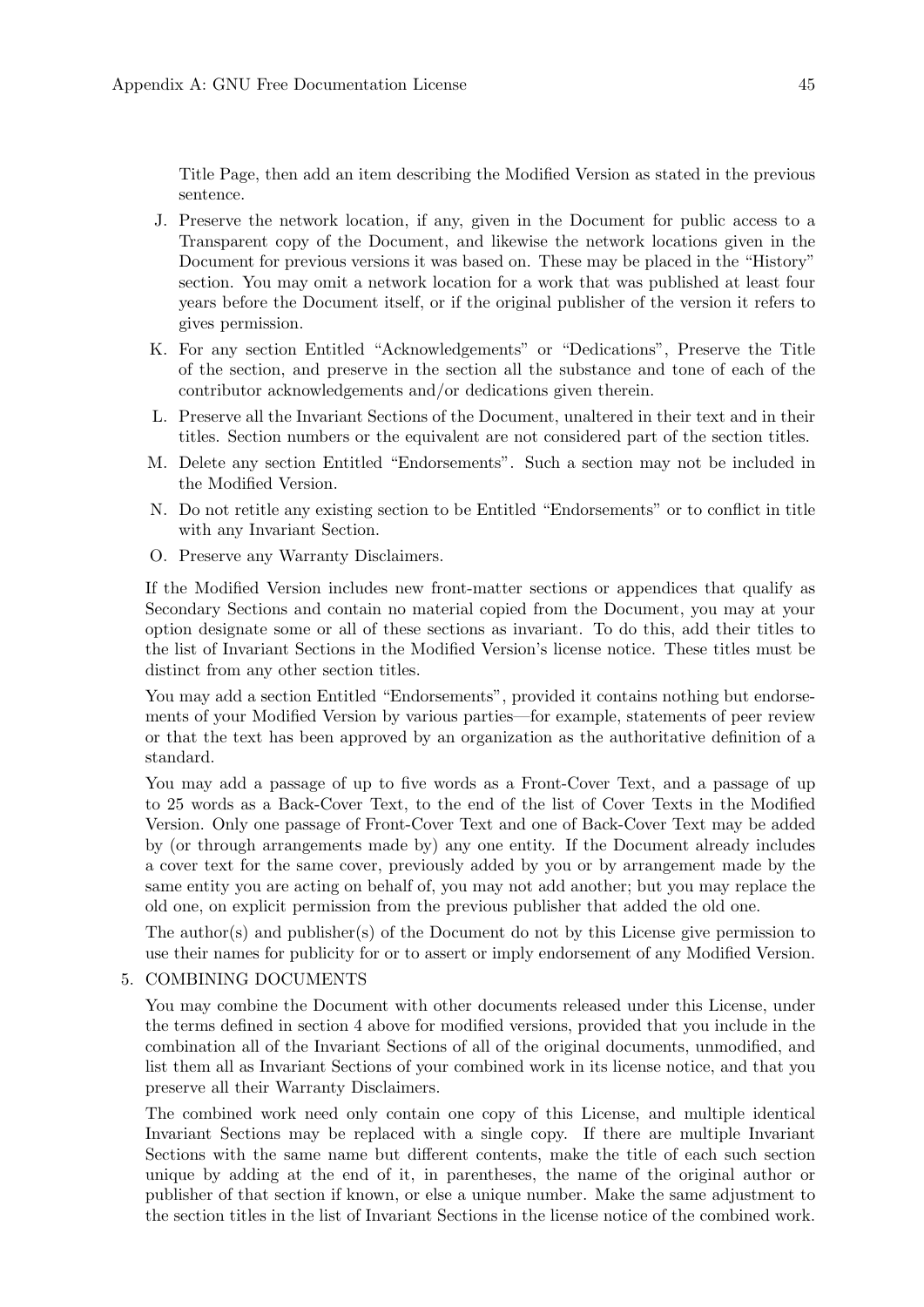In the combination, you must combine any sections Entitled "History" in the various original documents, forming one section Entitled "History"; likewise combine any sections Entitled "Acknowledgements", and any sections Entitled "Dedications". You must delete all sections Entitled "Endorsements."

#### 6. COLLECTIONS OF DOCUMENTS

You may make a collection consisting of the Document and other documents released under this License, and replace the individual copies of this License in the various documents with a single copy that is included in the collection, provided that you follow the rules of this License for verbatim copying of each of the documents in all other respects.

You may extract a single document from such a collection, and distribute it individually under this License, provided you insert a copy of this License into the extracted document, and follow this License in all other respects regarding verbatim copying of that document.

## 7. AGGREGATION WITH INDEPENDENT WORKS

A compilation of the Document or its derivatives with other separate and independent documents or works, in or on a volume of a storage or distribution medium, is called an "aggregate" if the copyright resulting from the compilation is not used to limit the legal rights of the compilation's users beyond what the individual works permit. When the Document is included in an aggregate, this License does not apply to the other works in the aggregate which are not themselves derivative works of the Document.

If the Cover Text requirement of section 3 is applicable to these copies of the Document, then if the Document is less than one half of the entire aggregate, the Document's Cover Texts may be placed on covers that bracket the Document within the aggregate, or the electronic equivalent of covers if the Document is in electronic form. Otherwise they must appear on printed covers that bracket the whole aggregate.

#### 8. TRANSLATION

Translation is considered a kind of modification, so you may distribute translations of the Document under the terms of section 4. Replacing Invariant Sections with translations requires special permission from their copyright holders, but you may include translations of some or all Invariant Sections in addition to the original versions of these Invariant Sections. You may include a translation of this License, and all the license notices in the Document, and any Warranty Disclaimers, provided that you also include the original English version of this License and the original versions of those notices and disclaimers. In case of a disagreement between the translation and the original version of this License or a notice or disclaimer, the original version will prevail.

If a section in the Document is Entitled "Acknowledgements", "Dedications", or "History", the requirement (section 4) to Preserve its Title (section 1) will typically require changing the actual title.

#### 9. TERMINATION

You may not copy, modify, sublicense, or distribute the Document except as expressly provided under this License. Any attempt otherwise to copy, modify, sublicense, or distribute it is void, and will automatically terminate your rights under this License.

However, if you cease all violation of this License, then your license from a particular copyright holder is reinstated (a) provisionally, unless and until the copyright holder explicitly and finally terminates your license, and (b) permanently, if the copyright holder fails to notify you of the violation by some reasonable means prior to 60 days after the cessation.

Moreover, your license from a particular copyright holder is reinstated permanently if the copyright holder notifies you of the violation by some reasonable means, this is the first time you have received notice of violation of this License (for any work) from that copyright holder, and you cure the violation prior to 30 days after your receipt of the notice.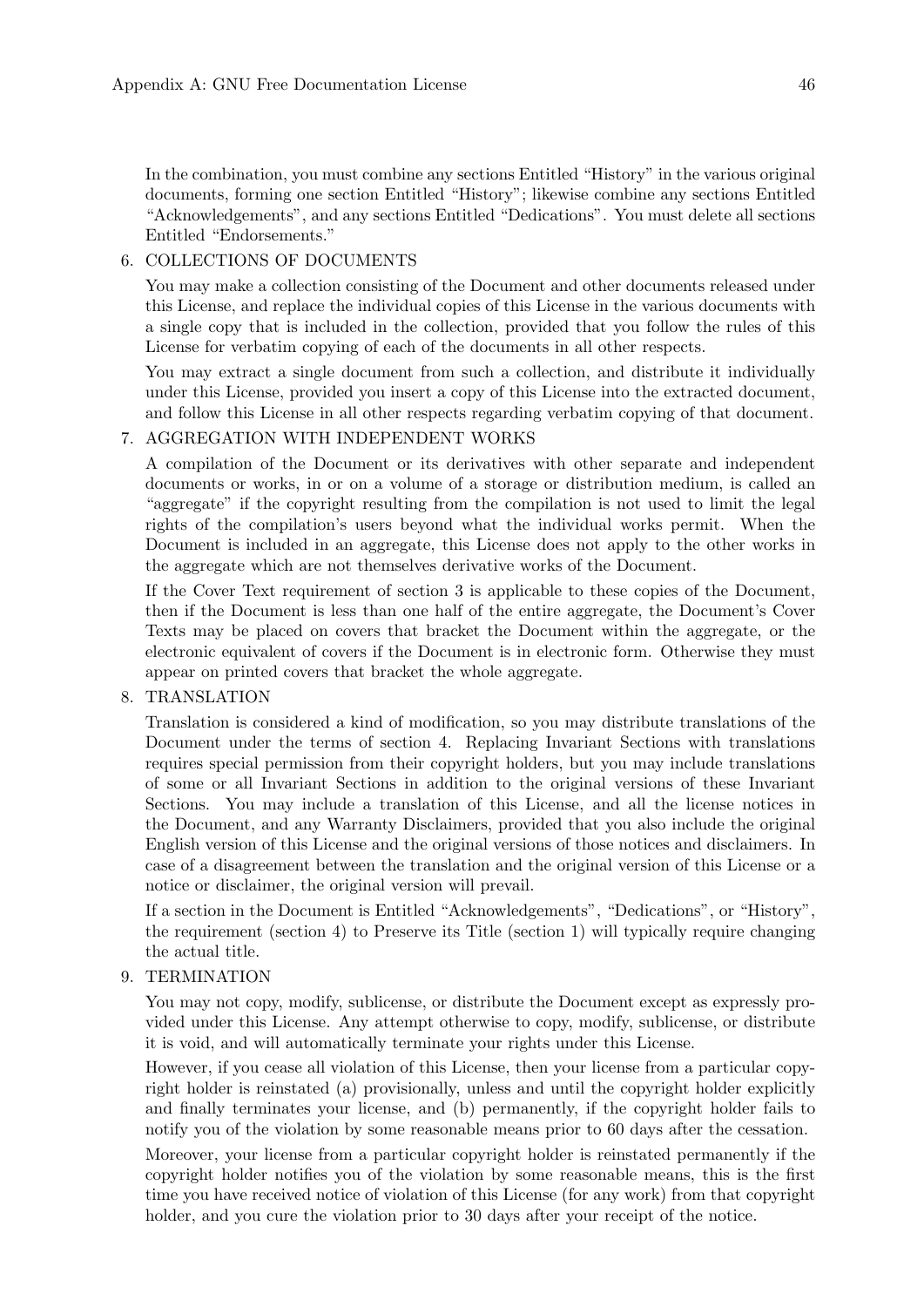Termination of your rights under this section does not terminate the licenses of parties who have received copies or rights from you under this License. If your rights have been terminated and not permanently reinstated, receipt of a copy of some or all of the same material does not give you any rights to use it.

#### 10. FUTURE REVISIONS OF THIS LICENSE

The Free Software Foundation may publish new, revised versions of the GNU Free Documentation License from time to time. Such new versions will be similar in spirit to the present version, but may differ in detail to address new problems or concerns. See [https://](https://www.gnu.org/licenses/) [www.gnu.org/licenses/](https://www.gnu.org/licenses/).

Each version of the License is given a distinguishing version number. If the Document specifies that a particular numbered version of this License "or any later version" applies to it, you have the option of following the terms and conditions either of that specified version or of any later version that has been published (not as a draft) by the Free Software Foundation. If the Document does not specify a version number of this License, you may choose any version ever published (not as a draft) by the Free Software Foundation. If the Document specifies that a proxy can decide which future versions of this License can be used, that proxy's public statement of acceptance of a version permanently authorizes you to choose that version for the Document.

#### 11. RELICENSING

"Massive Multiauthor Collaboration Site" (or "MMC Site") means any World Wide Web server that publishes copyrightable works and also provides prominent facilities for anybody to edit those works. A public wiki that anybody can edit is an example of such a server. A "Massive Multiauthor Collaboration" (or "MMC") contained in the site means any set of copyrightable works thus published on the MMC site.

"CC-BY-SA" means the Creative Commons Attribution-Share Alike 3.0 license published by Creative Commons Corporation, a not-for-profit corporation with a principal place of business in San Francisco, California, as well as future copyleft versions of that license published by that same organization.

"Incorporate" means to publish or republish a Document, in whole or in part, as part of another Document.

An MMC is "eligible for relicensing" if it is licensed under this License, and if all works that were first published under this License somewhere other than this MMC, and subsequently incorporated in whole or in part into the MMC, (1) had no cover texts or invariant sections, and (2) were thus incorporated prior to November 1, 2008.

The operator of an MMC Site may republish an MMC contained in the site under CC-BY-SA on the same site at any time before August 1, 2009, provided the MMC is eligible for relicensing.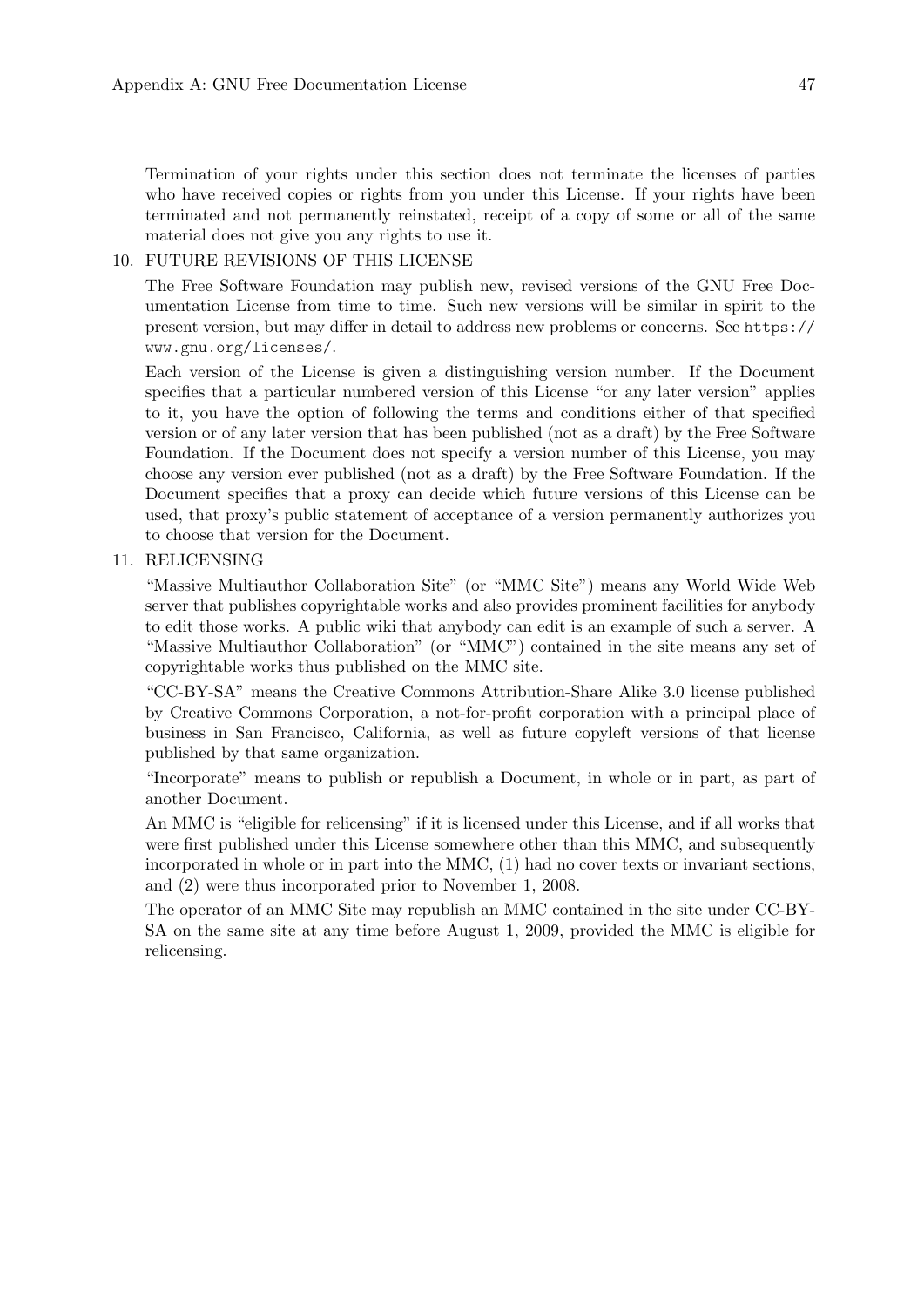## ADDENDUM: How to use this License for your documents

To use this License in a document you have written, include a copy of the License in the document and put the following copyright and license notices just after the title page:

Copyright (C) year your name. Permission is granted to copy, distribute and/or modify this document under the terms of the GNU Free Documentation License, Version 1.3 or any later version published by the Free Software Foundation; with no Invariant Sections, no Front-Cover Texts, and no Back-Cover Texts. A copy of the license is included in the section entitled ``GNU Free Documentation License''.

If you have Invariant Sections, Front-Cover Texts and Back-Cover Texts, replace the "with. . . Texts." line with this:

with the Invariant Sections being list their titles, with the Front-Cover Texts being list, and with the Back-Cover Texts being list.

If you have Invariant Sections without Cover Texts, or some other combination of the three, merge those two alternatives to suit the situation.

If your document contains nontrivial examples of program code, we recommend releasing these examples in parallel under your choice of free software license, such as the GNU General Public License, to permit their use in free software.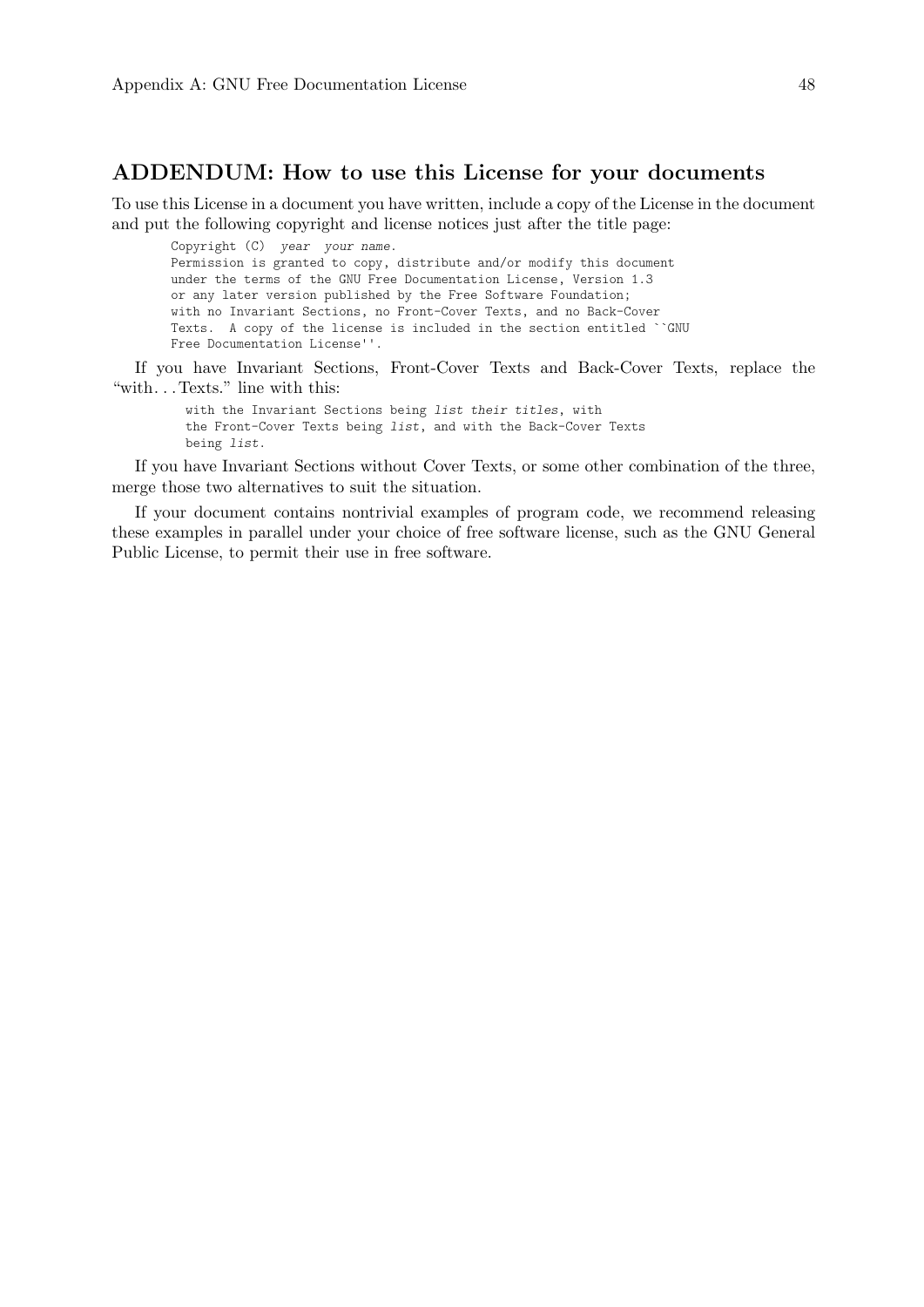# <span id="page-51-0"></span>Appendix B LilyPond index

## $#$

| $\blacksquare$ |  |  |  |  |  |  |  |  |  |  |  |  |  |  |  |  |  |  |  |  |  |  |
|----------------|--|--|--|--|--|--|--|--|--|--|--|--|--|--|--|--|--|--|--|--|--|--|
|                |  |  |  |  |  |  |  |  |  |  |  |  |  |  |  |  |  |  |  |  |  |  |
|                |  |  |  |  |  |  |  |  |  |  |  |  |  |  |  |  |  |  |  |  |  |  |
|                |  |  |  |  |  |  |  |  |  |  |  |  |  |  |  |  |  |  |  |  |  |  |
|                |  |  |  |  |  |  |  |  |  |  |  |  |  |  |  |  |  |  |  |  |  |  |
|                |  |  |  |  |  |  |  |  |  |  |  |  |  |  |  |  |  |  |  |  |  |  |
|                |  |  |  |  |  |  |  |  |  |  |  |  |  |  |  |  |  |  |  |  |  |  |

# \$

# $\bf A$

| $\{\alpha p1yContext \ldots \ldots \ldots \ldots \ldots \ldots \ldots \}$                    |  |
|----------------------------------------------------------------------------------------------|--|
|                                                                                              |  |
| $ApplyOutput Event \ldots \ldots \ldots \ldots \ldots \ldots \ldots \ldots \ldots \ldots 35$ |  |

# C

# D

| define-scheme-function 18                                                                             |
|-------------------------------------------------------------------------------------------------------|
|                                                                                                       |
|                                                                                                       |
|                                                                                                       |
|                                                                                                       |
|                                                                                                       |
| $displayMusic \ldots \ldots \ldots \ldots \ldots \ldots \ldots \ldots \ldots \ldots \ldots \ldots 11$ |
| $\displaystyle\big\{\text{displayMusic}\dots\ldots\dots\dots\dots\dots\dots\quad11$                   |
| $\displaystyle\bigcup_{25}$                                                                           |

# E

# G

| $GraceMusic \ldots \ldots \ldots \ldots \ldots \ldots \ldots \ldots \ldots \ldots \ldots \ldots \ldots 11$ |  |
|------------------------------------------------------------------------------------------------------------|--|
|                                                                                                            |  |

# H

horizontal spacing, overriding . . . . . . . . . . . . . . . . . . . . . [37](#page-39-0)

# I

| internal representation, displaying $\dots\dots\dots\dots\dots$ 11 |  |
|--------------------------------------------------------------------|--|
|                                                                    |  |
| $interpret$ -markup-list32                                         |  |
|                                                                    |  |

# L

| ly:context-grob-definition 33  |
|--------------------------------|
|                                |
| ly:context-pushpop-property 33 |
| ly:context-set-property! 33    |

# M

| $\{\text{markup} \dots 27\}$ |  |
|------------------------------|--|
|                              |  |
|                              |  |
|                              |  |
|                              |  |

# N

# O

```
overrides, temporary. . . . . . . . . . . . . . . . . . . . . . . . . . . . . . 22
```
# P

| Predefined type predicates $\dots \dots \dots \dots \dots \dots$ 19, 20, 21 |  |  |
|-----------------------------------------------------------------------------|--|--|
|                                                                             |  |  |
|                                                                             |  |  |
|                                                                             |  |  |

# R